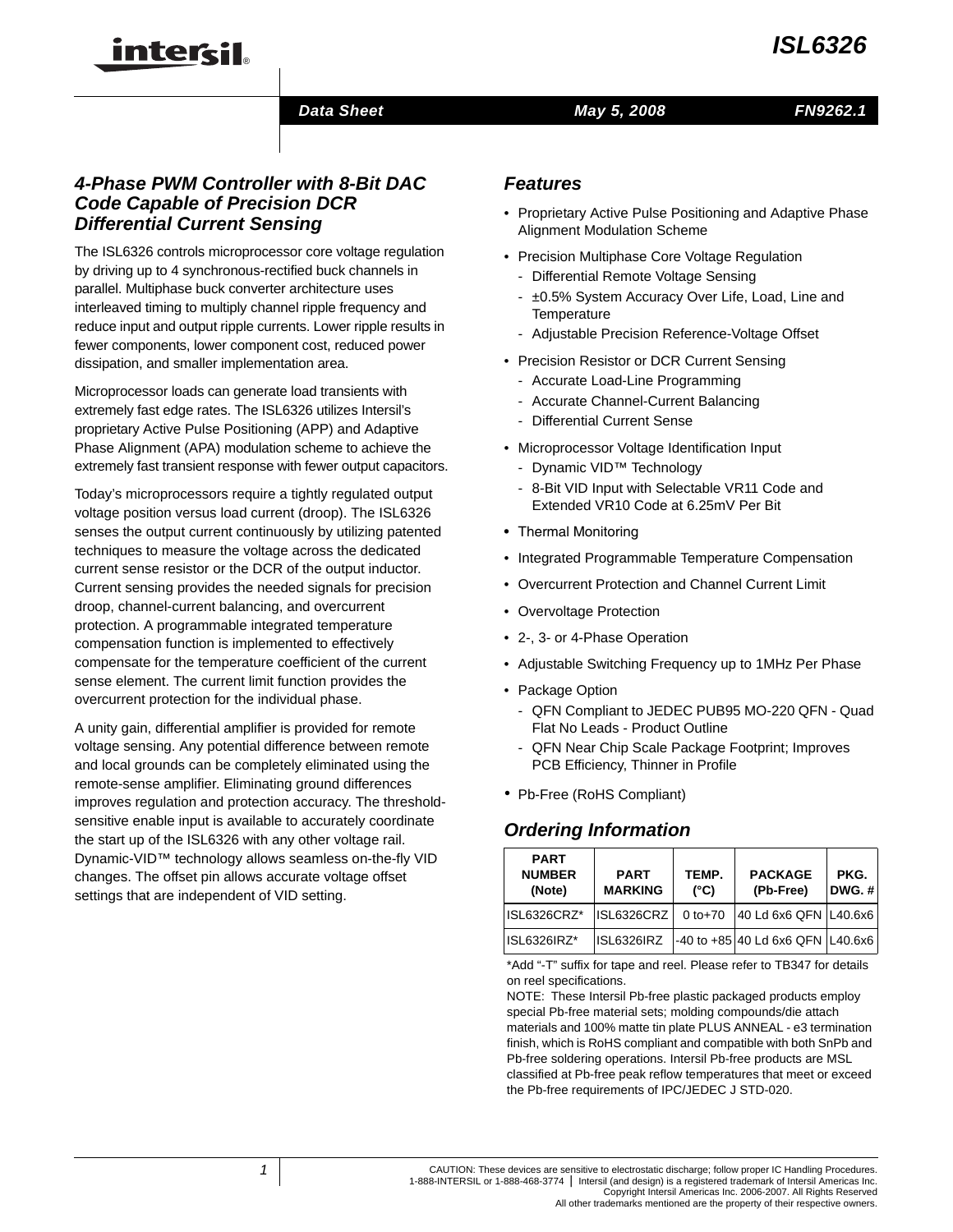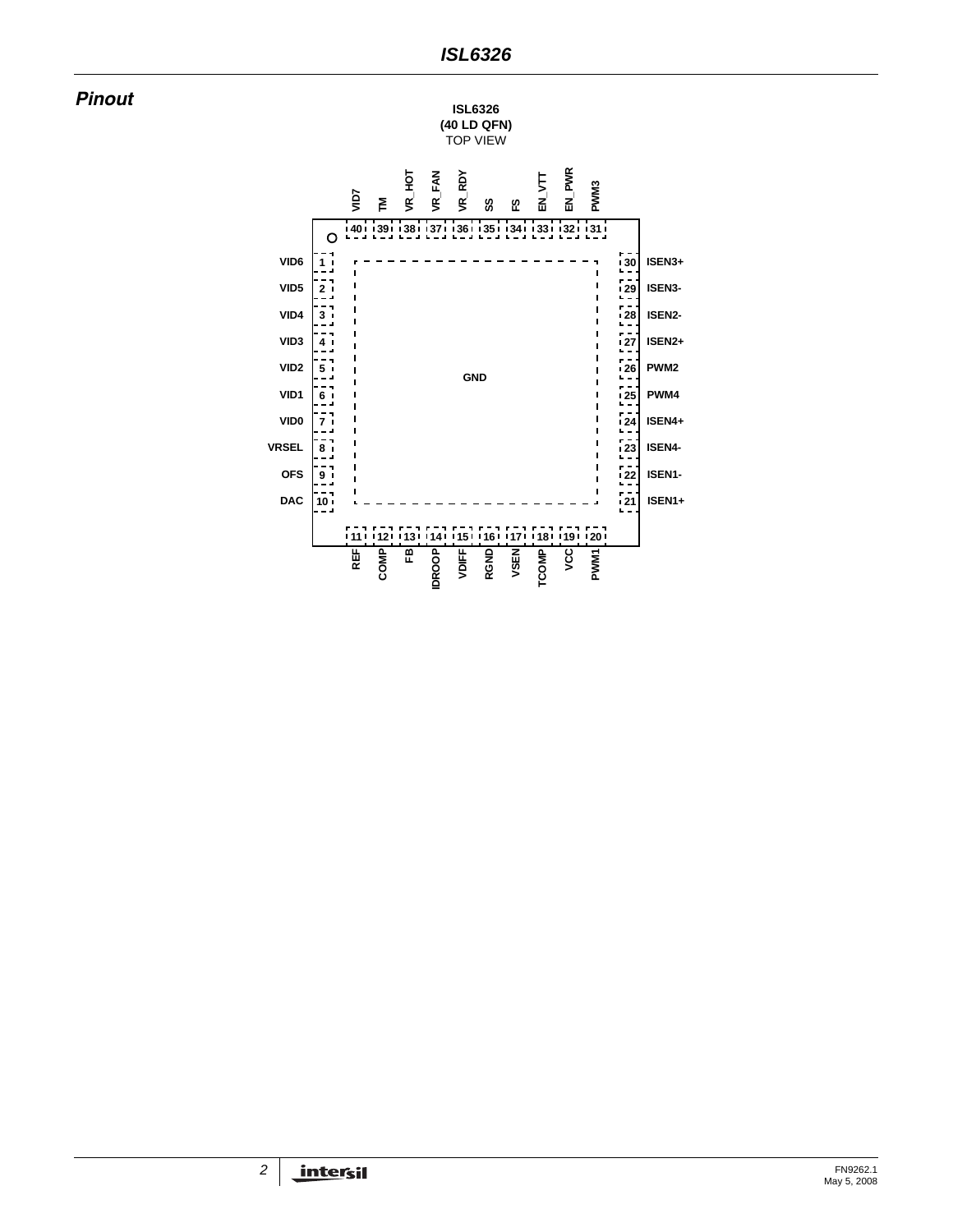

# <span id="page-2-0"></span>*ISL6326CR Block Diagram*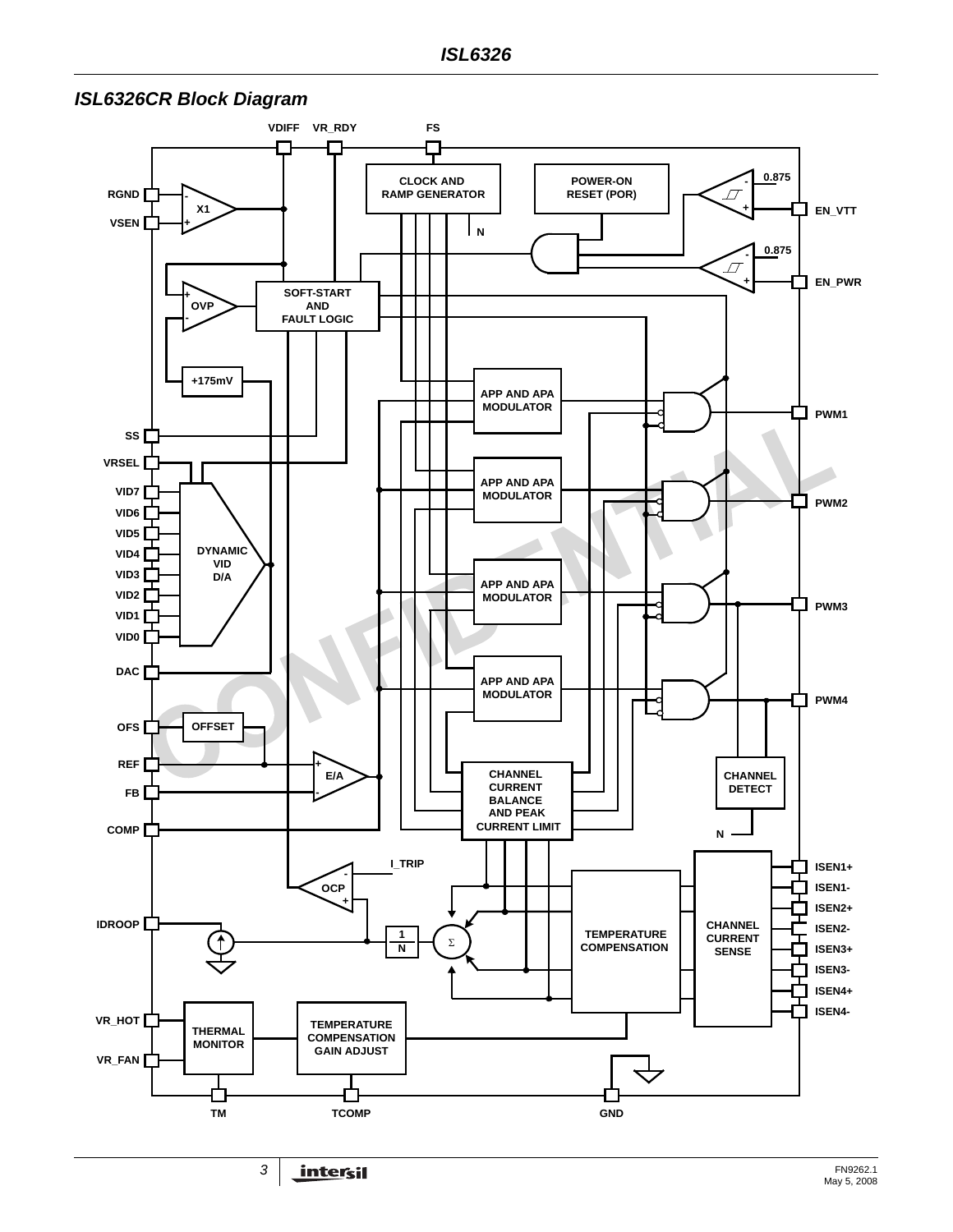

<span id="page-3-0"></span>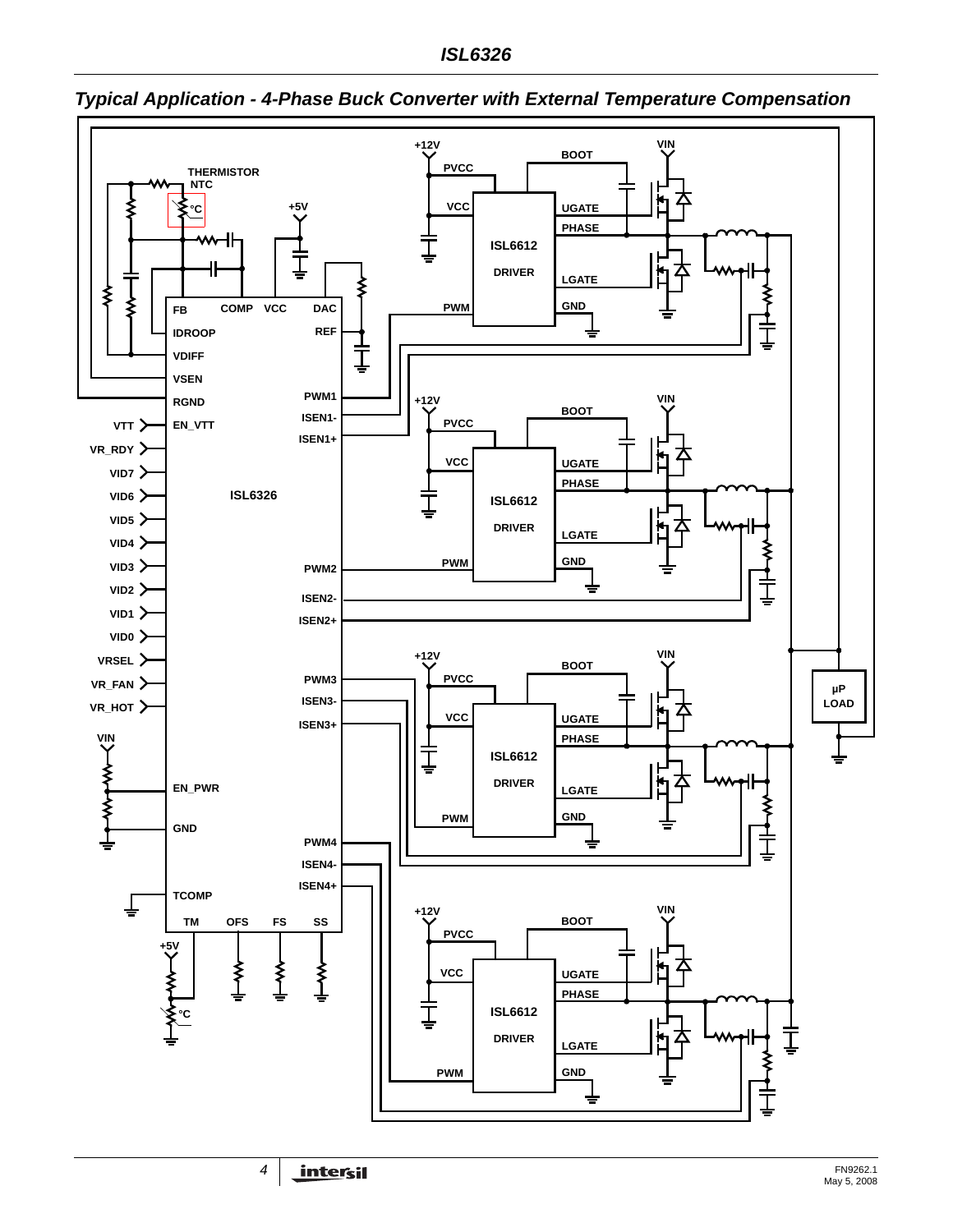

<span id="page-4-0"></span>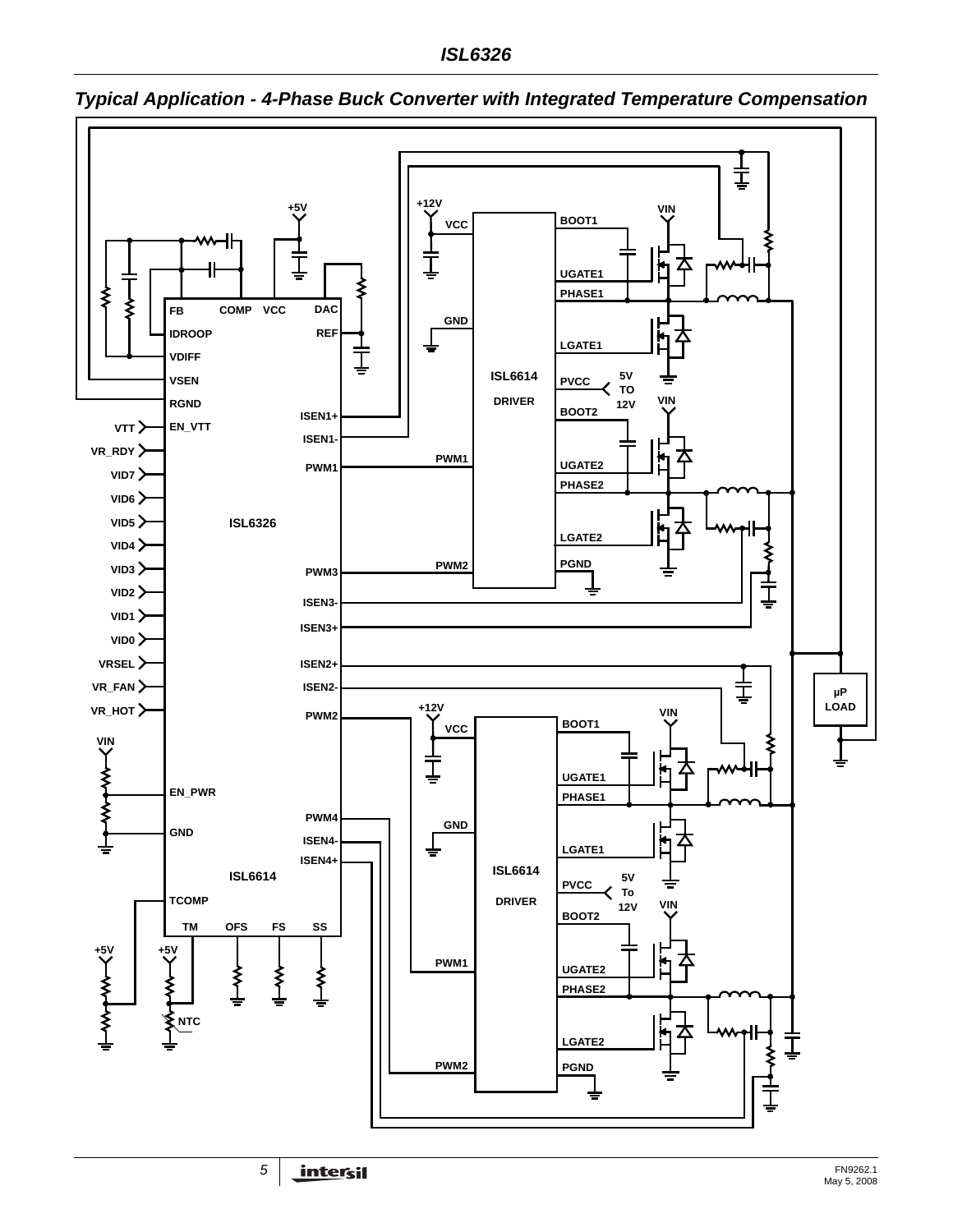#### **Absolute Maximum Ratings**

| <b>ESD Rating</b> |  |
|-------------------|--|
|                   |  |
|                   |  |
|                   |  |

#### **Operating Conditions**

| Supply Voltage, (VCC) $\ldots \ldots \ldots \ldots \ldots \ldots \ldots \ldots \ldots +5V \pm 5\%$ |  |
|----------------------------------------------------------------------------------------------------|--|
| Ambient Temperature                                                                                |  |
|                                                                                                    |  |
|                                                                                                    |  |

#### **Thermal Information**

| Thermal Resistance (Notes 1, 2)                   |      | $\theta$ , $\alpha$ (°C/W) $\theta$ , $\alpha$ (°C/W) |
|---------------------------------------------------|------|-------------------------------------------------------|
| 40 Ld QFN Package.                                | - 32 | 3.5                                                   |
|                                                   |      |                                                       |
| Maximum Storage Temperature Range -65°C to +150°C |      |                                                       |
| Pb-free reflow profile see link below             |      |                                                       |
| http://www.intersil.com/pbfree/Pb-FreeReflow.asp  |      |                                                       |

*CAUTION: Do not operate at or near the maximum ratings listed for extended periods of time. Exposure to such conditions may adversely impact product reliability and result in failures not covered by warranty.*

#### NOTES:

- <span id="page-5-0"></span>1.  $\theta_{JA}$  is measured in free air with the component mounted on a high effective thermal conductivity test board with "direct attach" features. See Tech Brief TB379
- <span id="page-5-1"></span>2. For  $\theta_{JC}$ , the "case temp" location is the center of the exposed metal pad on the package underside.

#### **Electrical Specifications** Operating Conditions: VCC = 5V, Unless Otherwise Specified.

<span id="page-5-2"></span>

| <b>PARAMETER</b>                                                                             | <b>TEST CONDITIONS</b>                                                                        | <b>MIN</b>     | <b>TYP</b>               | <b>MAX</b>     | <b>UNITS</b> |
|----------------------------------------------------------------------------------------------|-----------------------------------------------------------------------------------------------|----------------|--------------------------|----------------|--------------|
| <b>VCC SUPPLY CURRENT</b>                                                                    |                                                                                               |                |                          |                |              |
| Nominal Supply                                                                               | VCC = 5VDC; EN_PWR = 5VDC; $R_T$ = 100k $\Omega$ ,<br>$ISBN1 = ISBN2 = ISBN3 = ISBN4 = -70µA$ |                | 18                       | 26             | mA           |
| Shutdown Supply                                                                              | VCC = 5VDC; EN_PWR = 0VDC; $R_T$ = 100k $\Omega$                                              | $\overline{a}$ | 14                       | 21             | mA           |
| <b>POWER-ON RESET AND ENABLE</b>                                                             |                                                                                               |                |                          |                |              |
| <b>POR Threshold</b>                                                                         | <b>VCC Rising</b>                                                                             | 4.3            | 4.5                      | 4.7            | $\vee$       |
|                                                                                              | <b>VCC Falling</b>                                                                            | 3.7            | 3.9                      | 4.2            | $\vee$       |
| EN PWR Threshold                                                                             | Rising                                                                                        | 0.850          | 0.875                    | 0.910          | $\vee$       |
|                                                                                              | <b>Hysteresis</b>                                                                             |                | 130                      | $\blacksquare$ | mV           |
|                                                                                              | Falling                                                                                       | 0.720          | 0.745                    | 0.775          | $\vee$       |
| EN VTT Threshold                                                                             | Rising                                                                                        | 0.850          | 0.875                    | 0.910          | $\vee$       |
|                                                                                              | <b>Hysteresis</b>                                                                             |                | 130                      | ä,             | mV           |
|                                                                                              | Falling                                                                                       | 0.720          | 0.745                    | 0.775          | $\vee$       |
| <b>REFERENCE VOLTAGE AND DAC</b>                                                             |                                                                                               |                |                          |                |              |
| System Accuracy of ISL6326CRZ<br>(VID = 1V to 1.6V, $T_{\rm J}$ = 0°C to +70°C)              | (Note 3)                                                                                      | $-0.5$         | ÷,                       | 0.5            | %VID         |
| System Accuracy of ISL6326CRZ<br>(VID = 0.5V to 1V, $T_{\rm J}$ = 0°C to +70°C)              | (Note 3)                                                                                      | $-0.9$         | $\overline{\phantom{a}}$ | 0.9            | %VID         |
| System Accuracy of ISL6326IRZ<br>(VID = 1V to 1.6V, $T_J = -40^{\circ}C$ to $+85^{\circ}C$ ) | (Note 3)                                                                                      | $-0.6$         | $\overline{a}$           | 0.6            | %VID         |
| System Accuracy of ISL6326IRZ<br>(VID = 0.5V to 1V, $T_{\rm J}$ = -40°C to +85°C)            | (Note 3)                                                                                      | $-1$           | $\overline{a}$           | $\mathbf{1}$   | %VID         |
| VID Pull-Up                                                                                  |                                                                                               | $-60$          | $-40$                    | $-20$          | μA           |
| VID Input Low Level                                                                          |                                                                                               |                | ÷.                       | 0.4            | $\vee$       |
| VID Input High Level                                                                         |                                                                                               | 0.8            | $\overline{a}$           | ÷,             | $\vee$       |
| <b>VRSEL Input Low Level</b>                                                                 |                                                                                               | ÷              | $\overline{\phantom{a}}$ | 0.4            | V            |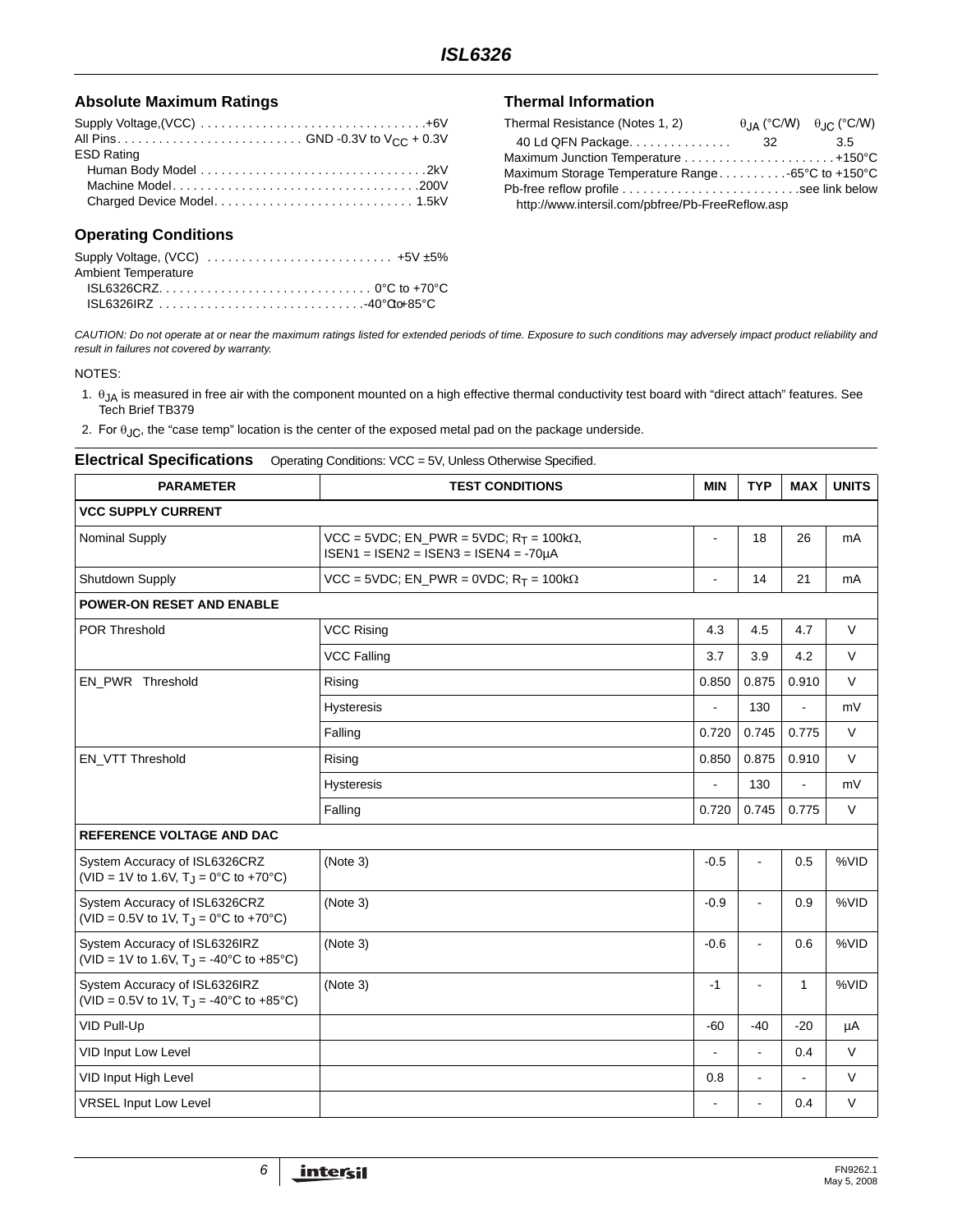# *ISL6326*

#### **Electrical Specifications** Operating Conditions: VCC = 5V, Unless Otherwise Specified. **(Continued)**

<span id="page-6-0"></span>

| <b>PARAMETER</b>                                | <b>TEST CONDITIONS</b>                              | <b>MIN</b>     | <b>TYP</b>               | <b>MAX</b>     | <b>UNITS</b> |
|-------------------------------------------------|-----------------------------------------------------|----------------|--------------------------|----------------|--------------|
| <b>VRSEL Input High Level</b>                   |                                                     | 0.8            |                          |                | V            |
| <b>DAC Source Current</b>                       |                                                     |                | 4                        | $\overline{7}$ | mA           |
| <b>DAC Sink Current</b>                         |                                                     |                |                          | 300            | μA           |
| <b>REF Source Current</b>                       |                                                     | 45             | 50                       | 55             | μA           |
| <b>REF Sink Current</b>                         |                                                     | 45             | 50                       | 55             | μA           |
| PIN-ADJUSTABLE OFFSET                           |                                                     |                |                          |                |              |
| Voltage at OFS Pin                              | Offset resistor connected to ground                 | 380            | 400                      | 420            | mV           |
|                                                 | Voltage below VCC, offset resistor connected to VCC | 1.55           | 1.600                    | 1.65           | V            |
| <b>OSCILLATORS</b>                              |                                                     |                |                          |                |              |
| Accuracy of Switching Frequency Setting         | $R_T = 100k\Omega$                                  | 225            | 250                      | 275            | kHz          |
| Adjustment Range of Switching Frequency         | (Note 4)                                            | 0.08           |                          | 1.0            | MHz          |
| Soft-Start Ramp Rate                            | $RS = 100k\Omega$ (Notes 5, 6)                      |                | 1.563                    | ä,             | $mV/\mu s$   |
| Adjustment Range of Soft-Start Ramp Rate        | (Note 4)                                            | 0.625          | $\overline{a}$           | 6.25           | $mV/\mu s$   |
| <b>PWM GENERATOR</b>                            |                                                     |                |                          |                |              |
| Sawtooth Amplitude                              |                                                     |                | 1.25                     |                | $\vee$       |
| <b>ERROR AMPLIFIER</b>                          |                                                     |                |                          |                |              |
| Open-Loop Gain                                  | $R_L$ = 10k $\Omega$ to ground (Note 4)             | ÷,             | 96                       | ä,             | dB           |
| Open-Loop Bandwidth                             | (Note 4)                                            |                | 80                       | ä,             | MHz          |
| Slew Rate                                       | (Note 4)                                            |                | 25                       |                | $V/\mu s$    |
| Maximum Output Voltage                          |                                                     | 3.8            | 4.3                      | 4.9            | $\vee$       |
| Output High Voltage @ 2mA                       |                                                     | 3.6            |                          |                | $\vee$       |
| Output Low Voltage @ 2mA                        |                                                     |                | ä,                       | 1.8            | V            |
| <b>REMOTE-SENSE AMPLIFIER</b>                   |                                                     |                |                          |                |              |
| <b>Bandwidth</b>                                | (Note 4)                                            |                | 20                       |                | MHz          |
| Output High Current                             | $VSEN$ - RGND = 2.5V                                | $-500$         | $\overline{\phantom{a}}$ | 500            | μA           |
| Output High Current                             | $VSEN$ - RGND = 0.6                                 | $-500$         |                          | 500            | μA           |
| <b>PWM OUTPUT</b>                               |                                                     |                |                          |                |              |
| PWM Output Voltage LOW Threshold                | $I_{LOAD} = \pm 500 \mu A$                          |                |                          | 0.5            | $\vee$       |
| PWM Output Voltage HIGH Threshold               | $I_{LOAD} = \pm 500 \mu A$                          | 4.3            | ä,                       |                | V            |
| <b>CURRENT SENSE AND OVERCURRENT PROTECTION</b> |                                                     |                |                          |                |              |
| Sensed Current Tolerance (IDROOP)               | $ISBN1 = ISBN2 = ISBN3 = ISBN4 = 60\muA$            | 57             | 60                       | 63             | μA           |
| Overcurrent Trip Level for Average Current      |                                                     | 72             | 85                       | 98             | μA           |
| Peak Current Limit for Individual Channel       |                                                     | 100            | 120                      | 140            | μA           |
| THERMAL MONITORING AND FAN CONTROL              |                                                     |                |                          |                |              |
| TM Input Voltage for VR_FAN Trip                |                                                     | 1.55           | 1.65                     | 1.75           | $\vee$       |
| TM Input Voltage for VR_FAN Reset               |                                                     | 1.85           | 1.95                     | 2.05           | V            |
| TM Input Voltage for VR_HOT Trip                |                                                     | 1.3            | 1.4                      | 1.5            | $\vee$       |
| TM Input Voltage for VR_HOT Reset               |                                                     | 1.55           | 1.65                     | 1.75           | V            |
| Leakage Current of VR_FAN                       | With externally pull-up resistor connected to VCC   | $\blacksquare$ |                          | 30             | μA           |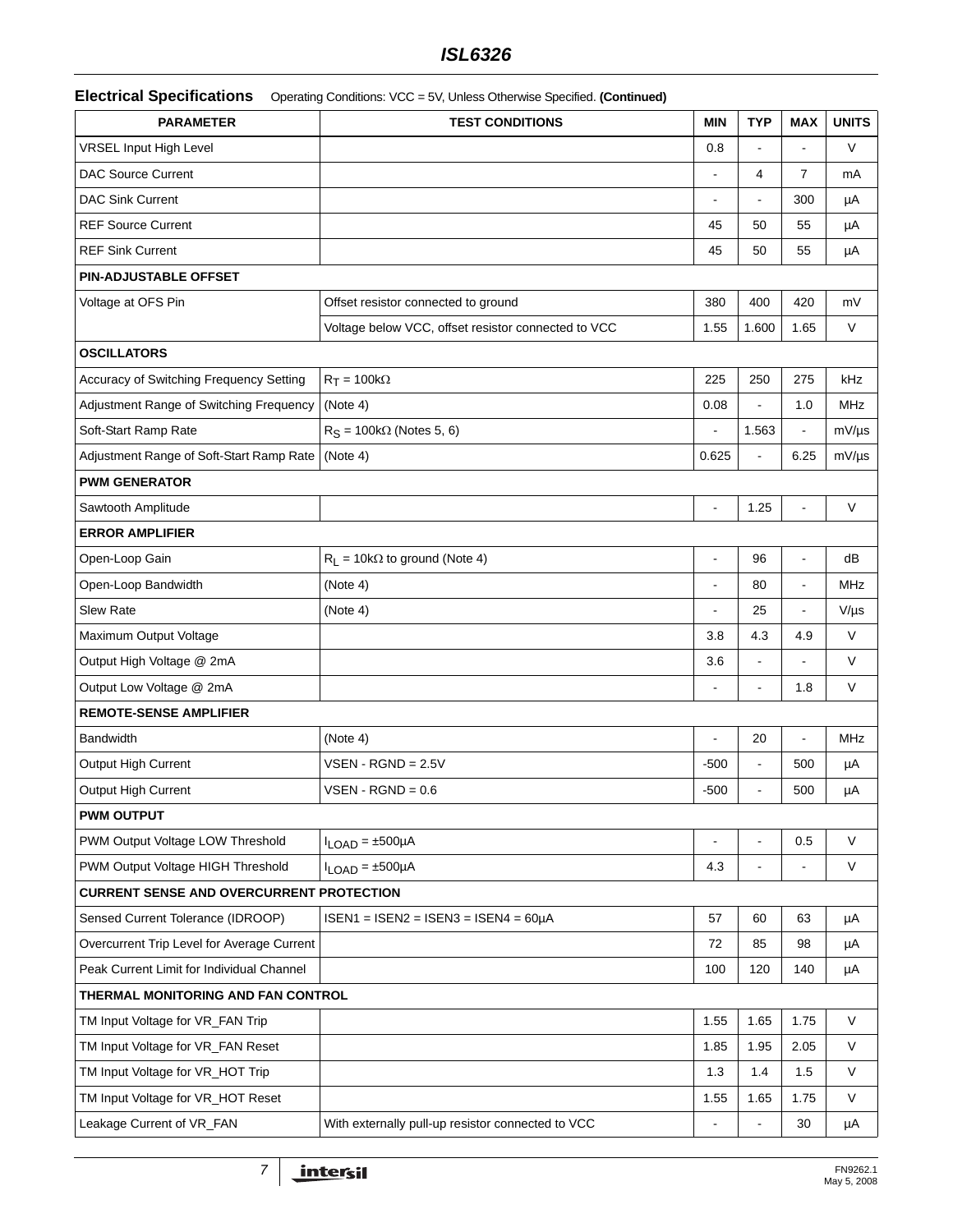#### **Electrical Specifications** Operating Conditions: VCC = 5V, Unless Otherwise Specified. **(Continued)**

| <b>PARAMETER</b>                               | <b>TEST CONDITIONS</b>                            | <b>MIN</b>               | <b>TYP</b>               | <b>MAX</b> | <b>UNITS</b> |
|------------------------------------------------|---------------------------------------------------|--------------------------|--------------------------|------------|--------------|
| VR_FAN Low Voltage                             | $I_{VR\_FAN} = 4mA$                               |                          |                          | 0.4        | V            |
| Leakage Current of VR_HOT                      | With externally pull-up resistor connected to VCC |                          |                          | 30         | μA           |
| VR HOT Low Voltage                             | $I_{VR\_HOT} = 4mA$                               |                          | -                        | 0.4        | V            |
| <b>VR READY AND PROTECTION MONITORS</b>        |                                                   |                          |                          |            |              |
| Leakage Current of VR_RDY                      | With externally pull-up resistor connected to VCC |                          | $\overline{\phantom{0}}$ | 30         | μA           |
| VR RDY Low Voltage                             | $I_{VR\_RDY} = 4mA$                               | $\blacksquare$           |                          | 0.4        | V            |
| Undervoltage Threshold                         | <b>VDIFF Falling</b>                              | 48                       | 50                       | 52         | %VID         |
| VR RDY Reset Voltage                           | <b>VDIFF Rising</b>                               | 58                       | 60                       | 62         | %VID         |
| Overvoltage Protection Threshold               | Before valid VID                                  | 1.250                    | 1.275                    | 1.300      | V            |
|                                                | After valid VID, the voltage above VID            | 150                      | 175                      | 200        | mV           |
| <b>Overvoltage Protection Reset Hysteresis</b> |                                                   | $\overline{\phantom{a}}$ | 100                      | ۰.         | mV           |

NOTES:

<span id="page-7-0"></span>3. These parts are designed and adjusted for accuracy with all errors in the voltage loop included.

<span id="page-7-1"></span>4. Spec limits established by characterization and are not production tested.

<span id="page-7-2"></span>5. During soft-start, VDAC rises from 0V to 1.1V first and then ramp to VID voltage after receiving valid VID.

<span id="page-7-3"></span>6. Soft-start ramp rate is determined by the adjustable soft-start oscillator frequency at the speed of 6.25mV per cycle.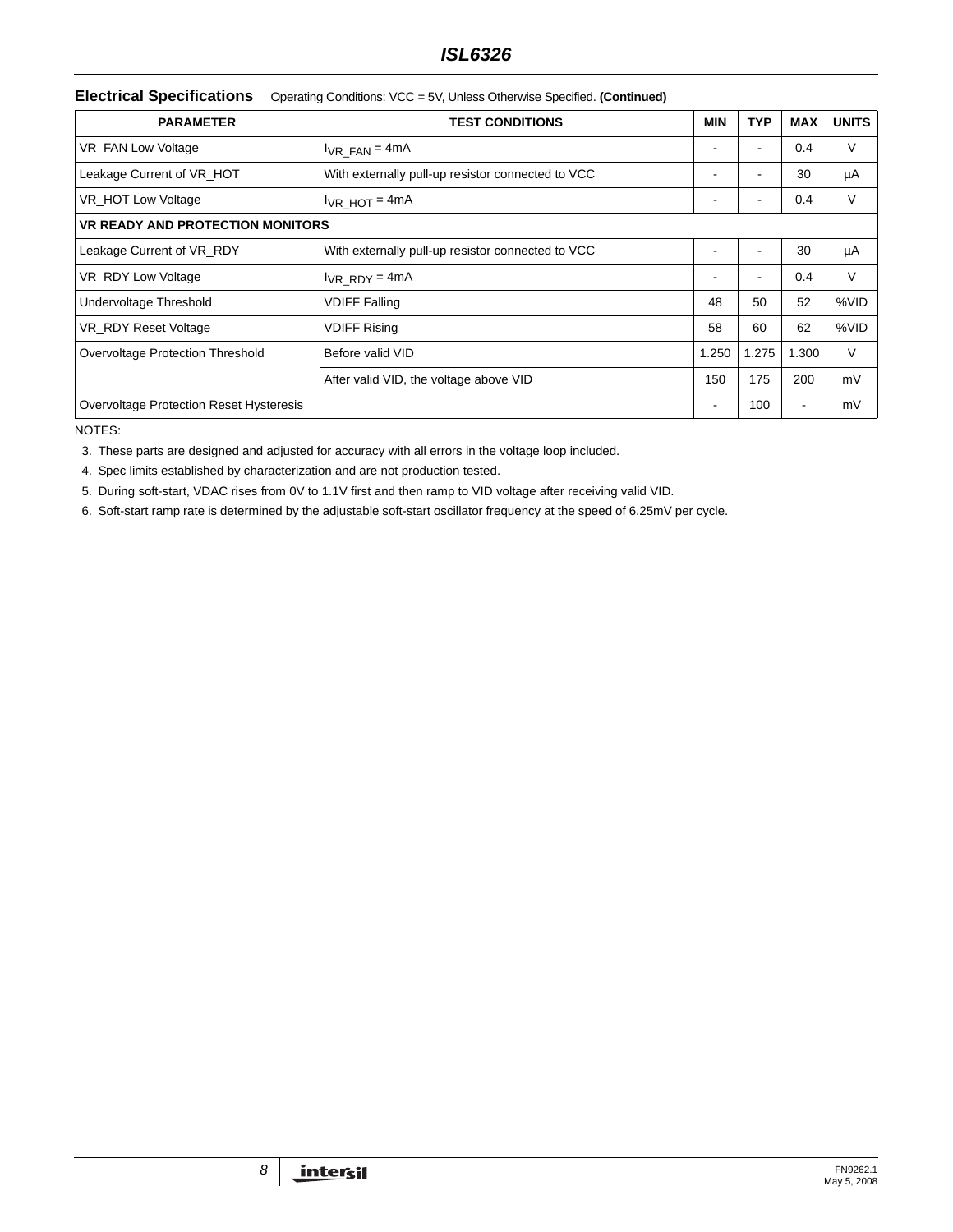# *Functional Pin Description*

#### *VCC*

Supplies the power necessary to operate the chip. The controller starts to operate when the voltage on this pin exceeds the rising POR threshold and shuts down when the voltage on this pin drops below the falling POR threshold. Connect this pin directly to a +5V supply.

# *GND*

Bias and reference ground for the IC. The bottom metal base of ISL6326 is the GND.

### *EN\_PWR*

This pin is a threshold-sensitive enable input for the controller. Connecting the 12V supply to EN\_PWR through an appropriate resistor divider provides a means to synchronize power-up of the controller and the MOSFET driver ICs. When EN\_PWR is driven above 0.875V, the ISL6326 is active depending on status of EN\_VTT, the internal POR, and pending fault states. Driving EN\_PWR below 0.745V will clear all fault states and prime the ISL6326 to soft-start when re-enabled.

# *EN\_VTT*

This pin is another threshold-sensitive enable input for the controller. It's typically connected to VTT output of VTT voltage regulator in the computer mother board. When EN\_VTT is driven above 0.875V, the ISL6326 is active depending on status of EN\_PWR, the internal POR, and pending fault states. Driving EN\_VTT below 0.745V will clear all fault states and prime the ISL6326 to soft-start when re-enabled.

### *FS*

Use this pin to set up the desired switching frequency. A resistor, placed from FS to ground will set the switching frequency. The relationship between the value of the resistor and the switching frequency will be described by an approximate equation.

### *SS*

Use this pin to set up the desired start-up oscillator frequency. A resistor, placed from SS to ground will set up the soft-start ramp rate. The relationship between the value of the resistor and the soft-start ramp up time will be described by an approximate equation.

# *VID7, VID6, VID5, VID4, VID3, VID2, VID1 and VID0*

These are the inputs to the internal DAC that generates the reference voltage for output regulation. Connect these pins either to open-drain outputs with or without external pull-up resistors or to active pull-up outputs. All VID pins have 40µA internal pull-up current sources that diminish to zero as the voltage rises above the logic-high level. These inputs can be pulled up externally as high as VCC plus 0.3V.

#### *VRSEL*

use this pin to select internal VID code. When it is connected to GND, the extended VR10 code is selected. When it's floated or pulled to high, VR11 code is selected. This input can be pulled up as high as VCC plus 0.3V.

#### *VDIFF, VSEN, and RGND*

VSEN and RGND form the precision differential remotesense amplifier. This amplifier converts the differential voltage of the remote output to a single-ended voltage referenced to local ground. VDIFF is the amplifier's output and the input to the regulation and protection circuitry. Connect VSEN and RGND to the sense pins of the remote load.

### *FB and COMP*

Inverting input and output of the error amplifier respectively. FB can be connected to VDIFF through a resistor. A properly chosen resistor between VDIFF and FB can set the load line (droop), when IDROOP pin is tied to FB pin. The droop scale factor is set by the ratio of the ISEN resistors and the inductor DCR or the dedicated current sense resistor. COMP is tied back to FB through an external R-C network to compensate the regulator.

### *DAC and REF*

The DAC pin is the output of the precision internal DAC reference. The REF pin is the positive input of the Error Amp. In typical applications, a 1kΩ, 1% resistor is used between DAC and REF to generate a precision offset voltage. This voltage is proportional to the offset current determined by the offset resistor from OFS to ground or VCC. A capacitor is used between REF and ground to smooth the voltage transition during Dynamic VID™ operations.

### *PWM1, PWM2, PWM3, PWM4*

Pulse width modulation outputs. Connect these pins to the PWM input pins of the Intersil driver IC. The number of active channels is determined by the state of PWM3 and PWM4. Tie PWM3 to VCC to configure for 2-phase operation. Tie PWM4 to VCC to configure for 3-phase operation.

#### *ISEN1+, ISEN1-; ISEN2+, ISEN2-; ISEN3+, ISEN3-; ISEN4+, ISEN4-*

The ISEN+ and ISEN- pins are current sense inputs to individual differential amplifiers. The sensed current is used for channel current balancing, overcurrent protection, and droop regulation. Inactive channels should have their respective current sense inputs left open (for example, open ISEN4+ and ISEN4- for 3-phase operation).

For DCR sensing, connect each ISEN- pin to the node between the RC sense elements. Tie the ISEN+ pin to the other end of the sense capacitor through a resistor,  $R_{\text{ISFN}}$ . The voltage across the sense capacitor is proportional to the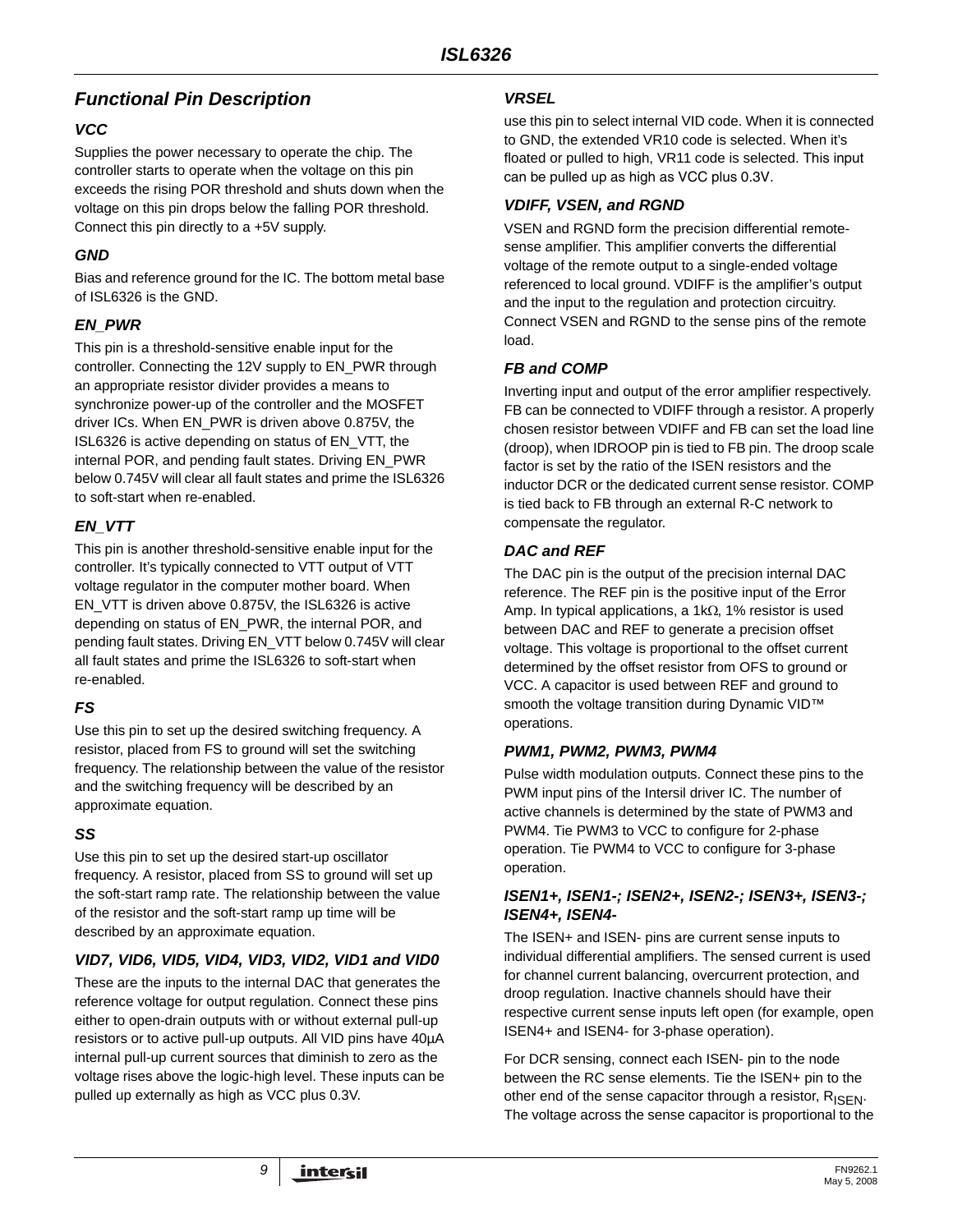inductor current. Therefore, the sense current is proportional to the inductor current, and scaled by the DCR of the inductor and RISEN.

To match the time delay of the internal circuit, a capacitor is needed between each ISEN+ pin and GND, as described in "Current Sensing" on page 12.

# *VR\_RDY*

VR\_RDY indicates that soft-start has completed and the output voltage is within the regulated range around VID setting. It is an open-drain logic output. When OCP or OVP occurs, VR\_RDY will be pulled to low. It will also be pulled low if the output voltage is below the undervoltage threshold.

### *OFS*

The OFS pin can be used to program a DC offset current which will generate a DC offset voltage between the REF and DAC pins. The offset current is generated via an external resistor and precision internal voltage references. The polarity of the offset is selected by connecting the resistor to GND or VCC. For no offset, the OFS pin should be left unterminated.

# *TCOMP*

Temperature compensation scaling input. The voltage sensed on the TM pin is utilized as the temperature input to adjust ldroop and the overcurrent protection limit to effectively compensate for the temperature coefficient of the current sense element. To implement the integrated temperature compensation, a resistor divider circuit is needed with one resistor being connected from TCOMP to VCC of the controller and another resistor being connected from TCOMP to GND. Changing the ratio of the resistor values will set the gain of the integrated thermal compensation. When integrated temperature compensation function is not used, connect TCOMP to GND.

# *IDROOP*

IDROOP is the output pin of the sensed average channel current which is proportional to the load current. In the application which does not require loadline, this pin can be connected to GND through a resistor to generate a voltage signal, which is proportional the load current and the resistor value. In the application which requires load line, connect this pin to FB so that the sensed average current will flow through the resistor between FB and VDIFF to create a voltage drop which is proportional to load current. Tie this pin to GND if not used.

### *TM*

TM is an input pin for the VR temperature measurement. Connect this pin through an NTC thermistor to GND and a resistor to VCC of the controller. The voltage at this pin is reverse proportional to the VR temperature. ISL6326 monitors the VR temperature based on the voltage at the TM pin and outputs VR\_HOT and VR\_FAN signals.

## *VR\_HOT*

VR\_HOT is used as an indication of high VR temperature. It is an open-drain logic output. It will be pulled low if the measured VR temperature is less than a certain level, and open when the measured VR temperature reaches a certain level. A external pull-up resistor is needed.

# *VR\_FAN*

VR\_FAN is an output pin with open-drain logic output. It will be pulled low if the measured VR temperature is less than a certain level, and open when the measured VR temperature reaches a certain level. An external pull-up resistor is needed.

# *Operation*

#### *Multiphase Power Conversion*

Microprocessor load current profiles have changed to the point that the advantages of multiphase power conversion are impossible to ignore. The technical challenges associated with producing a single-phase converter which is both cost-effective and thermally viable have forced a change to the cost-saving approach of multiphase. The ISL6326 controller helps reduce the complexity of implementation by integrating vital functions and requiring minimal output components. The block diagrams on [page 3](#page-2-0), [4,](#page-3-0) and [5](#page-4-0) provide top level views of multiphase power conversion using the ISL6326 controller.

### *Interleaving*

The switching of each channel in a multiphase converter is timed to be symmetrically out-of-phase with each of the other channels. In a 3-phase converter, each channel switches 1/3 cycle after the previous channel and 1/3 cycle before the following channel. As a result, the 3-phase converter has a combined ripple frequency 3x greater than the ripple frequency of any one phase. In addition, the peak-to-peak amplitude of the combined inductor currents is reduced in proportion to the number of phases (Equations 1 and 2). Increased ripple frequency and lower ripple amplitude mean that the designer can use less per-channel inductance and lower total output capacitance for any performance specification.

Figure 1 illustrates the multiplicative effect on output ripple frequency. The three channel currents (IL1, IL2, and IL3) combine to form the AC ripple current and the DC load current. The ripple component has 3x the ripple frequency of each individual channel current. Each PWM pulse is terminated 1/3 of a cycle after the PWM pulse of the previous phase. The DC components of the inductor currents combine to feed the load.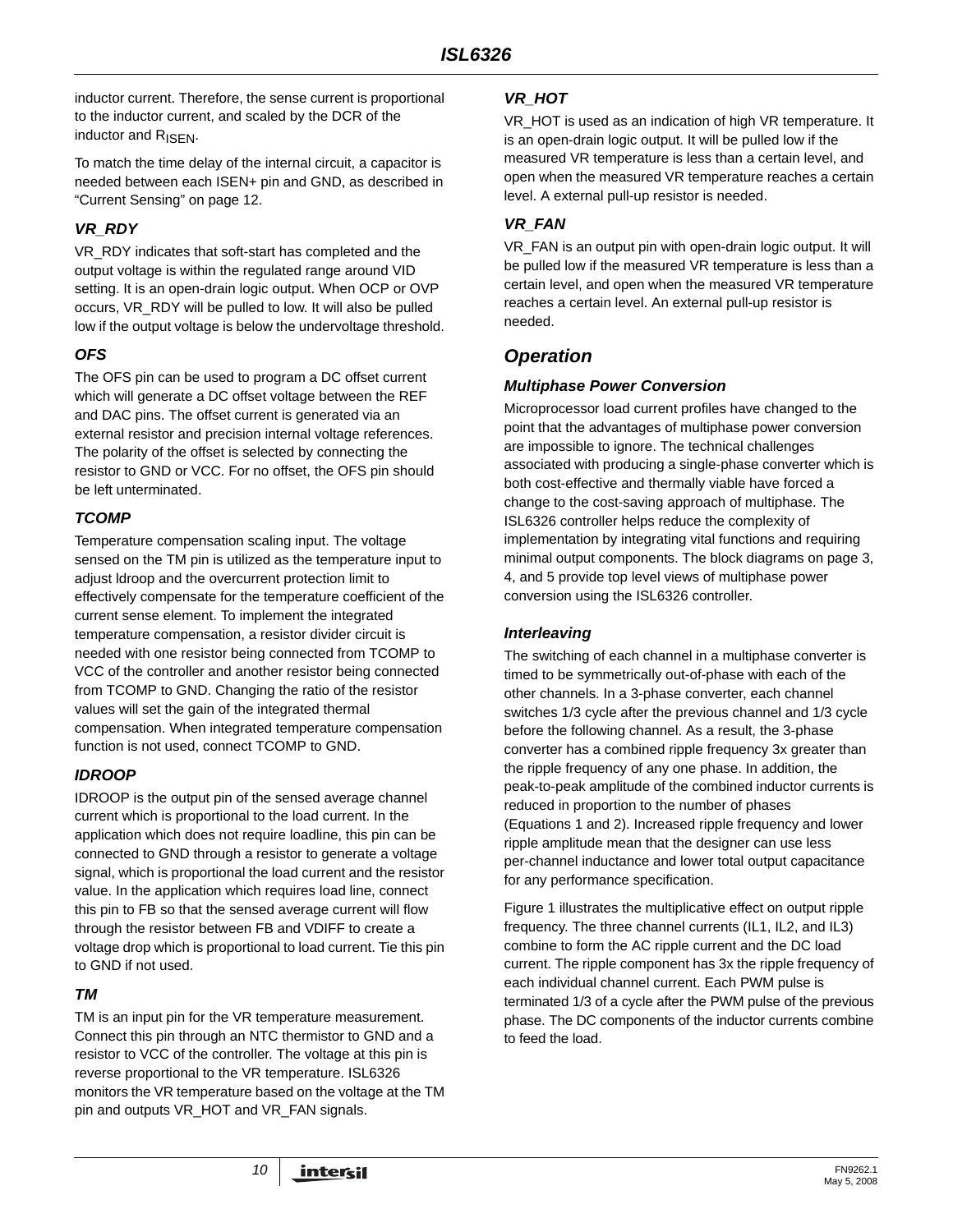

**FIGURE 1. PWM AND INDUCTOR-CURRENT WAVEFORMS FOR 3-PHASE CONVERTER**

To understand the reduction of ripple current amplitude in the multiphase circuit, examine the equation representing an individual channel's peak-to-peak inductor current.

$$
I_{PP} = \frac{(V_{IN} - V_{OUT})V_{OUT}}{Lf_S V_{IN}}
$$
 (EQ. 1)

In Equation 1,  $V_{IN}$  and  $V_{OUT}$  are the input and output voltages respectively, L is the single-channel inductor value, and  $f_S$  is the switching frequency.





The output capacitors conduct the ripple component of the inductor current. In the case of multiphase converters, the capacitor current is the sum of the ripple currents from each of the individual channels. Compare Equation 1 to the expression for the peak-to-peak current after the summation of N symmetrically phase-shifted inductor currents in Equation 2. Peak-to-peak ripple current decreases by an amount proportional to the number of channels. Output voltage ripple is a function of capacitance, capacitor equivalent series resistance (ESR), and inductor ripple

current. Reducing the inductor ripple current allows the designer to use fewer or less costly output capacitors.

$$
I_{C(P-P)} = \frac{(V_{IN} - NV_{OUT})V_{OUT}}{Lf_S V_{IN}}
$$
 (EQ. 2)

Another benefit of interleaving is to reduce input ripple current. Input capacitance is determined in part by the maximum input ripple current. Multiphase topologies can improve overall system cost and size by lowering input ripple current and allowing the designer to reduce the cost of input capacitance. The example in Figure 2 illustrates input currents from a three-phase converter combining to reduce the total input ripple current.

The converter depicted in Figure 2 delivers 36A to a 1.5V load from a 12V input. The RMS input capacitor current is 5.9A. Compare this to a single-phase converter also stepping down 12V to 1.5V at 36A. The single-phase converter has 11.9ARMS input capacitor current. The single-phase converter must use an input capacitor bank with twice the RMS current capacity as the equivalent three-phase converter.

Figures 18, 19 and 20 in the section entitled "Input Capacitor Selection" on page 28 can be used to determine the input-capacitor RMS current based on load current, duty cycle, and the number of channels. They are provided as aids in determining the optimal input capacitor solution. Figure 21 shows the single phase input-capacitor RMS current for comparison.

#### *PWM Modulation Scheme*

The ISL6326 adopts Intersil's proprietary Active Pulse Positioning (APP) modulation scheme to improve transient performance. APP control is a unique dual-edge PWM modulation scheme with both PWM leading and trailing edges being independently moved to give the best response to transient loads. The PWM frequency, however, is constant and set by the external resistor between the FS pin and GND. To further improve the transient response, the ISL6326 also implements Intersil's proprietary Adaptive Phase Alignment (APA) technique. APA, with sufficiently large load step currents, can turn on all phases together. With both APP and APA control, ISL6326 can achieve excellent transient performance and reduce the demand on the output capacitors.

Under steady state conditions the operation of the ISL6326 PWM modulator appears to be that of a conventional trailing edge modulator. Conventional analysis and design methods can therefore be used for steady state and small signal operation.

### *PWM Operation*

The timing of each channel is set by the number of active channels. The default channel setting for the ISL6326 is four. The switching cycle is defined as the time between PWM pulse termination signals of each channel. The cycle time of the pulse signal is the inverse of the switching frequency set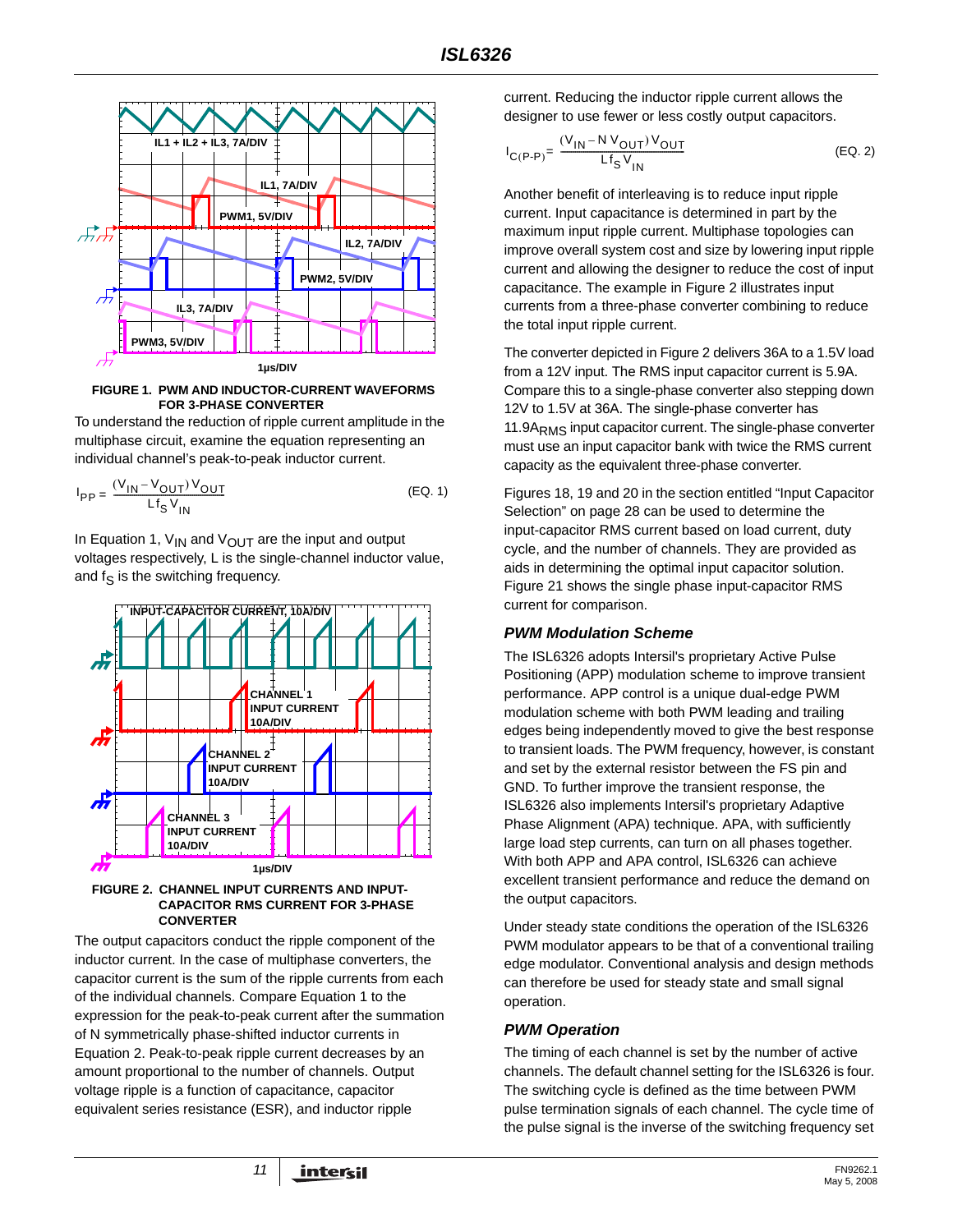by the resistor between the FS pin and ground. The PWM signals command the MOSFET driver to turn on/off the channel MOSFETs.

For 4-channel operation, the channel firing order is 4-3-2-1: PWM3 pulse happens 1/4 of a cycle after PWM4, PWM2 output follows another 1/4 of a cycle after PWM3, and PWM1 delays another 1/4 of a cycle after PWM2. For 3-channel operation, the channel firing order is 3-2-1.

Connecting PWM4 to VCC selects three channel operation and the pulse times are spaced in 1/3 cycle increments. If PWM3 is connected to VCC, two channel operation is selected and the PWM2 pulse happens 1/2 of a cycle after PWM pulse.

#### *Switching Frequency*

Switching frequency is determined by the selection of the frequency-setting resistor,  $R_T$ , which is connected from FS pin to GND (see the figures labeled Typical Applications on [page 4](#page-3-0) and [page 5\)](#page-4-0). Equation [3](#page-11-0) is provided to assist in selecting the correct resistor value.

$$
R_T = \frac{2.5 \times 10^{10}}{F_{SW}} \tag{Eq. 3}
$$

where  $F_{SW}$  is the switching frequency of each phase.

#### *Current Sensing*

ISL6326 senses the current continuously for fast response. ISL6326 supports inductor DCR sensing, or resistive sensing techniques. The associated channel current sense amplifier uses the ISEN inputs to reproduce a signal proportional to the inductor current,  $I_L$ . The sense current,  $I_{\text{SFN}}$ , is proportional to the inductor current. The sensed current is used for current balance, load-line regulation, and overcurrent protection.

The internal circuitry, shown in Figures 3 and 4, represents one channel of an N-channel converter. This circuitry is repeated for each channel in the converter, but may not be active depending on the status of the PWM3 and PWM4 pins, as described in the "PWM Operation" on page 11.

### **INDUCTOR DCR SENSING**

An inductor's winding is characteristic of a distributed resistance as measured by the DCR (Direct Current Resistance) parameter. Consider the inductor DCR as a separate lumped quantity, as shown in Figure 3. The channel current I<sub>L</sub>, flowing through the inductor, will also pass through the DCR. Equation 4 shows the s-domain equivalent voltage across the inductor  $V_1$ .

$$
V_{L} = I_{L} \cdot (s \cdot L + DCR) \tag{Eq. 4}
$$

A simple RC network across the inductor extracts the DCR voltage, as shown in Figure 3.

The voltage on the capacitor  $V_C$ , can be shown to be proportional to the channel current  $I<sub>L</sub>$ , see Equation 5.

$$
V_C = \frac{\left(s \cdot \frac{L}{DCR} + 1\right) \cdot (DCR \cdot I_L)}{(s \cdot RC + 1)}
$$
 (EQ. 5)

If the RC network components are selected such that the RC time constant  $(= R<sup>*</sup>C)$  matches the inductor time constant (= L/DCR), the voltage across the capacitor  $V_{\rm C}$  is equal to the voltage drop across the DCR, i.e., proportional to the channel current.

<span id="page-11-0"></span>



With the internal low-offset current amplifier, the capacitor voltage  $V_C$  is replicated across the sense resistor  $R_{ISEN}$ . Therefore, the current out of ISEN+ pin  $(I_{\text{SEN}})$ , is proportional to the inductor current.

Because of the internal filter at ISEN- pin, one capacitor,  $C_T$ , is needed to match the time delay between the ISEN- and ISEN+ signals. Select the proper  $C_T$  to keep the time constant of  $R_{\text{ISEN}}$  and  $C_{\text{T}}$  ( $R_{\text{ISEN}}$  x  $C_{\text{T}}$ ) close to 27ns.

Equation 6 shows that the ratio of the channel current to the sensed current ( $I_{\text{SEN}}$ ) is driven by the value of the sense resistor and the DCR of the inductor.

$$
I_{\text{SEN}} = I_{\text{L}} \cdot \frac{\text{DCR}}{R_{\text{ISEN}}} \tag{Eq. 6}
$$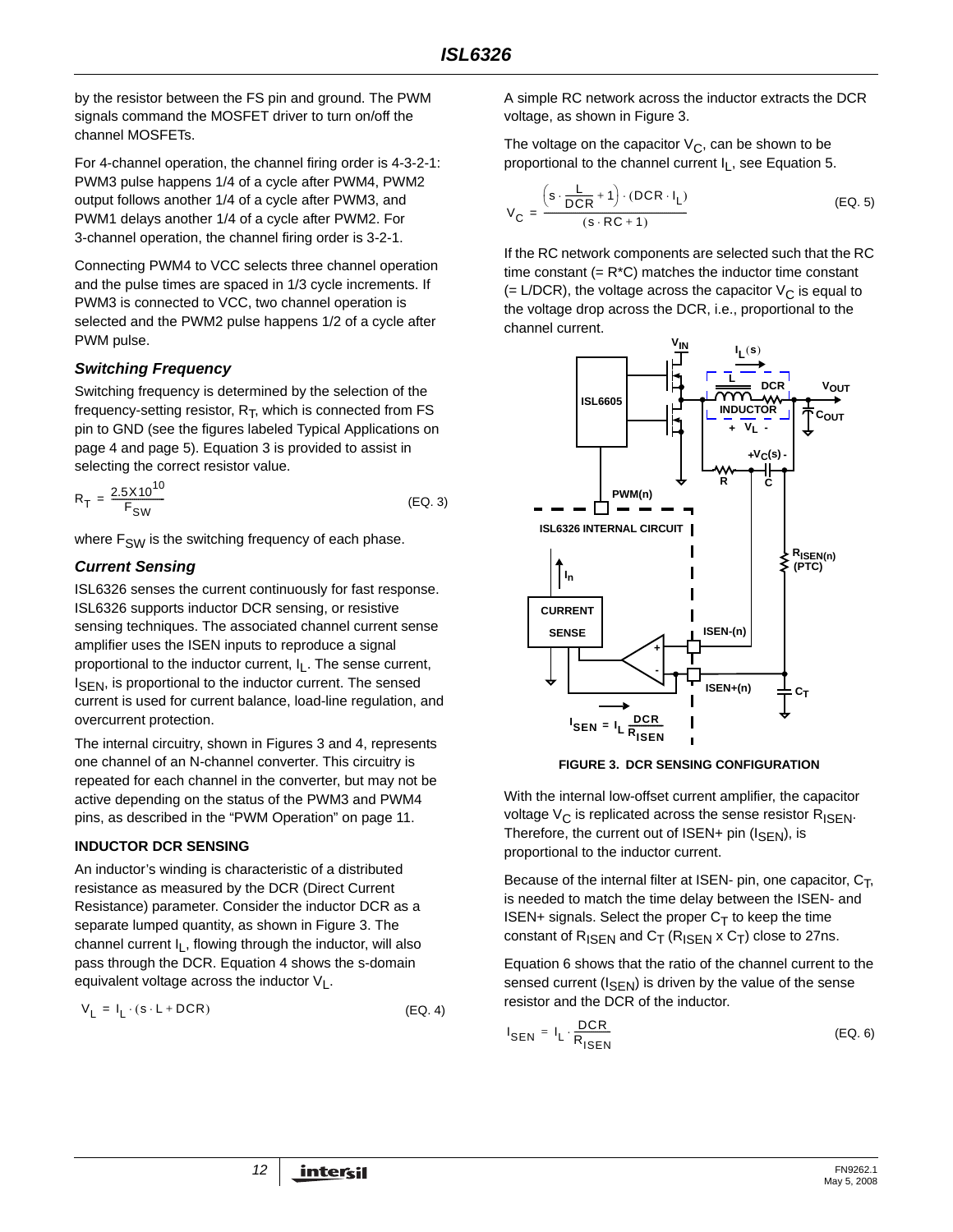#### **RESISTIVE SENSING**

For accurate current sense, a dedicated current-sense resistor R<sub>SENSE</sub> in series with each output inductor can serve as the current sense element (see Figure 4). This technique is more accurate, but reduces overall converter efficiency due to the additional power loss on the current sense element R<sub>SFNSF</sub>.

The same capacitor  $C_T$  is needed to match the time delay between ISEN- and ISEN+ signals. Select the proper  $C_T$  to keep the time constant of  $R_{\text{ISEN}}$  and  $C_{\text{T}}$  ( $R_{\text{ISEN}}$  x  $C_{\text{T}}$ ) close to 27ns.

Equation 7 shows the ratio of the channel current to the sensed current I<sub>SFN</sub>.

$$
I_{\text{SEN}} = I_{L} \cdot \frac{R_{\text{SENSE}}}{R_{\text{ISBN}}}
$$
 (EQ. 7)



**FIGURE 4. SENSE RESISTOR IN SERIES WITH INDUCTORS**

The inductor DCR value will increase as the temperature increases. Therefore the sensed current will increase as the temperature of the current sense element increases. In order to compensate the temperature effect on the sensed current signal, a Positive Temperature Coefficient (PTC) resistor can be selected for the sense resistor  $R_{\text{ISFN}}$ , or the integrated temperature compensation function of ISL6326 should be utilized. The integrated temperature compensation function is described in ["Temperature Compensation" on page 22](#page-21-0).

### *Channel-Current Balance*

The sensed current  $I_n$  from each active channel is summed together and divided by the number of active channels. The resulting average current ( $I_{AVG}$ ) provides a measure of the total load current. Channel current balance is achieved by comparing the sensed current of each channel to the average current to make an appropriate adjustment to the PWM duty cycle of each channel with Intersil's patented current-balance method.

Channel current balance is essential in achieving the thermal advantage of multiphase operation. With good current balance, the power loss is equally dissipated over multiple devices and a greater area.

#### *Voltage Regulation*

The compensation network shown in Figure 5 assures that the steady-state error in the output voltage is limited only to the error in the reference voltage (output of the DAC) and offset errors in the OFS current source, remote-sense and error amplifiers. Intersil specifies the guaranteed tolerance of the ISL6326 to include the combined tolerances of each of these elements.

The output of the error amplifier  $(V_{\text{COMP}})$  is compared to sawtooth waveforms to generate the PWM signals. The PWM signals control the timing of the Intersil MOSFET drivers and regulate the converter output to the specified reference voltage. The internal and external circuitry, which control voltage regulation are illustrated in Figure 5.



#### **FIGURE 5. OUTPUT VOLTAGE AND LOAD-LINE REGULATION WITH OFFSET ADJUSTMENT**

The ISL6326 incorporates an internal differential remote-sense amplifier in the feedback path. The amplifier removes the voltage error encountered when measuring the output voltage relative to the local controller ground reference point resulting in a more accurate means of sensing output voltage. Connect the microprocessor sense pins to the non-inverting input (VSEN) and inverting input (RGND) of the remote-sense amplifier. The remote-sense output ( $V_{\text{DIFF}}$ ) is connected to the inverting input of the error amplifier through an external resistor.

A digital-to-analog converter (DAC) generates a reference voltage based on the state of logic signals at pins VID7 through VID0. The DAC decodes the eight 6-bit logic signal (VID) into one of the discrete voltages shown in Table [1.](#page-13-0) Each VID input offers a 45µA pull-up to an internal 2.5V source for use with open-drain outputs. The pull-up current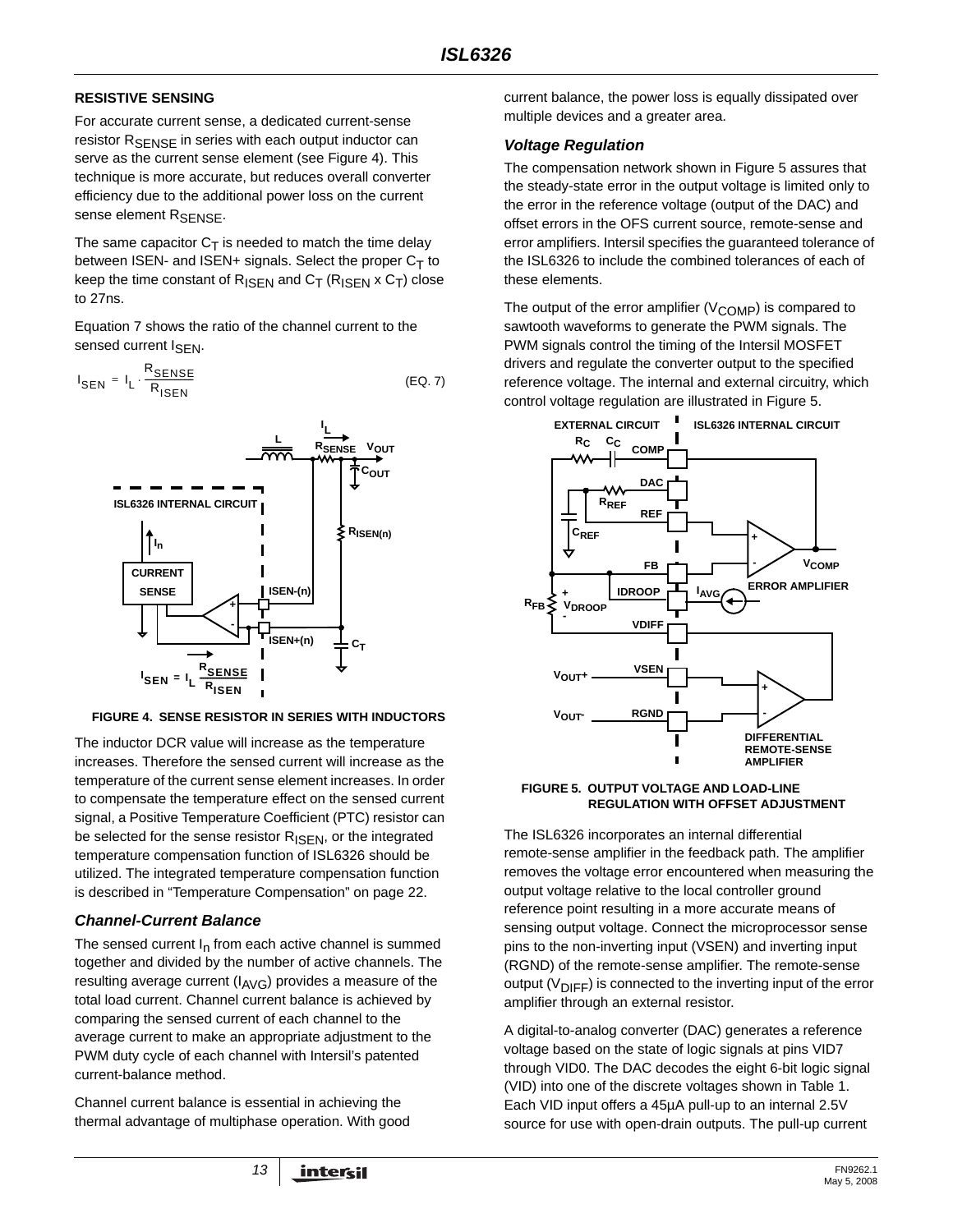diminishes to zero above the logic threshold to protect voltage-sensitive output devices. External pull-up resistors can augment the pull-up current sources if case leakage into the driving device is greater than 45µA.

<span id="page-13-0"></span>**TABLE 1. VR10 VID TABLE (WITH 6.25mV EXTENSION)**

| VID4<br>400mV | VID <sub>3</sub><br>200mV | VID <sub>2</sub><br>100mV | VID1<br>50mV | VID <sub>0</sub><br>25mV | VID <sub>5</sub><br>12.5mV | VID <sub>6</sub><br>6.25mV | <b>VOLTAGE</b><br>(V) |
|---------------|---------------------------|---------------------------|--------------|--------------------------|----------------------------|----------------------------|-----------------------|
| 0             | 1                         | 0                         | 1            | 0                        | 1                          | 1                          | 1.60000               |
| 0             | 1                         | 0                         | 1            | 0                        | 1                          | 0                          | 1.59375               |
| 0             | 1                         | 0                         | 1            | 1                        | 0                          | 1                          | 1.58750               |
| 0             | 1                         | 0                         | 1            | 1                        | 0                          | 0                          | 1.58125               |
| 0             | 1                         | 0                         | 1            | 1                        | 1                          | 1                          | 1.57500               |
| 0             | 1                         | 0                         | 1            | 1                        | 1                          | 0                          | 1.56875               |
| 0             | 1                         | 1                         | 0            | 0                        | 0                          | 1                          | 1.56250               |
| 0             | 1                         | 1                         | 0            | 0                        | 0                          | 0                          | 1.55625               |
| 0             | 1                         | 1                         | 0            | 0                        | 1                          | 1                          | 1.55000               |
| 0             | 1                         | 1                         | 0            | 0                        | 1                          | 0                          | 1.54375               |
| 0             | 1                         | 1                         | 0            | 1                        | 0                          | 1                          | 1.53750               |
| 0             | 1                         | 1                         | 0            | 1                        | 0                          | 0                          | 1.53125               |
| 0             | 1                         | 1                         | 0            | 1                        | 1                          | 1                          | 1.52500               |
| 0             | 1                         | 1                         | 0            | 1                        | 1                          | 0                          | 1.51875               |
| 0             | 1                         | 1                         | 1            | 0                        | 0                          | 1                          | 1.51250               |
| 0             | 1                         | 1                         | 1            | 0                        | 0                          | 0                          | 1.50625               |
| 0             | 1                         | 1                         | 1            | 0                        | 1                          | 1                          | 1.50000               |
| 0             | 1                         | 1                         | 1            | 0                        | 1                          | 0                          | 1.49375               |
| 0             | 1                         | 1                         | 1            | 1                        | 0                          | 1                          | 1.4875                |
| 0             | 1                         | 1                         | 1            | 1                        | 0                          | 0                          | 1.48125               |
| 0             | 1                         | 1                         | 1            | 1                        | 1                          | 1                          | 1.47500               |
| 0             | 1                         | 1                         | 1            | 1                        | 1                          | 0                          | 1.46875               |
| 1             | 0                         | 0                         | 0            | 0                        | 0                          | 1                          | 1.46250               |
| 1             | 0                         | 0                         | 0            | 0                        | 0                          | 0                          | 1.45625               |
| 1             | 0                         | 0                         | 0            | 0                        | 1                          | 1                          | 1.45000               |
| 1             | 0                         | 0                         | 0            | 0                        | 1                          | 0                          | 1.44375               |
| 1             | 0                         | 0                         | 0            | 1                        | 0                          | 1                          | 1.43750               |
| 1             | 0                         | 0                         | 0            | 1                        | 0                          | 0                          | 1.43125               |
| 1             | 0                         | 0                         | 0            | 1                        | 1                          | $\mathbf{1}$               | 1.42500               |
| 1             | 0                         | 0                         | 0            | 1                        | 1                          | 0                          | 1.41875               |
| 1             | 0                         | 0                         | 1            | 0                        | 0                          | 1                          | 1.41250               |
| 1             | 0                         | 0                         | 1            | 0                        | 0                          | 0                          | 1.40625               |
| 1             | 0                         | 0                         | 1            | 0                        | 1                          | 1                          | 1.40000               |
| 1             | 0                         | 0                         | 1            | 0                        | 1                          | 0                          | 1.39375               |
| 1             | 0                         | 0                         | 1            | 1                        | 0                          | $\mathbf{1}$               | 1.38750               |
| 1             | 0                         | 0                         | 1            | $\mathbf{1}$             | 0                          | 0                          | 1.38125               |

#### **TABLE 1. VR10 VID TABLE (WITH 6.25mV EXTENSION)**

| VID4<br>400mV | VID <sub>3</sub><br>200mV | VID <sub>2</sub><br>100mV | VID1<br>50mV | <b>VIDO</b><br>25mV | VID <sub>5</sub><br>12.5mV | VID <sub>6</sub><br>6.25mV | <b>VOLTAGE</b><br>(V) |
|---------------|---------------------------|---------------------------|--------------|---------------------|----------------------------|----------------------------|-----------------------|
| 1             | 0                         | 0                         | 1            | 1                   | 1                          | 1                          | 1.37500               |
| 1             | 0                         | 0                         | 1            | 1                   | 1                          | 0                          | 1.36875               |
| $\mathbf{1}$  | 0                         | 1                         | 0            | 0                   | 0                          | 1                          | 1.36250               |
| 1             | 0                         | 1                         | 0            | 0                   | 0                          | 0                          | 1.35625               |
| 1             | 0                         | 1                         | 0            | 0                   | 1                          | $\mathbf{1}$               | 1.35000               |
| 1             | 0                         | 1                         | 0            | 0                   | 1                          | 0                          | 1.34375               |
| 1             | 0                         | 1                         | 0            | 1                   | 0                          | 1                          | 1.33750               |
| 1             | 0                         | 1                         | 0            | 1                   | 0                          | 0                          | 1.33125               |
| 1             | 0                         | 1                         | 0            | 1                   | 1                          | 1                          | 1.32500               |
| 1             | 0                         | 1                         | 0            | 1                   | 1                          | 0                          | 1.31875               |
| 1             | 0                         | 1                         | 1            | 0                   | 0                          | $\mathbf{1}$               | 1.31250               |
| 1             | 0                         | 1                         | 1            | 0                   | 0                          | 0                          | 1.30625               |
| 1             | 0                         | 1                         | 1            | 0                   | 1                          | 1                          | 1.30000               |
| 1             | 0                         | 1                         | 1            | 0                   | 1                          | 0                          | 1.29375               |
| 1             | 0                         | 1                         | 1            | 1                   | 0                          | 1                          | 1.28750               |
| 1             | 0                         | 1                         | 1            | 1                   | 0                          | 0                          | 1.28125               |
| 1             | 0                         | 1                         | 1            | 1                   | 1                          | $\mathbf{1}$               | 1.27500               |
| 1             | 0                         | 1                         | 1            | 1                   | 1                          | 0                          | 1.26875               |
| 1             | 1                         | 0                         | 0            | 0                   | 0                          | 1                          | 1.26250               |
| 1             | $\mathbf{1}$              | 0                         | 0            | 0                   | 0                          | 0                          | 1.25625               |
| 1             | $\mathbf{1}$              | 0                         | 0            | 0                   | 1                          | 1                          | 1.25000               |
| 1             | $\mathbf{1}$              | 0                         | 0            | 0                   | 1                          | 0                          | 1.24375               |
| 1             | $\mathbf{1}$              | 0                         | 0            | 1                   | 0                          | $\mathbf{1}$               | 1.23750               |
| 1             | $\mathbf{1}$              | 0                         | 0            | 1                   | 0                          | 0                          | 1.23125               |
| 1             | $\mathbf{1}$              | 0                         | 0            | 1                   | 1                          | 1                          | 1.22500               |
| 1             | 1                         | 0                         | 0            | 1                   | 1                          | 0                          | 1.21875               |
| 1             | 1                         | 0                         | 1            | 0                   | 0                          | 1                          | 1.21250               |
| 1             | 1                         | 0                         | 1            | 0                   | 0                          | 0                          | 1.20625               |
| 1             | 1                         | 0                         | 1            | 0                   | 1                          | 1                          | 1.20000               |
| 1             | $\mathbf{1}$              | 0                         | 1            | 0                   | 1                          | 0                          | 1.19375               |
| 1             | 1                         | 0                         | 1            | 1                   | 0                          | 1                          | 1.18750               |
| 1             | 1                         | 0                         | 1            | 1                   | 0                          | 0                          | 1.18125               |
| 1             | 1                         | 0                         | 1            | 1                   | 1                          | $\mathbf{1}$               | 1.17500               |
| 1             | 1                         | 0                         | 1            | 1                   | 1                          | 0                          | 1.16875               |
| 1             | 1                         | 1                         | 0            | 0                   | 0                          | 1                          | 1.16250               |
| 1             | 1                         | 1                         | 0            | 0                   | 0                          | 0                          | 1.15625               |
| 1             | 1                         | 1                         | 0            | 0                   | 1                          | 1                          | 1.15000               |
| 1             | 1                         | 1                         | 0            | 0                   | 1                          | 0                          | 1.14375               |
| 1             | 1                         | 1                         | 0            | 1                   | 0                          | 1                          | 1.13750               |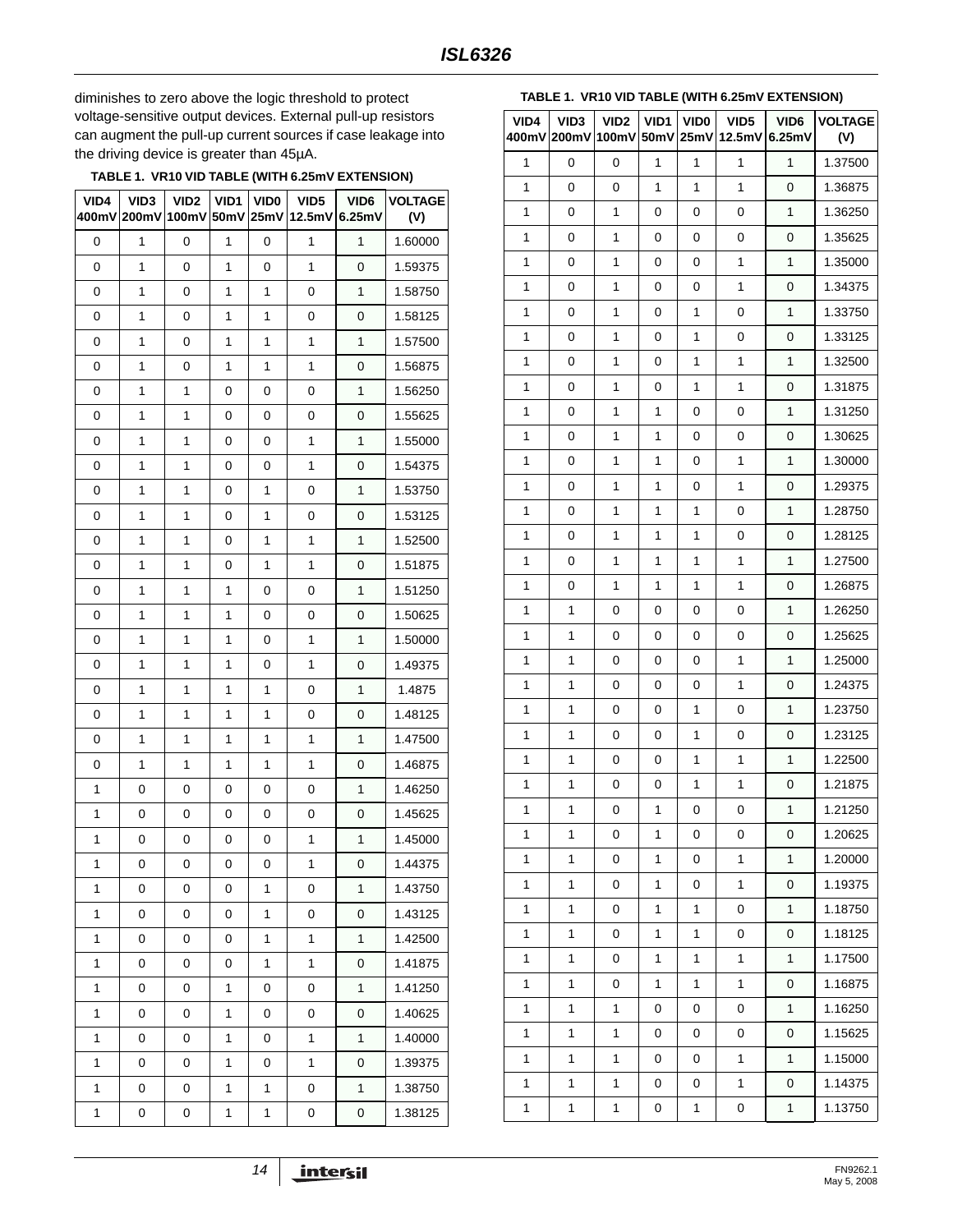#### **TABLE 1. VR10 VID TABLE (WITH 6.25mV EXTENSION)**

| VID4<br>400mV | VID3 | VID <sub>2</sub><br>200mV 100mV | VID1<br>50mV | VID <sub>0</sub><br>25mV | VID <sub>5</sub><br>12.5mV | VID <sub>6</sub><br>6.25mV | <b>VOLTAGE</b><br>(V) |
|---------------|------|---------------------------------|--------------|--------------------------|----------------------------|----------------------------|-----------------------|
| 1             | 1    | 1                               | 0            | 1                        | 0                          | 0                          | 1.13125               |
| 1             | 1    | 1                               | 0            | 1                        | 1                          | 1                          | 1.12500               |
| 1             | 1    | 1                               | 0            | 1                        | 1                          | 0                          | 1.11875               |
| 1             | 1    | 1                               | 1            | 0                        | 0                          | 1                          | 1.11250               |
| 1             | 1    | 1                               | 1            | 0                        | 0                          | 0                          | 1.10625               |
| 1             | 1    | 1                               | 1            | 0                        | 1                          | $\mathbf{1}$               | 1.10000               |
| 1             | 1    | 1                               | 1            | 0                        | 1                          | 0                          | 1.09375               |
| 1             | 1    | 1                               | 1            | 1                        | 0                          | 1                          | OFF                   |
| 1             | 1    | 1                               | 1            | 1                        | 0                          | 0                          | <b>OFF</b>            |
| 1             | 1    | 1                               | 1            | 1                        | 1                          | 1                          | OFF                   |
| 1             | 1    | 1                               | 1            | 1                        | 1                          | 0                          | OFF                   |
| 0             | 0    | 0                               | 0            | 0                        | 0                          | $\mathbf{1}$               | 1.08750               |
| 0             | 0    | 0                               | 0            | 0                        | 0                          | 0                          | 1.08125               |
| 0             | 0    | 0                               | 0            | 0                        | 1                          | 1                          | 1.07500               |
| 0             | 0    | 0                               | 0            | 0                        | $\mathbf{1}$               | 0                          | 1.06875               |
| 0             | 0    | 0                               | 0            | 1                        | 0                          | 1                          | 1.06250               |
| 0             | 0    | 0                               | 0            | 1                        | 0                          | 0                          | 1.05625               |
| 0             | 0    | 0                               | 0            | 1                        | 1                          | $\mathbf{1}$               | 1.05000               |
| 0             | 0    | 0                               | 0            | 1                        | 1                          | 0                          | 1.04375               |
| 0             | 0    | 0                               | 1            | 0                        | 0                          | 1                          | 1.03750               |
| 0             | 0    | 0                               | 1            | 0                        | 0                          | 0                          | 1.03125               |
| 0             | 0    | 0                               | 1            | 0                        | 1                          | 1                          | 1.02500               |
| 0             | 0    | 0                               | 1            | 0                        | 1                          | 0                          | 1.01875               |
| 0             | 0    | 0                               | 1            | 1                        | 0                          | $\mathbf{1}$               | 1.01250               |
| 0             | 0    | 0                               | 1            | 1                        | 0                          | 0                          | 1.00625               |
| 0             | 0    | 0                               | 1            | 1                        | 1                          | 1                          | 1.00000               |
| $\mathbf 0$   | 0    | $\pmb{0}$                       | 1            | $\mathbf{1}$             | 1                          | $\mathbf 0$                | 0.99375               |
| 0             | 0    | 1                               | 0            | 0                        | 0                          | 1                          | 0.9875                |
| 0             | 0    | 1                               | 0            | 0                        | 0                          | 0                          | 0.98125               |
| 0             | 0    | 1                               | 0            | 0                        | $\mathbf{1}$               | 1                          | 0.97500               |
| 0             | 0    | 1                               | 0            | 0                        | 1                          | 0                          | 0.96875               |
| 0             | 0    | 1                               | 0            | 1                        | 0                          | 1                          | 0.9625                |
| 0             | 0    | 1                               | 0            | 1                        | 0                          | 0                          | 0.95625               |
| 0             | 0    | 1                               | 0            | 1                        | 1                          | $\mathbf{1}$               | 0.95000               |
| 0             | 0    | 1                               | 0            | 1                        | 1                          | 0                          | 0.94375               |
| 0             | 0    | 1                               | 1            | 0                        | 0                          | 1                          | 0.93750               |
| 0             | 0    | 1                               | 1            | 0                        | 0                          | 0                          | 0.93125               |
| 0             | 0    | 1                               | 1            | 0                        | 1                          | 1                          | 0.92500               |
| 0             | 0    | 1                               | 1            | 0                        | $\mathbf{1}$               | 0                          | 0.91875               |

#### **TABLE 1. VR10 VID TABLE (WITH 6.25mV EXTENSION)**

| VID4 | VID <sub>3</sub><br>400mV 200mV | VID <sub>2</sub><br>100mV | VID1<br>50mV | VID <sub>0</sub> | VID <sub>5</sub><br>25mV 12.5mV | VID <sub>6</sub><br>6.25mV | <b>VOLTAGE</b><br>(V) |
|------|---------------------------------|---------------------------|--------------|------------------|---------------------------------|----------------------------|-----------------------|
| 0    | $\Omega$                        | 1                         | 1            | 1                | 0                               | 1                          | 0.91250               |
| 0    | 0                               | 1                         | 1            | 1                | $\Omega$                        | 0                          | 0.90625               |
| 0    | 0                               | 1                         | 1            | 1                | 1                               | 1                          | 0.90000               |
| 0    | 0                               | 1                         | 1            | 1                | 1                               | $\Omega$                   | 0.89375               |
| 0    | 1                               | 0                         | $\Omega$     | 0                | $\Omega$                        | 1                          | 0.88750               |
| 0    | 1                               | 0                         | 0            | $\Omega$         | $\Omega$                        | $\Omega$                   | 0.88125               |
| 0    | 1                               | 0                         | $\Omega$     | $\Omega$         | 1                               | 1                          | 0.87500               |
| 0    | 1                               | 0                         | $\Omega$     | $\Omega$         | 1                               | $\Omega$                   | 0.86875               |
| 0    | 1                               | 0                         | 0            | 1                | $\Omega$                        | 1                          | 0.86250               |
| 0    | 1                               | 0                         | 0            | 1                | 0                               | 0                          | 0.85625               |
| 0    | 1                               | 0                         | $\Omega$     | 1                | 1                               | 1                          | 0.85000               |
| 0    | 1                               | 0                         | 0            | 1                | 1                               | $\Omega$                   | 0.84375               |
| 0    | 1                               | 0                         | 1            | 0                | 0                               | 1                          | 0.83750               |
| 0    | 1                               | 0                         | 1            | 0                | 0                               | 0                          | 0.83125               |

#### **TABLE 2. VR11 VID 8-BIT**

| VID7           | VID6 | VID <sub>5</sub> | VID4        | VID <sub>3</sub> | VID <sub>2</sub> | VID1         | VID <sub>0</sub> | <b>VOLTAGE</b> |
|----------------|------|------------------|-------------|------------------|------------------|--------------|------------------|----------------|
| $\overline{0}$ | 0    | $\overline{0}$   | $\mathbf 0$ | 0                | $\mathbf 0$      | 0            | 0                | <b>OFF</b>     |
| 0              | 0    | 0                | 0           | 0                | 0                | 0            | 1                | <b>OFF</b>     |
| 0              | 0    | $\overline{0}$   | 0           | 0                | $\mathbf 0$      | 1            | 0                | 1.60000        |
| $\mathbf 0$    | 0    | 0                | 0           | 0                | 0                | 1            | 1                | 1.59375        |
| 0              | 0    | 0                | 0           | 0                | $\mathbf{1}$     | 0            | 0                | 1.58750        |
| 0              | 0    | 0                | 0           | 0                | $\mathbf{1}$     | 0            | 1                | 1.58125        |
| 0              | 0    | 0                | 0           | 0                | $\mathbf{1}$     | 1            | 0                | 1.57500        |
| 0              | 0    | $\overline{0}$   | 0           | 0                | $\mathbf{1}$     | $\mathbf{1}$ | 1                | 1.56875        |
| 0              | 0    | 0                | 0           | 1                | 0                | 0            | 0                | 1.56250        |
| 0              | 0    | 0                | 0           | 1                | 0                | 0            | 1                | 1.55625        |
| 0              | 0    | 0                | 0           | 1                | $\mathbf 0$      | 1            | 0                | 1.55000        |
| 0              | 0    | 0                | 0           | 1                | 0                | 1            | 1                | 1.54375        |
| $\mathbf 0$    | 0    | 0                | 0           | 1                | $\mathbf{1}$     | 0            | 0                | 1.53750        |
| 0              | 0    | 0                | 0           | 1                | $\mathbf{1}$     | 0            | 1                | 1.53125        |
| 0              | 0    | 0                | 0           | 1                | $\mathbf{1}$     | 1            | 0                | 1.52500        |
| 0              | 0    | 0                | 0           | 1                | $\mathbf{1}$     | $\mathbf{1}$ | 1                | 1.51875        |
| 0              | 0    | 0                | 1           | 0                | 0                | 0            | 0                | 1.51250        |
| $\mathbf 0$    | 0    | 0                | 1           | 0                | 0                | 0            | 1                | 1.50625        |
| 0              | 0    | 0                | 1           | 0                | 0                | 1            | 0                | 1.50000        |
| $\mathbf 0$    | 0    | 0                | 1           | 0                | 0                | $\mathbf{1}$ | 1                | 1.49375        |
| 0              | 0    | 0                | 1           | 0                | $\mathbf{1}$     | 0            | 0                | 1.48750        |
| 0              | 0    | 0                | 1           | 0                | $\mathbf{1}$     | 0            | 1                | 1.48125        |
| 0              | 0    | 0                | 1           | 0                | 1                | 1            | 0                | 1.47500        |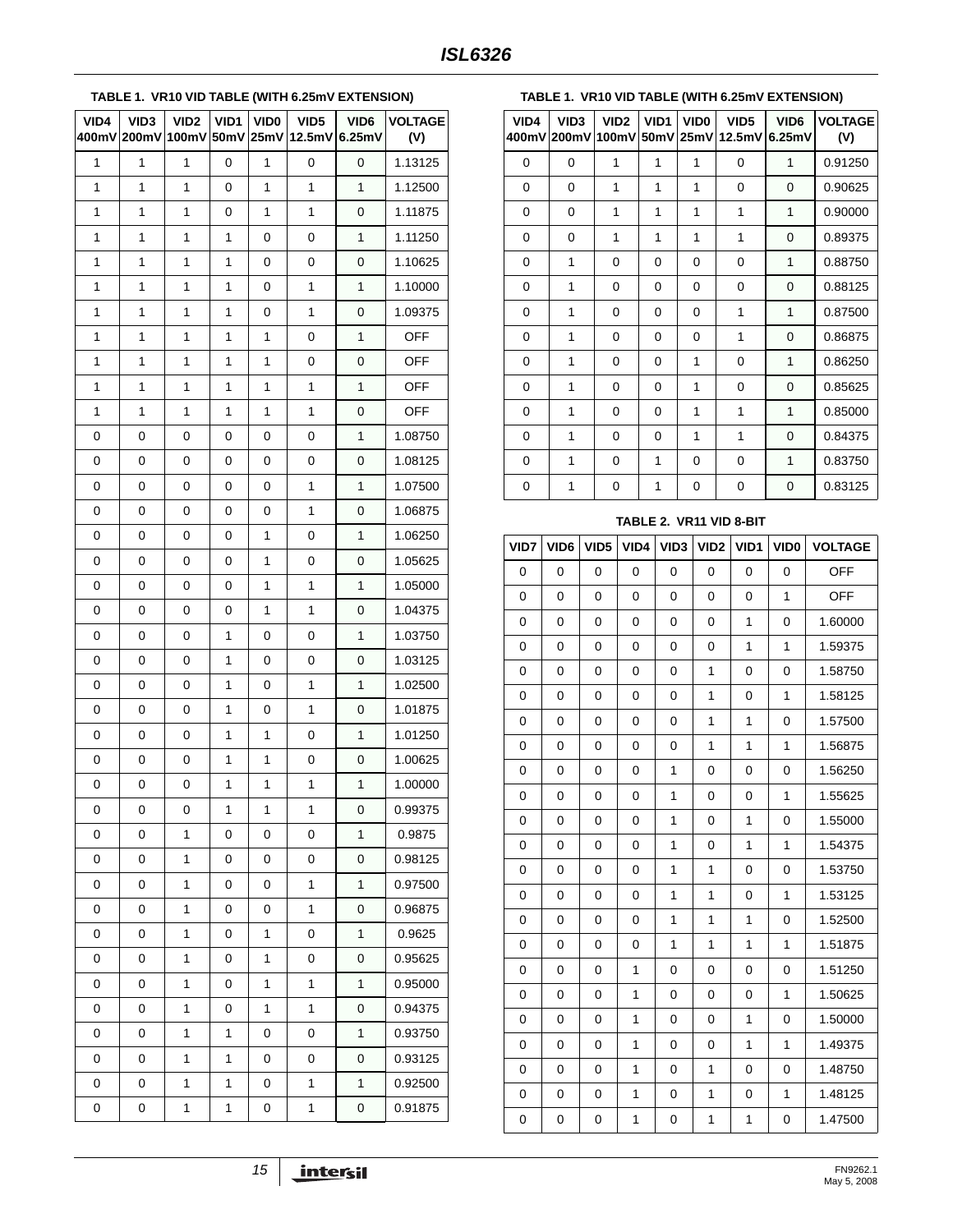**TABLE 2. VR11 VID 8-BIT (Continued)**

| VID7 | VID6 | VID <sub>5</sub> | VID4 | VID <sub>3</sub> | VID <sub>2</sub> | VID1 | VID <sub>0</sub> | <b>VOLTAGE</b> |
|------|------|------------------|------|------------------|------------------|------|------------------|----------------|
| 0    | 0    | 0                | 1    | 0                | 1                | 1    | 1                | 1.46875        |
| 0    | 0    | 0                | 1    | $\mathbf{1}$     | 0                | 0    | 0                | 1.46250        |
| 0    | 0    | 0                | 1    | 1                | 0                | 0    | 1                | 1.45625        |
| 0    | 0    | 0                | 1    | 1                | 0                | 1    | 0                | 1.45000        |
| 0    | 0    | 0                | 1    | 1                | 0                | 1    | 1                | 1.44375        |
| 0    | 0    | 0                | 1    | 1                | 1                | 0    | 0                | 1.43750        |
| 0    | 0    | 0                | 1    | 1                | 1                | 0    | 1                | 1.43125        |
| 0    | 0    | 0                | 1    | 1                | 1                | 1    | 0                | 1.42500        |
| 0    | 0    | 0                | 1    | 1                | 1                | 1    | 1                | 1.41875        |
| 0    | 0    | 1                | 0    | 0                | 0                | 0    | 0                | 1.41250        |
| 0    | 0    | 1                | 0    | 0                | 0                | 0    | 1                | 1.40625        |
| 0    | 0    | 1                | 0    | 0                | 0                | 1    | 0                | 1.40000        |
| 0    | 0    | 1                | 0    | 0                | 0                | 1    | 1                | 1.39375        |
| 0    | 0    | 1                | 0    | 0                | 1                | 0    | 0                | 1.38750        |
| 0    | 0    | 1                | 0    | 0                | 1                | 0    | 1                | 1.38125        |
| 0    | 0    | 1                | 0    | 0                | 1                | 1    | 0                | 1.37500        |
| 0    | 0    | 1                | 0    | 0                | 1                | 1    | 1                | 1.36875        |
| 0    | 0    | 1                | 0    | 1                | 0                | 0    | 0                | 1.36250        |
| 0    | 0    | 1                | 0    | 1                | 0                | 0    | 1                | 1.35625        |
| 0    | 0    | 1                | 0    | 1                | 0                | 1    | 0                | 1.35000        |
| 0    | 0    | 1                | 0    | 1                | 0                | 1    | 1                | 1.34375        |
| 0    | 0    | 1                | 0    | 1                | 1                | 0    | 0                | 1.33750        |
| 0    | 0    | 1                | 0    | 1                | 1                | 0    | 1                | 1.33125        |
| 0    | 0    | 1                | 0    | 1                | 1                | 1    | 0                | 1.32500        |
| 0    | 0    | 1                | 0    | 1                | 1                | 1    | 1                | 1.31875        |
| 0    | 0    | 1                | 1    | 0                | 0                | 0    | 0                | 1.31250        |
| 0    | 0    | 1                | 1    | 0                | 0                | 0    | 1                | 1.30625        |
| 0    | 0    | 1                | 1    | 0                | 0                | 1    | 0                | 1.30000        |
| 0    | 0    | 1                | 1    | 0                | 0                | 1    | 1                | 1.29375        |
| 0    | 0    | 1                | 1    | 0                | 1                | 0    | 0                | 1.28750        |
| 0    | 0    | 1                | 1    | 0                | 1                | 0    | 1                | 1.28125        |
| 0    | 0    | 1                | 1    | 0                | 1                | 1    | 0                | 1.27500        |
| 0    | 0    | 1                | 1    | 0                | 1                | 1    | 1                | 1.26875        |
| 0    | 0    | 1                | 1    | 1                | 0                | 0    | 0                | 1.26250        |
| 0    | 0    | 1                | 1    | 1                | 0                | 0    | 1                | 1.25625        |
| 0    | 0    | 1                | 1    | 1                | 0                | 1    | 0                | 1.25000        |
| 0    | 0    | 1                | 1    | 1                | 0                | 1    | 1                | 1.24375        |
| 0    | 0    | 1                | 1    | 1                | 1                | 0    | 0                | 1.23750        |
| 0    | 0    | 1                | 1    | 1                | 1                | 0    | 1                | 1.23125        |
| 0    | 0    | 1                | 1    | 1                | 1                | 1    | 0                | 1.22500        |

|      |      |                  |      |                  |                  | TABLE 2. VR11 VID 8-BIT (Continued) |                  |                |
|------|------|------------------|------|------------------|------------------|-------------------------------------|------------------|----------------|
| VID7 | VID6 | VID <sub>5</sub> | VID4 | VID <sub>3</sub> | VID <sub>2</sub> | VID1                                | VID <sub>0</sub> | <b>VOLTAGE</b> |
| 0    | 0    | 1                | 1    | 1                | 1                | 1                                   | 1                | 1.21875        |
| 0    | 1    | 0                | 0    | 0                | 0                | 0                                   | 0                | 1.21250        |
| 0    | 1    | 0                | 0    | 0                | 0                | 0                                   | 1                | 1.20625        |
| 0    | 1    | 0                | 0    | 0                | 0                | 1                                   | 0                | 1.20000        |
| 0    | 1    | 0                | 0    | 0                | 0                | 1                                   | 1                | 1.19375        |
| 0    | 1    | 0                | 0    | 0                | 1                | 0                                   | 0                | 1.18750        |
| 0    | 1    | 0                | 0    | 0                | 1                | 0                                   | 1                | 1.18125        |
| 0    | 1    | 0                | 0    | 0                | 1                | 1                                   | 0                | 1.17500        |
| 0    | 1    | 0                | 0    | 0                | 1                | 1                                   | 1                | 1.16875        |
| 0    | 1    | 0                | 0    | 1                | 0                | 0                                   | 0                | 1.16250        |
| 0    | 1    | 0                | 0    | 1                | 0                | 0                                   | 1                | 1.15625        |
| 0    | 1    | 0                | 0    | 1                | 0                | 1                                   | 0                | 1.15000        |
| 0    | 1    | 0                | 0    | 1                | 0                | 1                                   | 1                | 1.14375        |
| 0    | 1    | 0                | 0    | 1                | 1                | 0                                   | 0                | 1.13750        |
| 0    | 1    | 0                | 0    | 1                | 1                | 0                                   | 1                | 1.13125        |
| 0    | 1    | 0                | 0    | 1                | 1                | 1                                   | 0                | 1.12500        |
| 0    | 1    | 0                | 0    | 1                | 1                | 1                                   | 1                | 1.11875        |
| 0    | 1    | 0                | 1    | 0                | 0                | 0                                   | 0                | 1.11250        |
| 0    | 1    | 0                | 1    | 0                | 0                | 0                                   | 1                | 1.10625        |
| 0    | 1    | 0                | 1    | 0                | 0                | 1                                   | 0                | 1.10000        |
| 0    | 1    | 0                | 1    | 0                | 0                | 1                                   | 1                | 1.09375        |
| 0    | 1    | 0                | 1    | 0                | 1                | 0                                   | 0                | 1.08750        |
| 0    | 1    | 0                | 1    | 0                | 1                | 0                                   | 1                | 1.08125        |
| 0    | 1    | 0                | 1    | 0                | 1                | 1                                   | 0                | 1.07500        |
| 0    | 1    | 0                | 1    | 0                | 1                | 1                                   | 1                | 1.06875        |
| 0    | 1    | 0                | 1    | 1                | 0                | 0                                   | 0                | 1.06250        |
| 0    | 1    | 0                | 1    | 1                | 0                | 0                                   | 1                | 1.05625        |
| 0    | 1    | 0                | 1    | 1                | 0                | 1                                   | 0                | 1.05000        |
| 0    | 1    | 0                | 1    | 1                | 0                | 1                                   | 1                | 1.04375        |
| 0    | 1    | 0                | 1    | 1                | 1                | 0                                   | 0                | 1.03750        |
| 0    | 1    | 0                | 1    | 1                | 1                | 0                                   | 1                | 1.03125        |
| 0    | 1    | 0                | 1    | 1                | 1                | 1                                   | 0                | 1.02500        |
| 0    | 1    | 0                | 1    | 1                | 1                | 1                                   | 1                | 1.01875        |
| 0    | 1    | 1                | 0    | 0                | 0                | 0                                   | 0                | 1.01250        |
| 0    | 1    | 1                | 0    | 0                | 0                | 0                                   | 1                | 1.00625        |
| 0    | 1    | 1                | 0    | 0                | 0                | 1                                   | 0                | 1.00000        |
| 0    | 1    | 1                | 0    | 0                | 0                | 1                                   | 1                | 0.99375        |
| 0    | 1    | 1                | 0    | 0                | 1                | 0                                   | 0                | 0.98750        |
| 0    | 1    | 1                | 0    | 0                | 1                | 0                                   | 1                | 0.98125        |
| 0    | 1    | 1                | 0    | 0                | 1                | 1                                   | 0                | 0.97500        |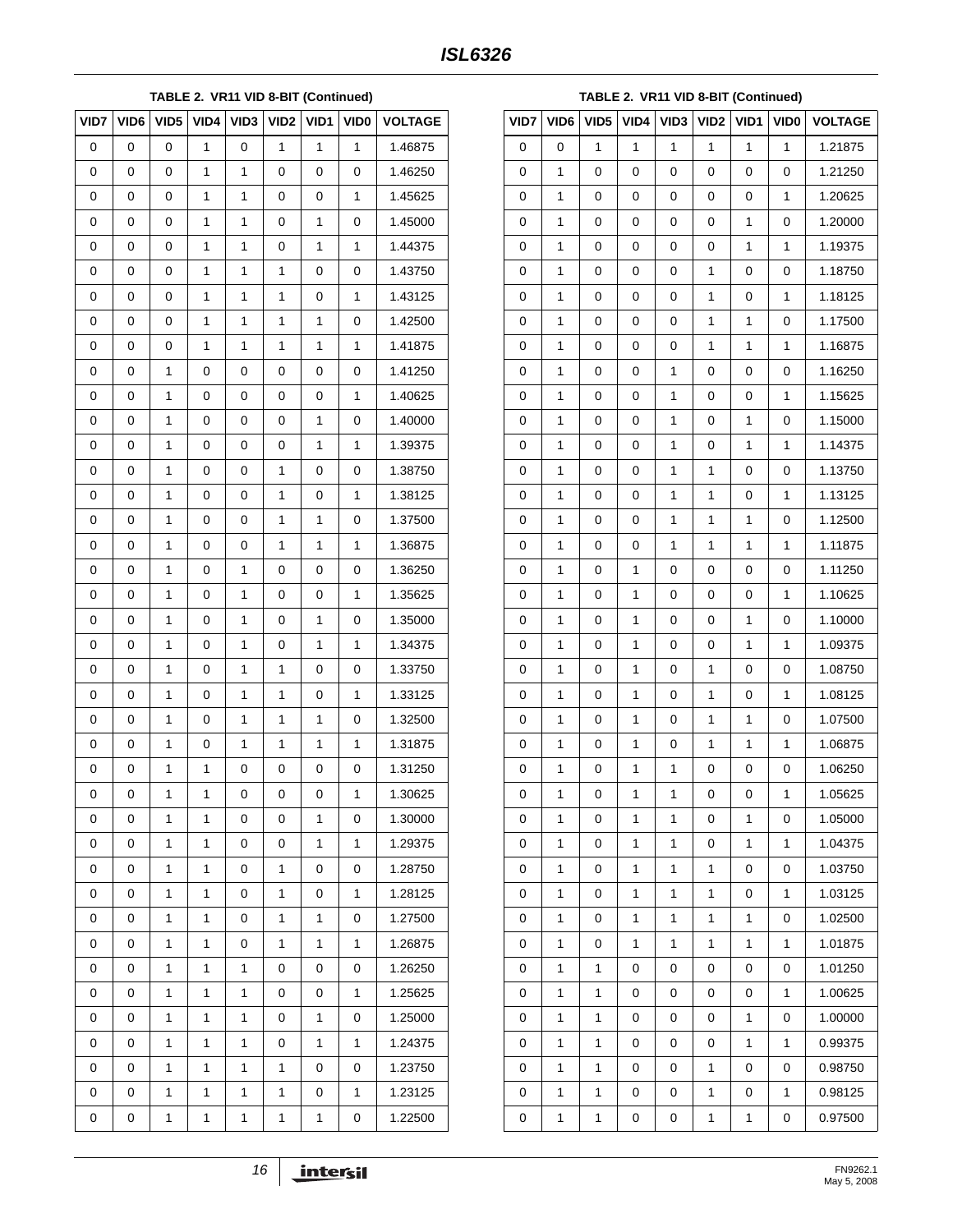**TABLE 2. VR11 VID 8-BIT (Continued)**

| VID7 | VID6 | VID <sub>5</sub> | VID4 | VID <sub>3</sub> | VID <sub>2</sub> | VID1 | VID <sub>0</sub> | <b>VOLTAGE</b> |
|------|------|------------------|------|------------------|------------------|------|------------------|----------------|
| 0    | 1    | 1                | 0    | 0                | 1                | 1    | 1                | 0.96875        |
| 0    | 1    | 1                | 0    | 1                | 0                | 0    | 0                | 0.96250        |
| 0    | 1    | 1                | 0    | 1                | 0                | 0    | 1                | 0.95625        |
| 0    | 1    | 1                | 0    | 1                | 0                | 1    | 0                | 0.95000        |
| 0    | 1    | 1                | 0    | 1                | 0                | 1    | $\mathbf{1}$     | 0.94375        |
| 0    | 1    | 1                | 0    | 1                | 1                | 0    | 0                | 0.93750        |
| 0    | 1    | 1                | 0    | 1                | 1                | 0    | 1                | 0.93125        |
| 0    | 1    | 1                | 0    | 1                | 1                | 1    | 0                | 0.92500        |
| 0    | 1    | 1                | 0    | 1                | 1                | 1    | 1                | 0.91875        |
| 0    | 1    | 1                | 1    | 0                | 0                | 0    | 0                | 0.91250        |
| 0    | 1    | 1                | 1    | 0                | 0                | 0    | 1                | 0.90625        |
| 0    | 1    | 1                | 1    | 0                | 0                | 1    | 0                | 0.90000        |
| 0    | 1    | 1                | 1    | 0                | 0                | 1    | 1                | 0.89375        |
| 0    | 1    | 1                | 1    | 0                | 1                | 0    | 0                | 0.88750        |
| 0    | 1    | 1                | 1    | 0                | 1                | 0    | 1                | 0.88125        |
| 0    | 1    | 1                | 1    | 0                | 1                | 1    | 0                | 0.87500        |
| 0    | 1    | 1                | 1    | 0                | 1                | 1    | 1                | 0.86875        |
| 0    | 1    | 1                | 1    | 1                | 0                | 0    | 0                | 0.86250        |
| 0    | 1    | 1                | 1    | 1                | 0                | 0    | 1                | 0.85625        |
| 0    | 1    | 1                | 1    | 1                | 0                | 1    | 0                | 0.85000        |
| 0    | 1    | 1                | 1    | 1                | 0                | 1    | 1                | 0.84375        |
| 0    | 1    | 1                | 1    | 1                | 1                | 0    | 0                | 0.83750        |
| 0    | 1    | 1                | 1    | 1                | 1                | 0    | 1                | 0.83125        |
| 0    | 1    | 1                | 1    | 1                | 1                | 1    | 0                | 0.82500        |
| 0    | 1    | 1                | 1    | 1                | 1                | 1    | 1                | 0.81875        |
| 1    | 0    | 0                | 0    | 0                | 0                | 0    | 0                | 0.81250        |
| 1    | 0    | 0                | 0    | 0                | 0                | 0    | 1                | 0.80625        |
| 1    | 0    | 0                | 0    | 0                | 0                | 1    | 0                | 0.80000        |
| 1    | 0    | 0                | 0    | 0                | 0                | 1    | $\mathbf{1}$     | 0.79375        |
| 1    | 0    | 0                | 0    | 0                | 1                | 0    | 0                | 0.78750        |
| 1    | 0    | 0                | 0    | 0                | 1                | 0    | 1                | 0.78125        |
| 1    | 0    | 0                | 0    | 0                | 1                | 1    | 0                | 0.77500        |
| 1    | 0    | 0                | 0    | 0                | 1                | 1    | 1                | 0.76875        |
| 1    | 0    | 0                | 0    | 1                | 0                | 0    | 0                | 0.76250        |
| 1    | 0    | 0                | 0    | 1                | 0                | 0    | 1                | 0.75625        |
| 1    | 0    | 0                | 0    | 1                | 0                | 1    | 0                | 0.75000        |
| 1    | 0    | 0                | 0    | 1                | 0                | 1    | 1                | 0.74375        |
| 1    | 0    | 0                | 0    | 1                | 1                | 0    | 0                | 0.73750        |
| 1    | 0    | 0                | 0    | 1                | 1                | 0    | 1                | 0.73125        |
| 1    | 0    | 0                | 0    | 1                | 1                | 1    | 0                | 0.72500        |

|      |      |                  |      |                  |                  | TABLE 2. VR11 VID 8-BIT (Continued) |             |                |
|------|------|------------------|------|------------------|------------------|-------------------------------------|-------------|----------------|
| VID7 | VID6 | VID <sub>5</sub> | VID4 | VID <sub>3</sub> | VID <sub>2</sub> | VID1                                | <b>VIDO</b> | <b>VOLTAGE</b> |
| 1    | 0    | 0                | 0    | 1                | 1                | 1                                   | 1           | 0.71875        |
| 1    | 0    | 0                | 1    | 0                | 0                | 0                                   | 0           | 0.71250        |
| 1    | 0    | 0                | 1    | 0                | 0                | 0                                   | 1           | 0.70625        |
| 1    | 0    | 0                | 1    | 0                | 0                | 1                                   | 0           | 0.70000        |
| 1    | 0    | 0                | 1    | 0                | 0                | 1                                   | 1           | 0.69375        |
| 1    | 0    | 0                | 1    | 0                | 1                | 0                                   | 0           | 0.68750        |
| 1    | 0    | 0                | 1    | 0                | 1                | 0                                   | 1           | 0.68125        |
| 1    | 0    | 0                | 1    | 0                | 1                | 1                                   | 0           | 0.67500        |
| 1    | 0    | 0                | 1    | 0                | 1                | 1                                   | 1           | 0.66875        |
| 1    | 0    | 0                | 1    | 1                | 0                | 0                                   | 0           | 0.66250        |
| 1    | 0    | 0                | 1    | 1                | 0                | 0                                   | 1           | 0.65625        |
| 1    | 0    | 0                | 1    | 1                | 0                | 1                                   | 0           | 0.65000        |
| 1    | 0    | 0                | 1    | 1                | 0                | 1                                   | 1           | 0.64375        |
| 1    | 0    | 0                | 1    | 1                | 1                | 0                                   | 0           | 0.63750        |
| 1    | 0    | 0                | 1    | 1                | 1                | 0                                   | 1           | 0.63125        |
| 1    | 0    | 0                | 1    | 1                | 1                | 1                                   | 0           | 0.62500        |
| 1    | 0    | 0                | 1    | 1                | 1                | 1                                   | 1           | 0.61875        |
| 1    | 0    | 1                | 0    | 0                | 0                | 0                                   | 0           | 0.61250        |
| 1    | 0    | 1                | 0    | 0                | 0                | 0                                   | 1           | 0.60625        |
| 1    | 0    | 1                | 0    | 0                | 0                | 1                                   | 0           | 0.60000        |
| 1    | 0    | 1                | 0    | 0                | 0                | 1                                   | 1           | 0.59375        |
| 1    | 0    | 1                | 0    | 0                | 1                | 0                                   | 0           | 0.58750        |
| 1    | 0    | 1                | 0    | 0                | 1                | 0                                   | 1           | 0.58125        |
| 1    | 0    | 1                | 0    | 0                | 1                | 1                                   | 0           | 0.57500        |
| 1    | 0    | 1                | 0    | 0                | 1                | 1                                   | 1           | 0.56875        |
| 1    | 0    | 1                | 0    | 1                | 0                | 0                                   | 0           | 0.56250        |
| 1    | 0    | 1                | 0    | 1                | 0                | 0                                   | 1           | 0.55625        |
| 1    | 0    | 1                | 0    | 1                | 0                | 1                                   | 0           | 0.55000        |
| 1    | 0    | 1                | 0    | 1                | 0                | 1                                   | 1           | 0.54375        |
| 1    | 0    | 1                | 0    | 1                | 1                | 0                                   | 0           | 0.53750        |
| 1    | 0    | 1                | 0    | $\mathbf{1}$     | 1                | 0                                   | 1           | 0.53125        |
| 1    | 0    | 1                | 0    | 1                | 1                | 1                                   | 0           | 0.52500        |
| 1    | 0    | 1                | 0    | 1                | 1                | 1                                   | 1           | 0.51875        |
| 1    | 0    | 1                | 1    | 0                | 0                | 0                                   | 0           | 0.51250        |
| 1    | 0    | 1                | 1    | 0                | 0                | 0                                   | 1           | 0.50625        |
| 1    | 0    | 1                | 1    | 0                | 0                | 1                                   | 0           | 0.50000        |
| 1    | 1    | 1                | 1    | 1                | 1                | 1                                   | 0           | <b>OFF</b>     |
| 1    | 1    | 1                | 1    | 1                | 1                | 1                                   | 1           | OFF            |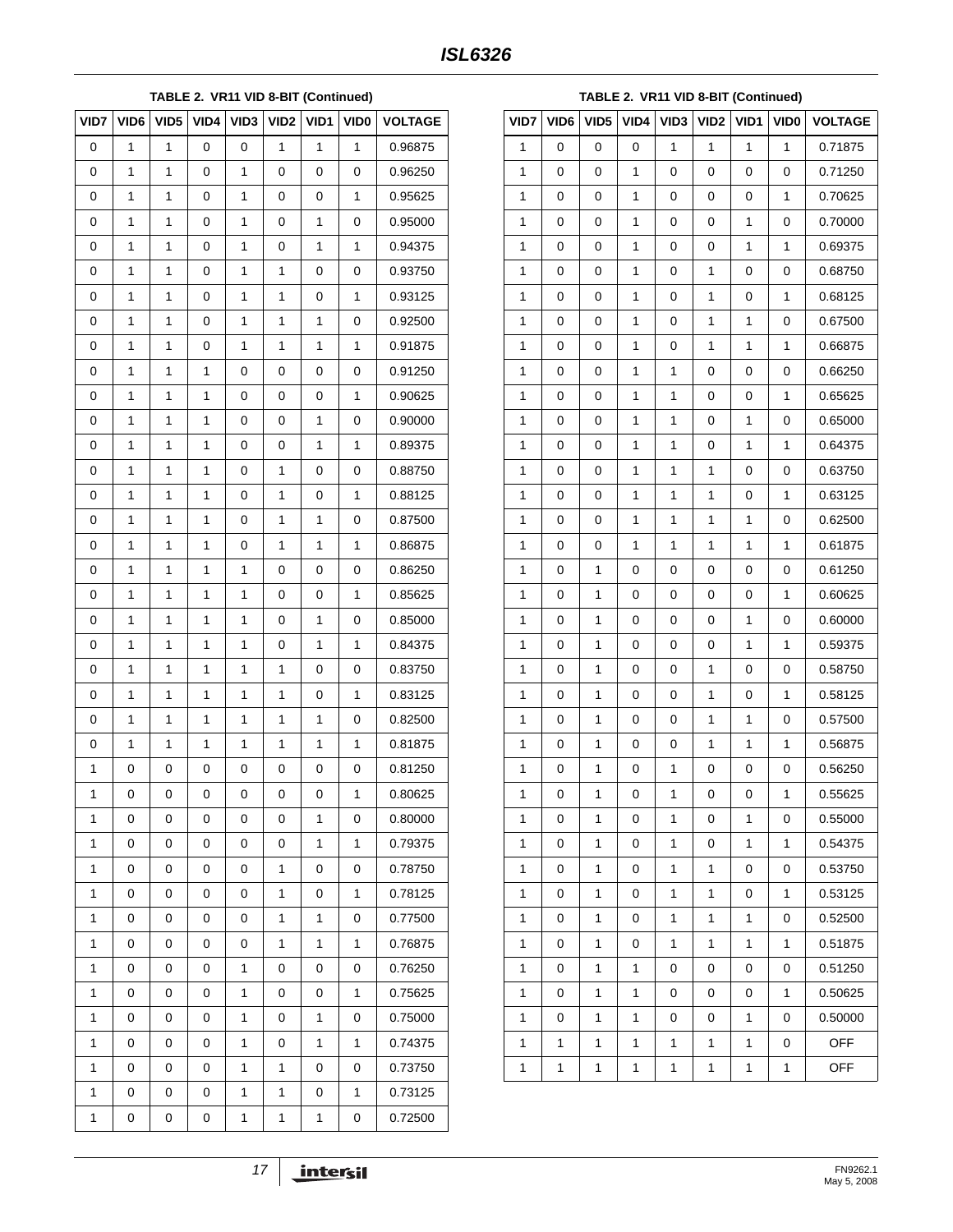### <span id="page-17-5"></span>*Load-Line Regulation*

Some microprocessor manufacturers require a precisely-controlled output resistance. This dependence of output voltage on load current is often termed "droop" or "load line" regulation. By adding a well controlled output impedance, the output voltage can effectively be level shifted in a direction which works to achieve the load-line regulation required by these manufacturers.

In other cases, the designer may determine that a more cost-effective solution can be achieved by adding droop. Droop can help to reduce the output voltage spike that results from fast load-current demand changes.

The magnitude of the spike is dictated by the ESR and ESL of the output capacitors selected. By positioning the no-load voltage level near the upper specification limit, a larger negative spike can be sustained without crossing the lower limit. By adding a well controlled output impedance, the output voltage under load can effectively be level shifted down so that a larger positive spike can be sustained without crossing the upper specification limit.

As shown in Figure 5, a current proportional to the average current of all active channels (I<sub>AVG</sub>) flows from FB through a load-line regulation resistor  $R_{FB}$ . The resulting voltage drop across  $R_{FB}$  is proportional to the output current, effectively creating an output voltage droop with a steady-state value defined as Equation 8:

$$
V_{DROOP} = I_{AVG} R_{FB}
$$
 (EQ. 8)

The regulated output voltage is reduced by the droop voltage V<sub>DROOP</sub>. The output voltage as a function of load current is derived by combining Equation 8 with the appropriate sample current expression defined by the current sense method employed in Equation [9](#page-17-0).

$$
V_{OUT} = V_{REF} - V_{OFS} - \left(\frac{I_{OUT}}{N} \frac{R_X}{R_{ISEN}} R_{FB}\right)
$$
 (EQ. 9)

Where  $V_{REF}$  is the reference voltage,  $V_{OFF}$  is the programmed offset voltage,  $I_{\Omega UT}$  is the total output current of the converter, R<sub>ISEN</sub> is the sense resistor connected to the ISEN+ pin, and  $R_{FB}$  is the feedback resistor, N is the active channel number, and  $R_X$  is the DCR, or  $R_{\text{SENSE}}$ depending on the sensing method.

Therefore the equivalent loadline impedance, i.e. Droop impedance, is equal to Equation [10](#page-17-1):

$$
R_{LL} = \frac{R_{FB}}{N} \frac{R_X}{R_{ISEN}}
$$
 (EQ. 10)

# <span id="page-17-4"></span>*Output Voltage Offset Programming*

The ISL6326 allows the designer to accurately adjust the offset voltage. When a resistor, R<sub>OFS</sub>, is connected between OFS to VCC, the voltage across it is regulated to 1.6V. This causes a proportional current ( $I_{OFS}$ ) to flow into OFS. If  $R<sub>OFS</sub>$  is connected to ground, the voltage across it is regulated to 0.4V, and  $I_{OFS}$  flows out of OFS. A resistor between DAC and REF,  $R_{RFF}$ , is selected so that the product ( $I<sub>OFS</sub>$  x  $R<sub>OFS</sub>$ ) is equal to the desired offset voltage. These functions are shown in Figure 6.

Once the desired output offset voltage has been determined, use Equations [11](#page-17-2) and [12](#page-17-3) to set  $R<sub>OFS</sub>$ :

For Positive Offset (connect  $R_{\text{OFS}}$  to VCC):

<span id="page-17-2"></span>
$$
R_{\text{OFS}} = \frac{1.6 \times R_{\text{REF}}}{V_{\text{OFFSET}}}
$$
 (EQ. 11)

For Negative Offset (connect  $R<sub>OFS</sub>$  to GND):

$$
R_{\text{OFS}} = \frac{0.4 \times R_{\text{REF}}}{V_{\text{OFFSET}}}
$$
 (EQ. 12)

<span id="page-17-3"></span>

<span id="page-17-1"></span><span id="page-17-0"></span>**FIGURE 6. OUTPUT VOLTAGE OFFSET PROGRAMMING**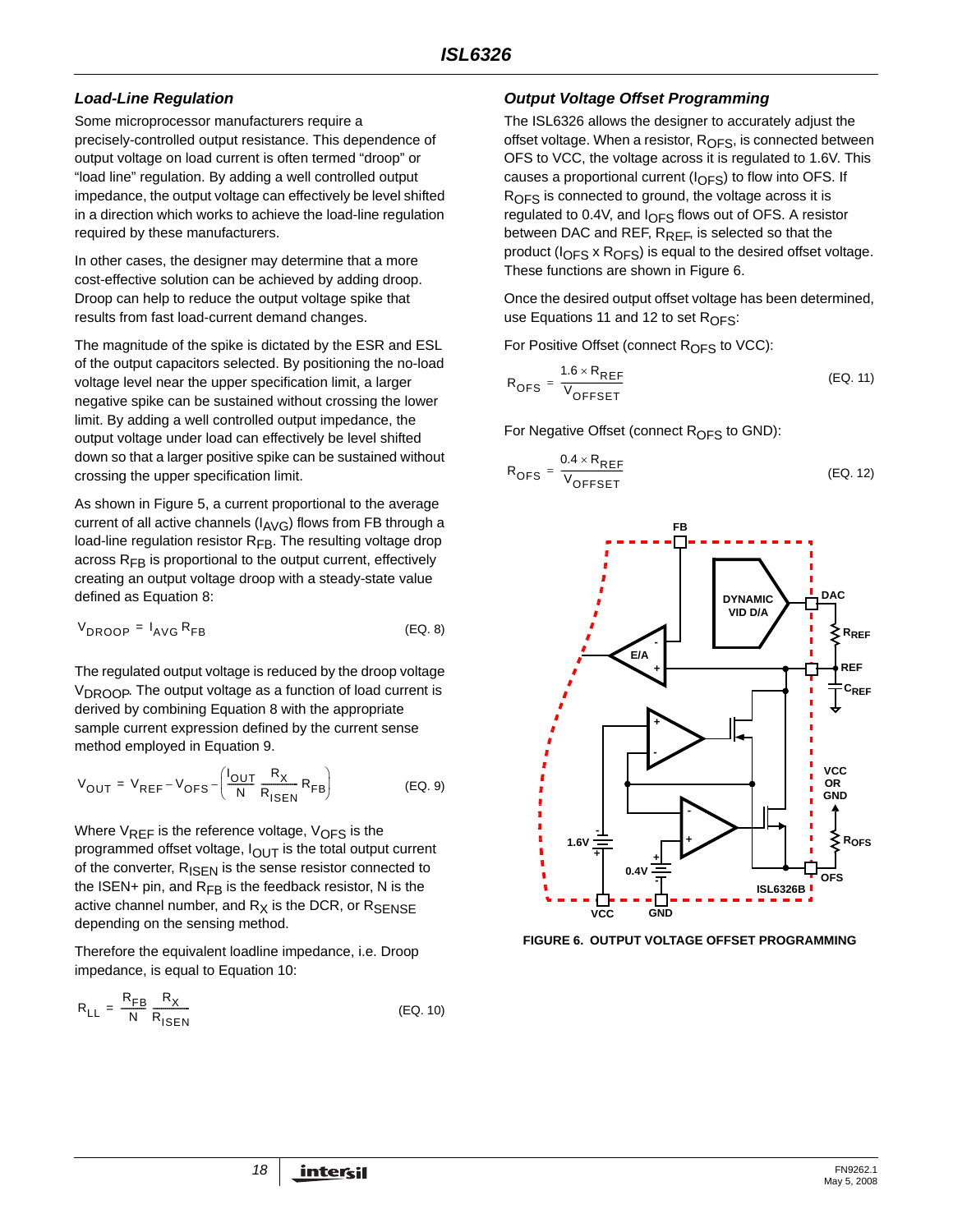# *Dynamic VID*

Modern microprocessors need to make changes to their core voltage as part of normal operation. They direct the core voltage regulator to do this by making changes to the VID inputs during regulator operation. The power management solution is required to monitor the DAC inputs and respond to on-the-fly VID changes in a controlled manner. Supervising the safe output voltage transition within the DAC range of the processor without discontinuity or disruption is a necessary function of the core voltage regulator.

In order to ensure the smooth transition of output voltage during VID change, a VID step change smoothing network, composed of  $R_{REF}$  and  $C_{REF}$ , as shown in Figure 6, can be used. The selection of  $R_{RFF}$  is based on the desired offset voltage as detailed above in ["Output Voltage Offset](#page-17-4)  [Programming" on page 18](#page-17-4). The selection of  $C_{RFF}$  is based on the time duration for 1-bit VID change and the allowable delay time.

Assuming the microprocessor controls the VID change at 1-bit every  $t_{\text{VID}}$ , the relationship between the time constant of R<sub>REF</sub> and C<sub>REF</sub> network and t<sub>VID</sub> is given by Equation [13](#page-18-0):

| (EQ. 13)<br>$C_{REF}R_{REF} = T_{VID}$ |
|----------------------------------------|
|----------------------------------------|

# *Operation Initialization*

Prior to converter initialization, proper conditions must exist on the enable inputs and VCC. When the conditions are met, the controller begins soft-start. Once the output voltage is within the proper window of operation, VR\_RDY asserts logic high.

### *Enable and Disable*

While in shutdown mode, the PWM outputs are held in a high-impedance state to assure the drivers remain off. The following input conditions must be met before the ISL6326 is released from shutdown mode.

- 1. The bias voltage applied at VCC must reach the internal power-on reset (POR) rising threshold. Once this threshold is reached, proper operation of all aspects of the ISL6326 is guaranteed. Hysteresis between the rising and falling thresholds assure that once enabled, the ISL6326 will not inadvertently turn off unless the bias voltage drops substantially (see "Electrical Specifications" on [page 6\)](#page-5-2).
- 2. The ISL6326 features an enable input (EN\_PWR) for power sequencing between the controller bias voltage and another voltage rail. The enable comparator holds the ISL6326 in shutdown until the voltage at EN\_PWR rises above 0.875V. The enable comparator has about 130mV of hysteresis to prevent bounce. It is important that the driver ICs reach their POR level before the ISL6326 becomes enabled. The schematic in Figure 7 demonstrates sequencing the ISL6326 with the ISL66xx

family of Intersil MOSFET drivers, which require 12V bias.

3. The voltage on EN\_VTT must be higher than 0.875V to enable the controller. This pin is typically connected to the output of VTT VR.



#### <span id="page-18-0"></span>**FIGURE 7. POWER SEQUENCING USING THRESHOLD-SENSITIVE ENABLE (EN) FUNCTION**

When all conditions are satisfied, ISL6326 begins the soft-start and ramps the output voltage to 1.1V first. After remaining at 1.1V for some time, ISL6326 reads the VID code at VID input pins. If the VID code is valid, ISL6326 will regulate the output to the final VID setting. If the VID code is OFF code, ISL6326 will shutdown, and cycling VCC, EN\_PWR or EN\_VTT is needed to restart.

### *Soft-Start*

ISL6326 based VR has 4 periods during soft-start as shown in Figure 8. After VCC, EN\_VTT and EN\_PWR reach their POR/enable thresholds, The controller will have fixed delay period  $t_{d1}$ . After this delay period, the VR will begin first soft-start ramp until the output voltage reaches 1.1V  $V<sub>BOOT</sub>$ voltage. Then, the controller will regulate the VR voltage at 1.1V for another fixed period  $t_{d3}$ . At the end of  $t_{d3}$  period, ISL6326 reads the VID signals. If the VID code is valid, ISL6326 will initiate the second soft-start ramp until the voltage reaches the VID voltage minus offset voltage.

The soft-start time is the sum of the 4 periods, as shown in Equation 14:

 $t_{SS} = t_{d1} + t_{d2} + t_{d3} + t_{d4}$  (EQ. 14)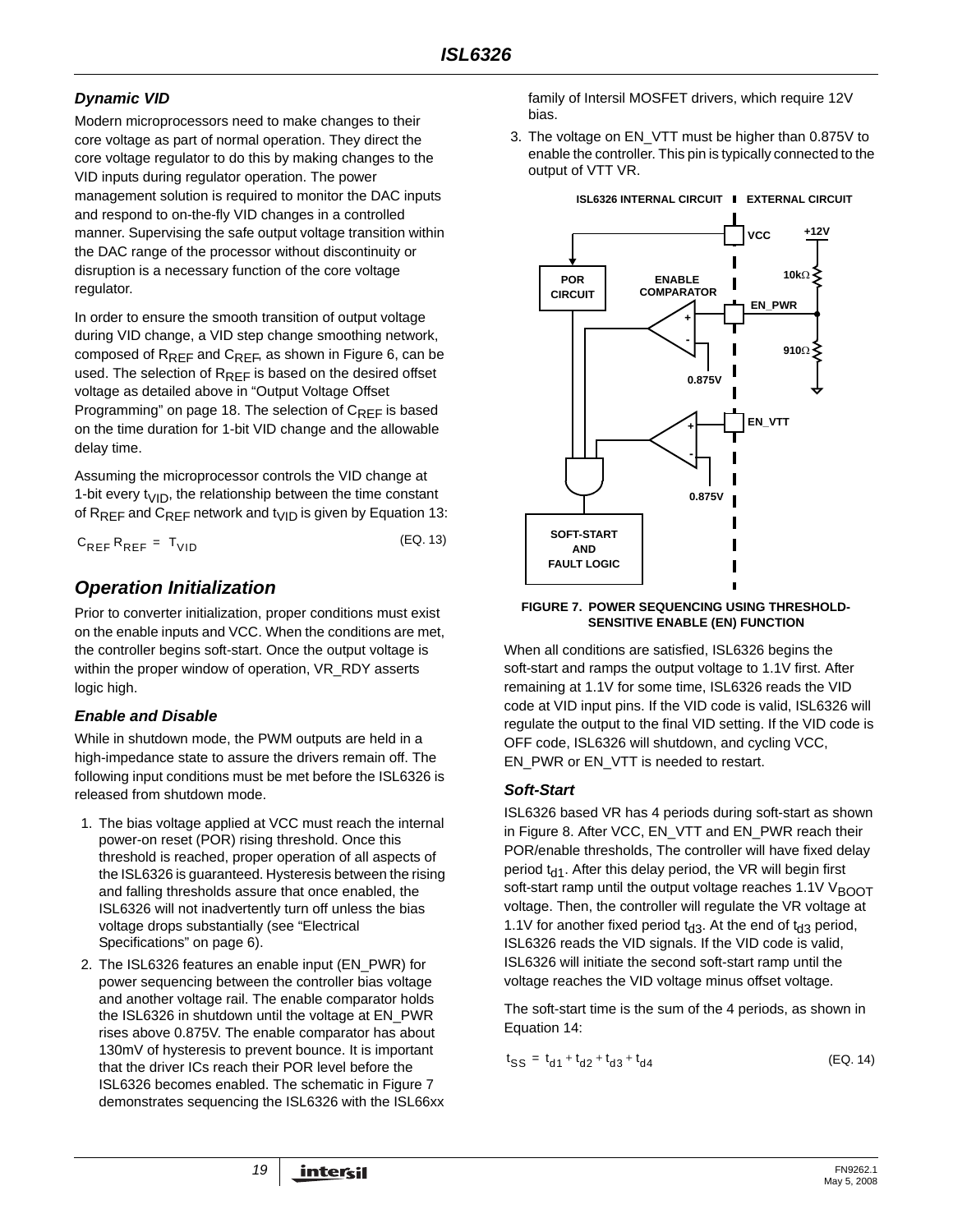$t_{d1}$  is a fixed delay with the typical value as 1.36ms.  $t_{d3}$  is determined by the fixed 85µs plus the time to obtain valid VID voltage. If the VID is valid before the output reaches the 1.1V, the minimum time to validate the VID input is 500ns. Therefore the minimum  $t_{d3}$  is about 86 $\mu$ s.

During  $t_{d2}$  and  $t_{d4}$ , ISL6326 digitally controls the DAC voltage change at 6.25mV per step. The time for each step is determined by the frequency of the soft-start oscillator which is defined by the resistor  $R_{SS}$  from SS pin to GND. The second soft-start ramp time  $t_{d2}$  and  $t_{d4}$  can be calculated based on Equations [15](#page-19-0) and [16:](#page-19-1)

$$
t_{d2} = \frac{1.1 \times R_{SS}}{6.25 \times 25} (\mu s)
$$
 (EQ. 15)

$$
t_{d4} = \frac{(V_{VID} - 1.1) \times R_{SS}}{6.25 \times 25} (\mu s)
$$
 (EQ. 16)

For example, when VID is set to 1.5V and the  $R_{SS}$  is set at 100kΩ, the first soft-start ramp time t<sub>d2</sub> will be 704µs and the second soft-start ramp time  $t_{d4}$  will be 256µs.

After the DAC voltage reaches the final VID setting, VR\_RDY will be set to high with the fixed delay  $t_{d5}$ . The typical value for  $t_{\text{d5}}$  is 85µs.



# *Fault Monitoring and Protection*

The ISL6326 actively monitors output voltage and current to detect fault conditions. Fault monitors trigger protective measures to prevent damage to a microprocessor load. One common power good indicator is provided for linking to external system monitors. The schematic in Figure 9 outlines the interaction between the fault monitors and the VR\_RDY signal.

# *VR\_RDY Signal*

The VR\_RDY pin is an open-drain logic output to indicate that the soft-start period has completed and the output voltage is within the regulated range. VR\_RDY is pulled low during shutdown and releases high after a successful soft-start and a fixed delay  $t_{d5}$ . VR\_RDY will be pulled low

when an undervoltage or overvoltage condition is detected, or the controller is disabled by a reset from EN\_PWR, EN\_VTT, POR, or VID OFF-code.

#### *Undervoltage Detection*

The undervoltage threshold is set at 50% of the VID code. When the output voltage at VSEN is below the undervoltage threshold, VR\_RDY is pulled low.

#### *Overvoltage Protection*

<span id="page-19-0"></span>Regardless of the VR being enabled or not, the ISL6326 overvoltage protection (OVP) circuit will be active after its POR. The OVP thresholds are different under different operation conditions. When VR is not enabled and during the soft-start intervals  $t_{d1}$ ,  $t_{d2}$  and  $t_{d3}$ , the OVP threshold is 1.275V. Once the controller detects valid VID input, the OVP trip point will be changed to DAC + 175mV.

<span id="page-19-1"></span>Two actions are taken by the ISL6326 to protect the microprocessor load when an overvoltage condition occurs.

At the inception of an overvoltage event, all PWM outputs are commanded low instantly (>20ns). This causes the Intersil drivers to turn on the lower MOSFETs and pull the output voltage below a level to avoid damaging the load. When the VDIFF voltage falls below the DAC + 75mV, PWM signals enter a high-impedance state. The Intersil drivers respond to the high-impedance input by turning off both upper and lower MOSFETs. If the overvoltage condition reoccurs, the ISL6326 will again command the lower MOSFETs to turn on. The ISL6326 will continue to protect the load in this fashion as long as the overvoltage condition occurs.

Once an overvoltage condition is detected, normal PWM operation ceases until the ISL6326 is reset. Cycling the voltage on EN\_PWR, EN\_VTT or VCC below the POR-falling threshold will reset the controller. Cycling the VID codes will not reset the controller..

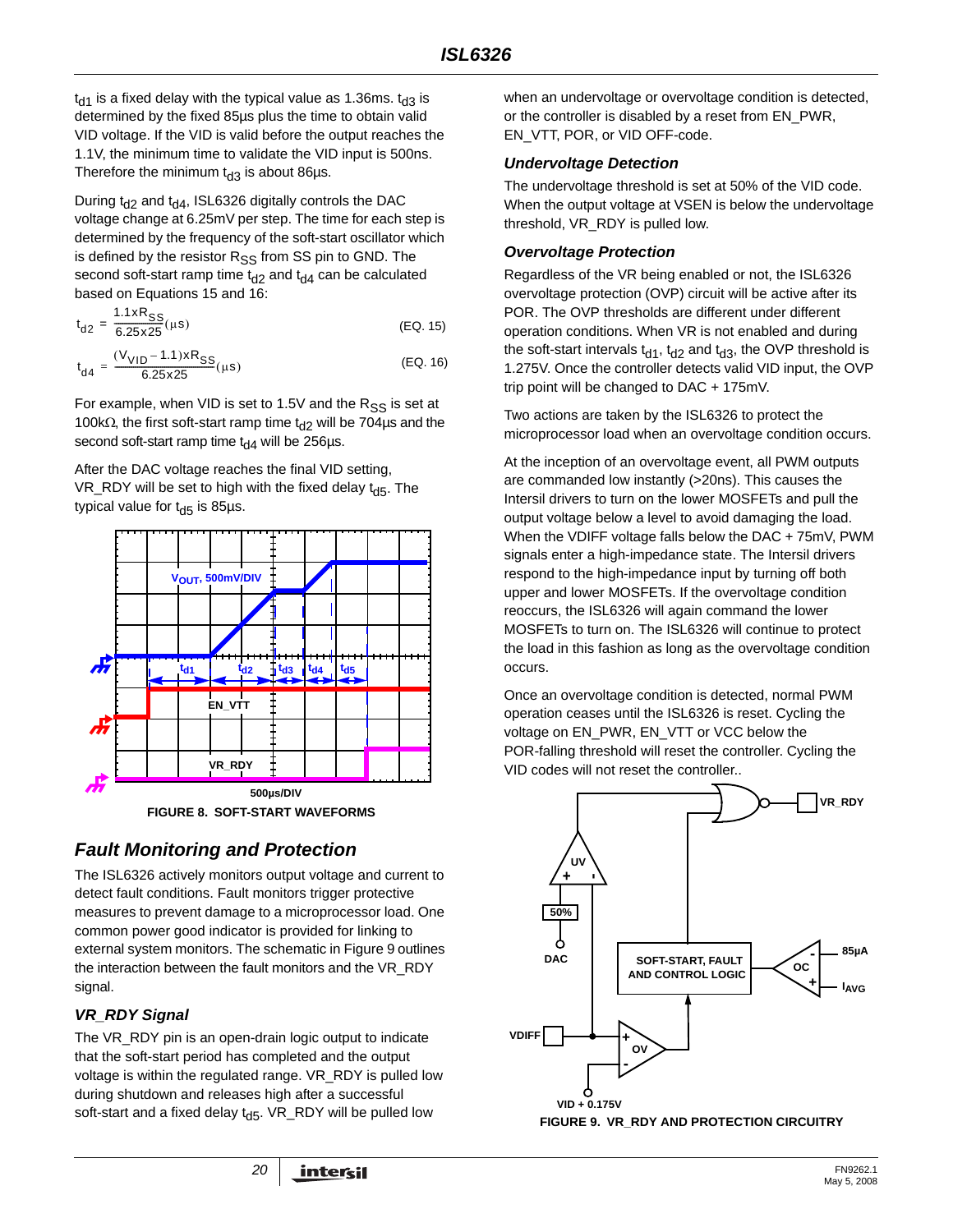#### *Overcurrent Protection*

ISL6326 has two levels of overcurrent protection. Each phase is protected from a sustained overcurrent condition by limiting its peak current, while the combined phase currents are protected on an instantaneous basis.

In instantaneous protection mode, the ISL6326 utilizes the sensed average current  $I_{\text{AVG}}$  to detect an overcurrent condition. See the "Channel-Current Balance" on page 13 for more detail on how the average current is measured. The average current is continually compared with a constant 85µA reference current, as shown in Figure 9. Once the average current exceeds the reference current, a comparator triggers the converter to shutdown.

At the beginning of overcurrent shutdown, the controller places all PWM signals in a high-impedance state within 20ns, commanding the Intersil MOSFET driver ICs to turn off both upper and lower MOSFETs. The system remains in this state a period of 4096 switching cycles. If the controller is still enabled at the end of this wait period, it will attempt a soft-start. If the fault remains, the trip-retry cycles will continue indefinitely (as shown in Figure 10) until either controller is disabled or the fault is cleared. Note that the energy delivered during trip-retry cycling is much less than during full-load operation, so there is no thermal hazard during this kind of operation.



**FIGURE 10. OVERCURRENT BEHAVIOR IN HICCUP MODE. FSW = 500kHz**

For the individual channel overcurrent protection, the ISL6326 continuously compares the sensed current signal of each channel with the 120µA reference current. If one channel current exceeds the reference current, ISL6326 will pull PWM signal of this channel to low for the rest of the switching cycle. This PWM signal can be turned on next cycle if the sensed channel current is less than the 120µA reference current. The peak current limit of individual channel will not trigger the converter to shutdown.

# *Thermal Monitoring (VR\_HOT/VR\_FAN)*

There are two thermal signals to indicate the temperature status of the voltage regulator: VR\_HOT and VR\_FAN. Both VR\_FAN and VR\_HOT pins are open-drain outputs, and external pull-up resistors are required. Those signals are valid only after the controller is enabled.

The VR\_FAN signal indicates that the temperature of the voltage regulator is high and more cooling airflow is needed. The VR\_HOT signal can be used to inform the system that the temperature of the voltage regulator is too high and the CPU should reduce its power consumption. The VR\_HOT signal may be tied to the CPU's PROC\_HOT signal.

The diagram of thermal monitoring function block is shown in Figure 11. One NTC resistor should be placed close to the power stage of the voltage regulator to sense the operational temperature, and one pull-up resistor is needed to form the voltage divider for the TM pin. As the temperature of the power stage increases, the resistance of the NTC will reduce, resulting in the reduced voltage at the TM pin. Figure 12 shows the TM voltage over the temperature for a typical design with a recommended 6.8kΩ NTC (P/N: NTHS0805N02N6801 from Vishay) and 1kΩ resistor  $R_{TM1}$ . We recommend using those resistors for the accurate temperature compensation.

There are two comparators with hysteresis to compare the TM pin voltage to the fixed thresholds for VR\_FAN and VR\_HOT signals respectively. The VR\_FAN signal is set to high when the TM voltage is lower than 33% of VCC voltage, and is pulled to GND when the TM voltage increases to above 39% of VCC voltage. The VR\_FAN signal is set to high when the TM voltage goes below 28% of VCC voltage, and is pulled to GND when the TM voltage goes back to above 33% of VCC voltage. Figure 13 shows the operation of those signals.



**FIGURE 11. BLOCK DIAGRAM OF THERMAL MONITORING FUNCTION**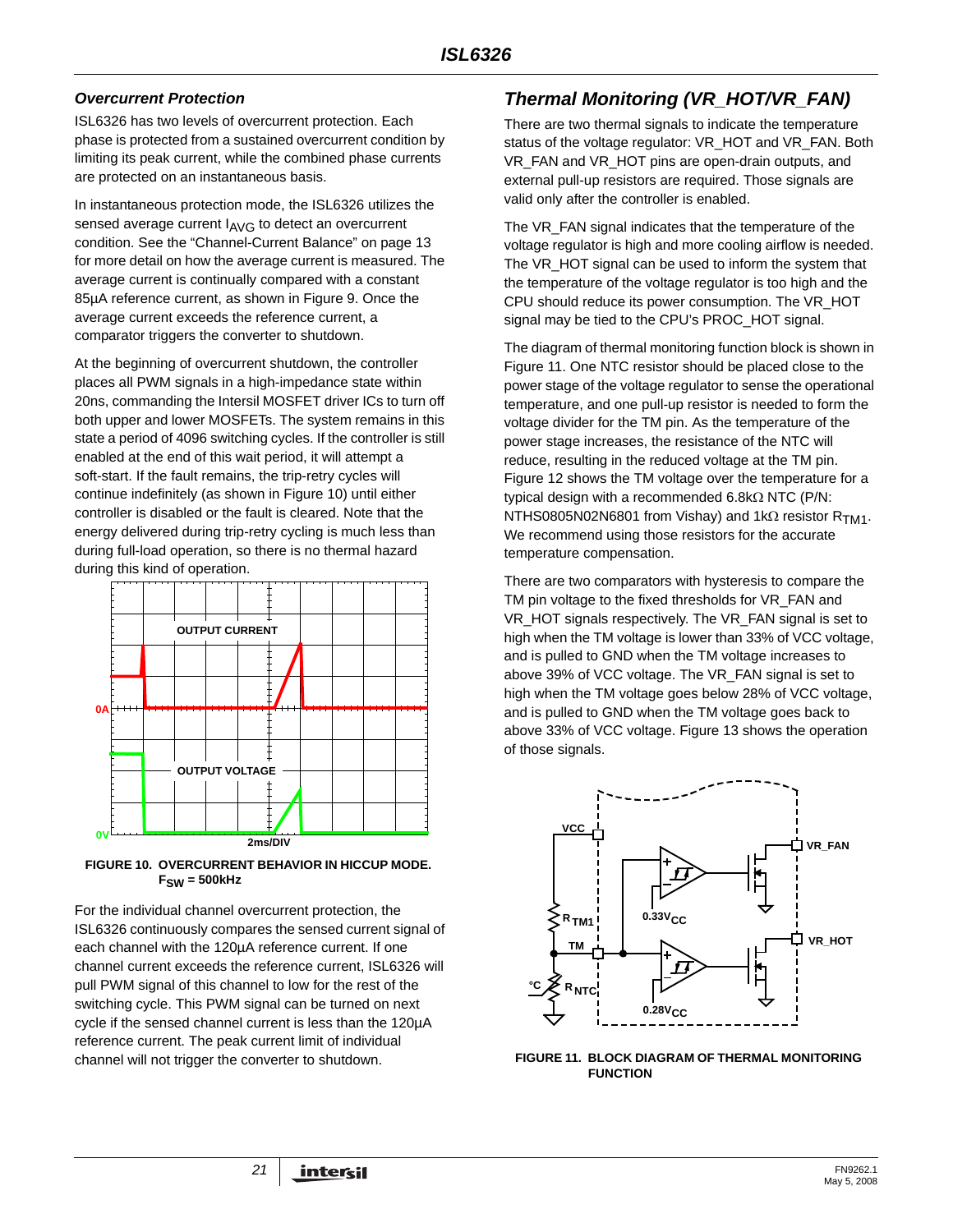

**FIGURE 12. THE RATIO OF TM VOLTAGE TO NTC TEMPERATURE WITH RECOMMENDED PARTS**



**FIGURE 13. VR\_HOT AND VR\_FAN SIGNAL vs TM VOLTAGE**

Based on the NTC temperature characteristics and the desired threshold of the VR\_HOT signal, the pull-up resistor  $R<sub>TM1</sub>$  of TM pin is given by Equation [17:](#page-21-1)

$$
R_{TM1} = 2.75 \times R_{NTC(T3)}
$$
 (EQ. 17)

R<sub>NTC(T3)</sub> is the NTC resistance at the VR\_HOT threshold temperature T3.

The NTC resistance at the set point T2 and release point T1 of VR\_FAN signal can be calculated in Equations 18 and 19:

$$
R_{\text{NIC}(T2)} = 1.267 \times R_{\text{NIC}(T3)} \tag{EQ.18}
$$

$$
R_{NTC(T1)} = 1.644 \times R_{NTC(T3)}
$$
 (EQ. 19)

With the NTC resistance value obtained from Equations [17](#page-21-1)  and 18, the temperature value T2 and T1 can be found from the NTC datasheet.

# <span id="page-21-0"></span>*Temperature Compensation*

ISL6326 supports inductor DCR sensing, or resistive sensing techniques. The inductor DCR has a positive temperature coefficient, which is about +0.38%/°C. Since the voltage across inductor is sensed for the output current information, the sensed current has the same positive temperature coefficient as the inductor DCR.

In order to obtain the correct current information, there should be a way to correct the temperature impact on the current sense component. ISL6326 provides two methods:

- 1. Integrated temperature compensation
- 2. External temperature compensation

#### *Integrated Temperature Compensation*

When the TCOMP voltage is equal or greater than VCC/15, ISL6326 will utilize the voltage at TM and TCOMP pins to compensate the temperature impact on the sensed current. The block diagram of this function is shown in Figure 14.





<span id="page-21-1"></span>When the TM NTC is placed close to the current sense component (inductor), the temperature of the NTC will track the temperature of the current sense component. Therefore the TM voltage can be utilized to obtain the temperature of the current sense component.

Based on VCC voltage, ISL6326 converts the TM pin voltage to a 6-bit TM digital signal for temperature compensation. With the non-linear A/D converter of ISL6326, the TM digital signal is linearly proportional to the NTC temperature. For accurate temperature compensation, the ratio of the TM voltage to the NTC temperature of the practical design should be similar to that in Figure 12.

Depending on the location of the NTC and the airflow, the NTC may be cooler or hotter than the current sense component. The TCOMP pin voltage can be utilized to correct the temperature difference between NTC and the current sense component. When a different NTC type or different voltage divider is used for the TM function, the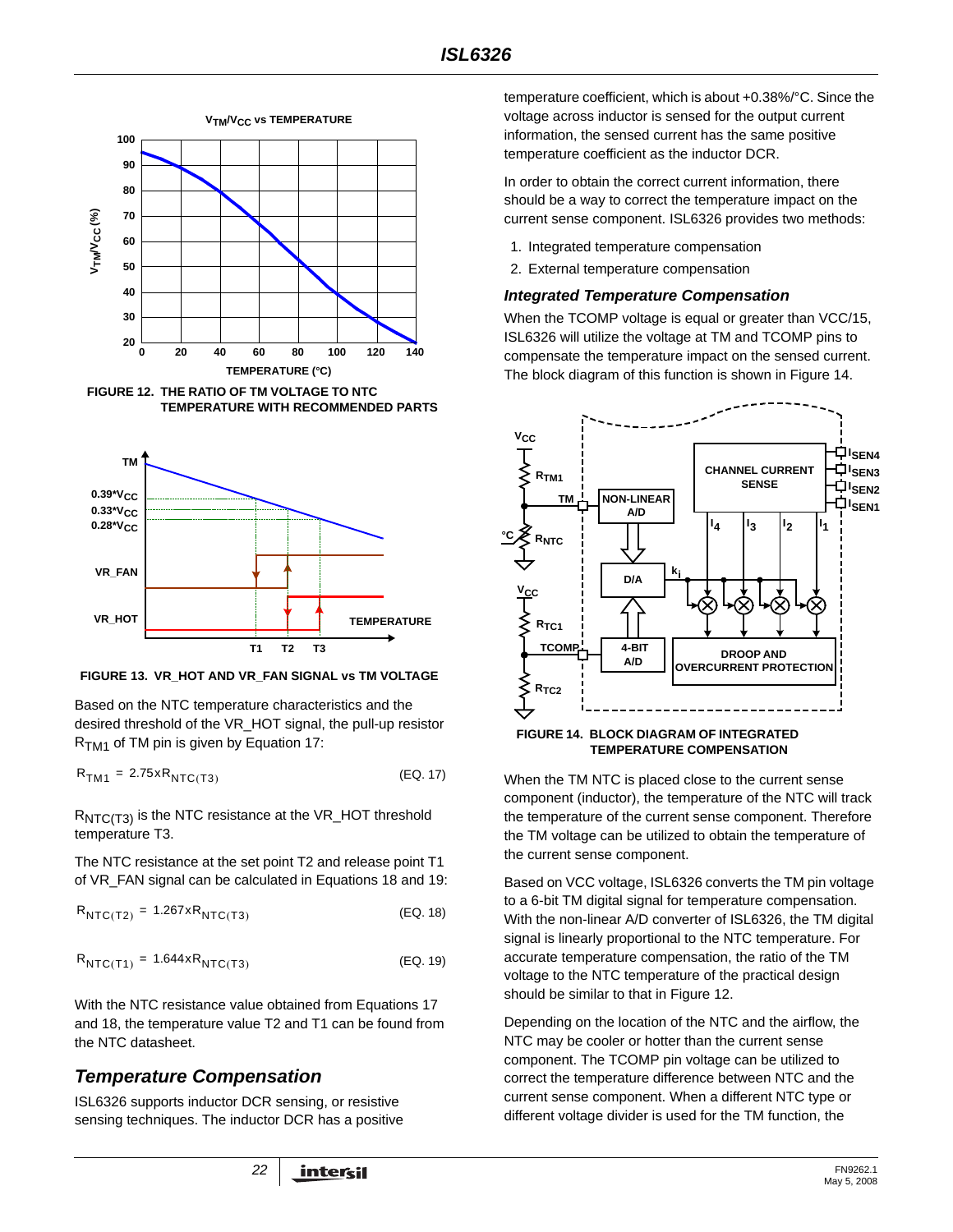TCOMP voltage can also be used to compensate for the difference between the recommended TM voltage curve in Figure 13 and that of the actual design. According to the VCC voltage, ISL6326 converts the TCOMP pin voltage to a 4-bit TCOMP digital signal as TCOMP factor N.

The TCOMP factor N is an integer between 0 and 15. The integrated temperature compensation function is disabled for  $N = 0$ . For  $N = 4$ , the NTC temperature is equal to the temperature of the current sense component. For  $N < 4$ , the NTC is hotter than the current sense component. The NTC is cooler than the current sense component for  $N > 4$ . When  $N > 4$ , the larger TCOMP factor N, the larger the difference between the NTC temperature and the temperature of the current sense component.

ISL6326 multiplexes the TCOMP factor N with the TM digital signal to obtain the adjustment gain to compensate the temperature impact on the sensed channel current. The compensated channel current signal is used for droop and overcurrent protection functions.

#### *Design Procedure*

- 1. Properly choose the voltage divider for the TM pin to match the TM voltage vs temperature curve with the recommended curve in Figure 12.
- 2. Run the actual board under the full load and the desired cooling condition.
- 3. After the board reaches the thermal steady state, record the temperature  $(T<sub>CSC</sub>)$  of the current sense component (inductor or MOSFET) and the voltage at TM and VCC pins.
- 4. Use Equation [20](#page-22-0) to calculate the resistance of the TM NTC, and find out the corresponding NTC temperature T<sub>NTC</sub> from the NTC datasheet.

$$
R_{\text{NTC}}(\mathsf{T}_{\text{NTC}}) = \frac{\mathsf{V}_{\text{TM}} \times \mathsf{R}_{\text{TM1}}}{\mathsf{V}_{\text{CC}} - \mathsf{V}_{\text{TM}}}
$$
(EQ. 20)

5. Use Equation [21](#page-22-1) to calculate the TCOMP factor N:

$$
N = \frac{209 \times (T_{CSC} - T_{NTC})}{3 \times T_{NTC} + 400} + 4
$$
 (EQ. 21)

- 6. Choose an integral number close to the above result for the TCOMP factor. If this factor is higher than 15, use  $N = 15$ . If it is less than 1, use  $N = 1$ .
- 7. Choose the pull-up resistor  $R_{TC1}$  (typical 10k $\Omega$ ).
- 8. If N = 15, do not need the pull-down resistor  $R_{TC2}$ , otherwise obtain  $R_{TC2}$  by using Equation [22](#page-22-2):

$$
R_{TC2} = \frac{NxR_{TC1}}{15 - N}
$$
 (EQ. 22)

- 9. Run the actual board under full load again with the proper resistors connected to the TCOMP pin.
- 10. Record the output voltage as V1 immediately after the output voltage is stable with the full load. Record the output voltage as V2 after the VR reaches the thermal steady state.

11. If the output voltage increases over 2mV as the temperature increases, i.e. V2 - V1 > 2mV, reduce N and redesign  $R_{TC2}$ ; if the output voltage decreases over 2mV as the temperature increases, i.e. V1 - V2 > 2mV, increase N and redesign  $R_{TC2}$ .

#### *External Temperature Compensation*

By pulling the TCOMP pin to GND, the integrated temperature compensation function is disabled. And one external temperature compensation network (shown in Figure 15) can be used to cancel the temperature impact on the droop (i.e. load line).



**FIGURE 15. EXTERNAL TEMPERATURE COMPENSATION**

The sensed current will flow out of the IDROOP pin and develop a droop voltage across the resistor equivalent  $(R_{FB})$ between the FB and VDIFF pins. If  $R_{FB}$  resistance reduces as the temperature increases, the temperature impact on the droop can be compensated. An NTC resistor can be placed close to the power stage and used to form  $R_{FB}$ . Due to the non-linear temperature characteristics of the NTC, a resistor network is needed to make the equivalent resistance between the FB and VDIFF pins reverse proportional to the temperature.

<span id="page-22-1"></span><span id="page-22-0"></span>The external temperature compensation network can only compensate the temperature impact on the droop, while it has no impact to the sensed current inside ISL6326. Therefore, this network cannot compensate for the temperature impact on the overcurrent protection function.

# *Current Sense Output*

The current from the IDROOP pin is the sensed average current inside the ISL6326. In typical application, the IDROOP pin is connected to the FB pin for the application where load line is required.

<span id="page-22-2"></span>When load line function is not needed, the IDROOP pin can be used to obtain the load current information: with one resistor from the IDROOP pin to GND, the voltage at the IDROOP pin will be proportional to the load current in Equation [23:](#page-22-3)

<span id="page-22-3"></span>
$$
V_{\text{IDROOP}} = \frac{R_{\text{IDROOP}}}{N} \frac{R_X}{R_{\text{ISBN}}} I_{\text{LOAD}}
$$
 (EQ. 23)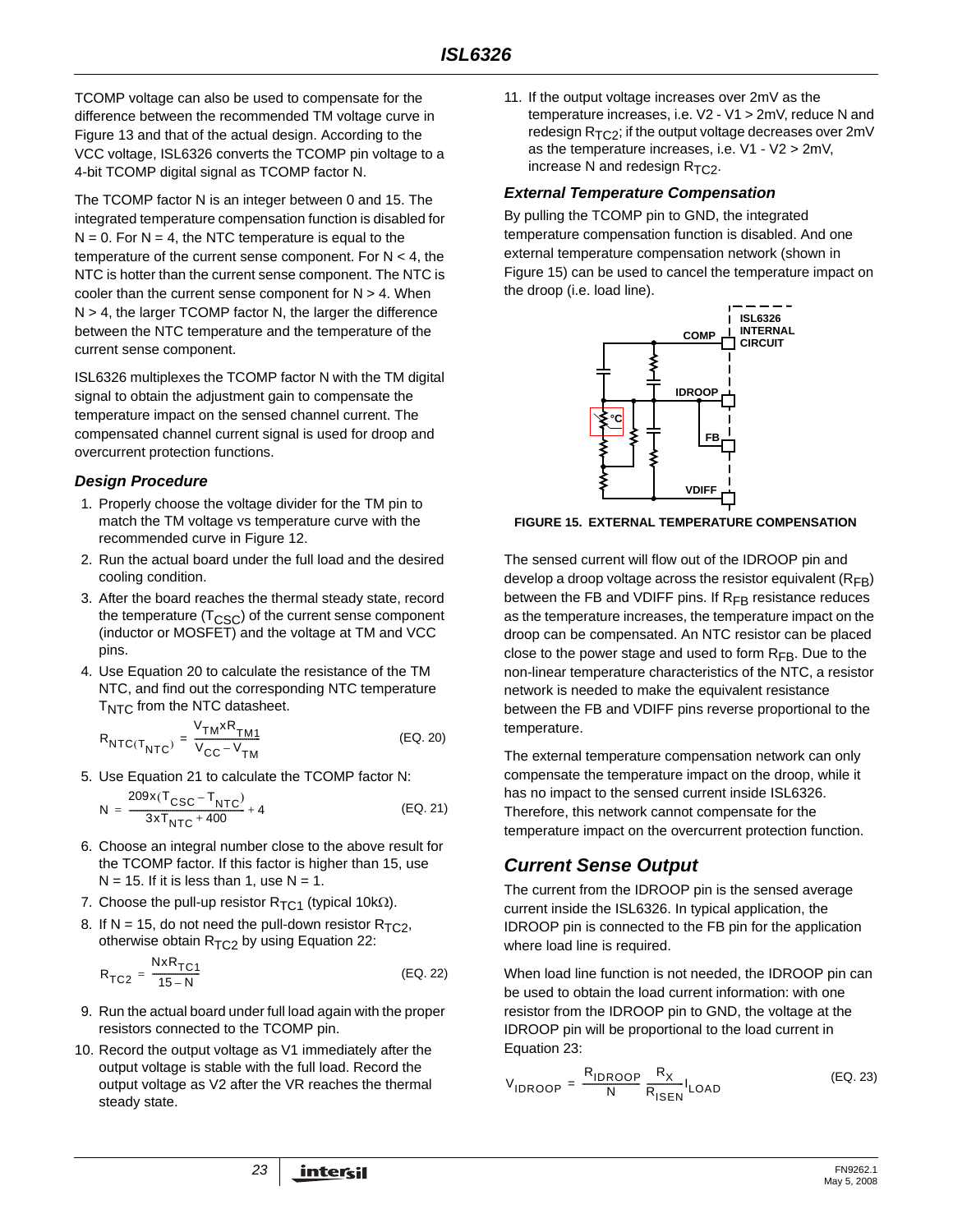where V<sub>IDROOP</sub> is the voltage at the IDROOP pin, R<sub>IDROOP</sub> is the resistor between the IDROOP pin and GND, I<sub>LOAD</sub> is the total output current of the converter,  $R_{\text{ISEN}}$  is the sense resistor connected to the ISEN+ pin, N is the active channel number, and  $R_X$  is the resistance of the current sense element, either the DCR of the inductor or  $R_{\text{SFNSF}}$ depending on the sensing method.

The resistor from the IDROOP pin to GND should be chosen to ensure that the voltage at the IDROOP pin is less than 2V under the maximum load current.

If the IDROOP pin is not used, tie it to GND.

# *General Design Guide*

This design guide is intended to provide a high-level explanation of the steps necessary to create a multiphase power converter. It is assumed that the reader is familiar with many of the basic skills and techniques referenced in the following sections. In addition to this guide, Intersil provides complete reference designs that include schematics, bills of materials, and example board layouts for all common microprocessor applications.

#### *Power Stages*

The first step in designing a multiphase converter is to determine the number of phases. This determination depends heavily on the cost analysis, which in turn depends on system constraints that differ from one design to the next. Principally, the designer will be concerned with whether components can be mounted on both sides of the circuit board; whether through-hole components are permitted; and the total board space available for power-supply circuitry. Generally speaking, the most economical solutions are those in which each phase handles between 15A and 20A. All surface-mount designs will tend toward the lower end of this current range. If through-hole MOSFETs and inductors can be used, higher per-phase currents are possible. In cases where board space is the limiting constraint, current can be pushed as high as 40A per phase, but these designs require heat sinks and forced air to cool the MOSFETs, inductors and heat-dissipating surfaces.

#### **MOSFETs**

The choice of MOSFETs depends on the current each MOSFET will be required to conduct; the switching frequency; the capability of the MOSFETs to dissipate heat; and the availability and nature of heat sinking and air flow.

#### **LOWER MOSFET POWER CALCULATION**

The calculation for heat dissipated in the lower MOSFET is simple, since virtually all of the heat loss in the lower MOSFET is due to current conducted through the channel resistance ( $r_{DS(ON)}$ ). In Equation 24,  $I_M$  is the maximum continuous output current; I<sub>P-P</sub> is the peak-to-peak inductor

current (see Equation 1); d is the duty cycle  $(V_{\text{OUT}}/V_{\text{IN}})$ ; and L is the per-channel inductance.

$$
P_{LOW, 1} = r_{DS(ON)} \left[ \left( \frac{I_M}{N} \right)^2 (1 - d) + \frac{I_{L(P-P)}(1 - d)}{12} \right]^2
$$
 (EQ. 24)

An additional term can be added to the lower-MOSFET loss equation to account for additional loss accrued during the dead time when inductor current is flowing through the lower-MOSFET body diode. This term is dependent on the diode forward voltage at  $I_M$ ,  $V_{D(ON)}$  the switching frequency,  $f_S$  and the length of dead times,  $t_{d1}$  and  $t_{d2}$ , at the beginning and the end of the lower-MOSFET conduction interval respectively as shown in Equation [25:](#page-23-0)

<span id="page-23-0"></span>
$$
P_{LOW, 2} = V_{D(ON)} f_S \left[ \left( \frac{l_M}{N} + \frac{l_{P \cdot P}}{2} \right) t_{d1} + \left( \frac{l_M}{N} - \frac{l_{P \cdot P}}{2} \right) t_{d2} \right] \tag{EQ.25}
$$

Thus the total maximum power dissipated in each lower MOSFET is approximated by the summation of  $P_{LOW,1}$  and P<sub>LOW.2</sub>.

#### **UPPER MOSFET POWER CALCULATION**

In addition to  $r_{DS(ON)}$  losses, a large portion of the upper-MOSFET losses are due to currents conducted across the input voltage  $(V_{\vert N})$  during switching. Since a substantially higher portion of the upper-MOSFET losses are dependent on switching frequency, the power calculation is more complex. Upper MOSFET losses can be divided into separate components involving the upper-MOSFET switching times the lower-MOSFET body-diode reverse-recovery charge  $(Q_{rr})$  and the upper MOSFET rDS(ON) conduction loss.

When the upper MOSFET turns off, the lower MOSFET does not conduct any portion of the inductor current until the voltage at the phase node falls below ground. Once the lower MOSFET begins conducting, the current in the upper MOSFET falls to zero as the current in the lower MOSFET ramps up to assume the full inductor current. In Equation 26, the required time for this commutation is  $t_1$  and the approximated associated power loss is  $P_{UP,1}$ .

$$
P_{\text{UP},1} \approx V_{\text{IN}} \left( \frac{I_{\text{M}}}{N} + \frac{I_{\text{P-P}}}{2} \right) \left( \frac{t_1}{2} \right) f_{\text{S}}
$$
 (EQ. 26)

At turn on, the upper MOSFET begins to conduct and this transition occurs over a time  $t<sub>2</sub>$ . In Equation 27, the approximate power loss is  $P_{UP,2}$ .

$$
P_{\text{UP},2} \approx V_{\text{IN}} \left( \frac{I_{\text{M}}}{N} - \frac{I_{\text{P-P}}}{2} \right) \left( \frac{t_2}{2} \right) f_{\text{S}}
$$
 (EQ. 27)

A third component involves the lower MOSFET's reverse-recovery charge  $(Q_{rr})$ . Since the inductor current has fully commutated to the upper MOSFET before the lower-MOSFET's body diode can draw all of  $Q_{rr}$ , it is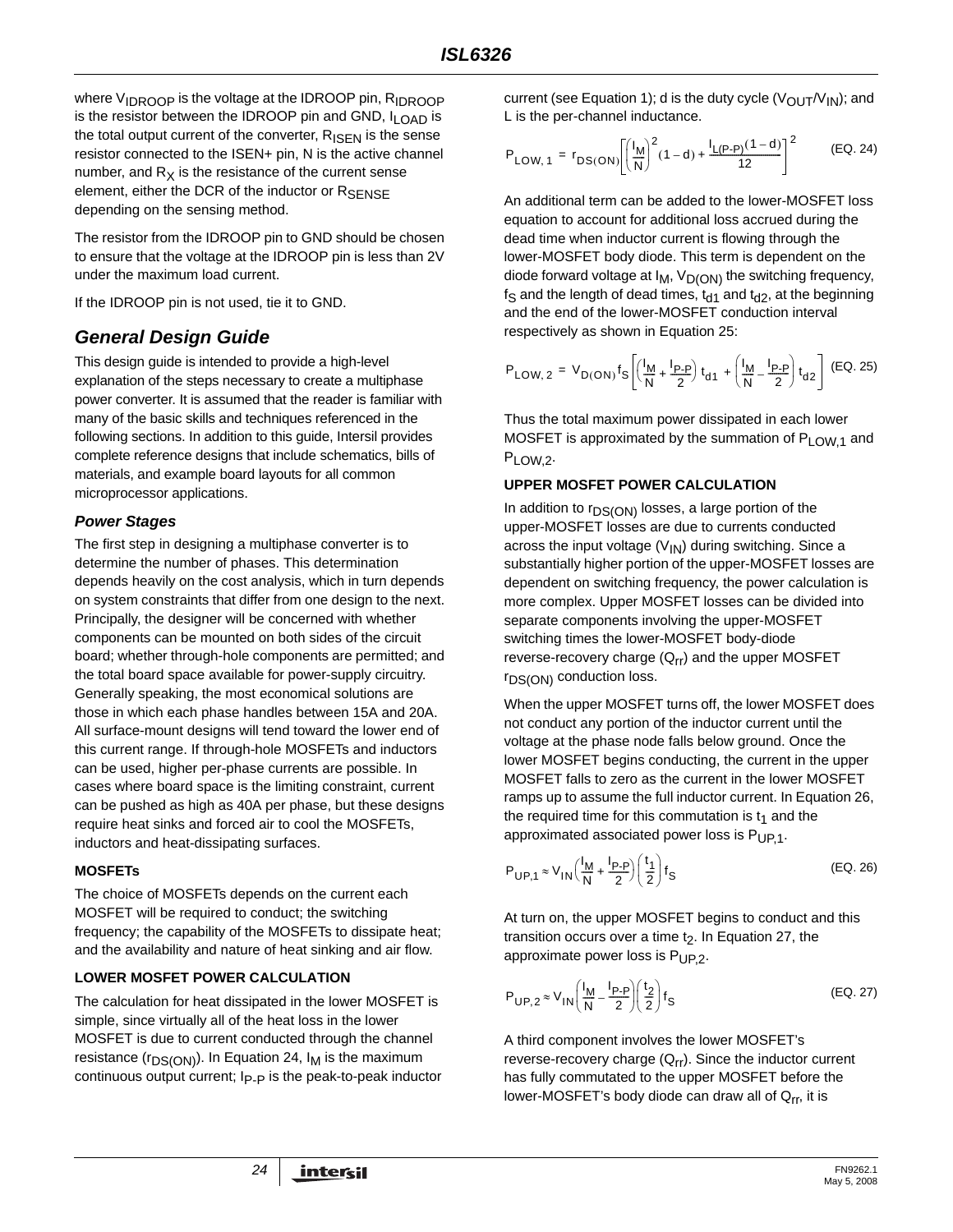conducted through the upper MOSFET across VIN. The power dissipated as a result is  $P_{UP,3}$  and is approximately

$$
P_{UP,3} = V_{IN} Q_{rr} f_S
$$
 (EQ. 28)

Finally, the resistive part of the upper MOSFET's is given in Equation 29 as  $P_{UP,4}$ .

The total power dissipated by the upper MOSFET at full load can now be approximated as the summation of the results from Equations 26, 27, and 28. Since the power equations depend on MOSFET parameters, choosing the correct MOSFETs can be an iterative process involving repetitive solutions to the loss equations for different MOSFETs and different switching frequencies.

$$
P_{\text{UP},4} \approx r_{\text{DS}(\text{ON})} \left[ \left( \frac{I_{\text{M}}}{N} \right)^2 d + \frac{I_{\text{PP}}^2}{12} d \right]
$$
 (EQ. 29)

### *Current Sensing Resistor*

The resistors connected to the ISEN+ pins determine the gains in the load-line regulation loop and the channel-current balance loop as well as setting the overcurrent trip point. Select values for these resistors by using Equation 30:

$$
R_{\text{ISEN}} = \frac{R_X}{85 \times 10^{-6}} \frac{I_{\text{OCP}}}{N}
$$
 (EQ. 30)

where  $R_{\text{ISEN}}$  is the sense resistor connected to the ISEN+ pin, N is the active channel number,  $R_X$  is the resistance of the current sense element, either the DCR of the inductor or R<sub>SENSE</sub> depending on the sensing method, and  $I_{\text{OCP}}$  is the desired overcurrent trip point. Typically,  $I_{\text{OCP}}$ can be chosen to be 1.3x the maximum load current of the specific application.

With integrated temperature compensation, the sensed current signal is independent on the operational temperature of the power stage, i.e. the temperature effect on the current sense element  $R_X$  is cancelled by the integrated temperature compensation function.  $R_X$  in Equation 30 should be the resistance of the current sense element at the room temperature.

When the integrated temperature compensation function is disabled by pulling the TCOMP pin to GND, the sensed current will be dependent on the operational temperature of the power stage, since the DC resistance of the current sense element may be changed according to the operational temperature.  $R_X$  in Equation 30 should be the maximum DC resistance of the current sense element at the all-operational temperature.

In certain circumstances, it may be necessary to adjust the value of one or more ISEN resistors. When the components of one or more channels are inhibited from effectively dissipating their heat so that the affected channels run hotter than desired, choose new, smaller values of RISEN for the affected phases (see the section entitled "Channel-Current

Balance" on page 13). Choose  $R_{\text{ISEN},2}$  in proportion to the desired decrease in temperature rise in order to cause proportionally less current to flow in the hotter phase in Equation 31:

$$
R_{\text{ISEN},2} = R_{\text{ISEN}} \frac{\Delta T_2}{\Delta T_1}
$$
 (EQ. 31)

Make sure that  $\Delta T_2$  is the desired temperature rise above the ambient temperature, and  $\Delta T_1$  is the measured temperature rise above the ambient temperature. While a single adjustment according to Equation 31 is usually sufficient, it may occasionally be necessary to adjust R<sub>ISEN</sub> two or more times to achieve optimal thermal balance between all channels.

#### *Load-Line Regulation Resistor*

The load-line regulation resistor is labelled  $R_{FR}$  in Figure 5. Its value depends on the desired loadline requirement of the application.

The desired loadline can be calculated by using Equation 32:

$$
R_{LL} = \frac{V_{DROOP}}{I_{FL}}
$$
 (EQ. 32)

where  $I_{FI}$  is the full load current of the specific application, and VR<sub>DROOP</sub> is the desired voltage droop under the full load condition.

Based on the desired loadline  $R_{LL}$ , the loadline regulation resistor can be calculated by using Equation [33](#page-24-0):

<span id="page-24-0"></span>
$$
R_{FB} = \frac{N R_{ISEN} R_{LL}}{R_X}
$$
 (EQ. 33)

where N is the active channel number,  $R_{\text{ISEN}}$  is the sense resistor connected to the ISEN+ pin, and  $R_X$  is the resistance of the current sense element, either the DCR of the inductor or R<sub>SENSE</sub> depending on the sensing method.

If one or more of the current sense resistors are adjusted for thermal balance, as in Equation 31, the load-line regulation resistor should be selected based on the average value of the current sensing resistors, as given in Equation 34:

$$
R_{FB} = \frac{R_{LL}}{R_X} \sum_{n} R_{\text{ISEN}(n)} \tag{EQ.34}
$$

where  $R_{\text{ISEN(n)}}$  is the current sensing resistor connected to the  $n^{th}$  ISEN+ pin.

#### *Compensation*

The two opposing goals of compensating the voltage regulator are stability and speed. Depending on whether the regulator employs the optional load-line regulation as described in ["Load-Line Regulation" on page 18,](#page-17-5) there are two distinct methods for achieving these goals.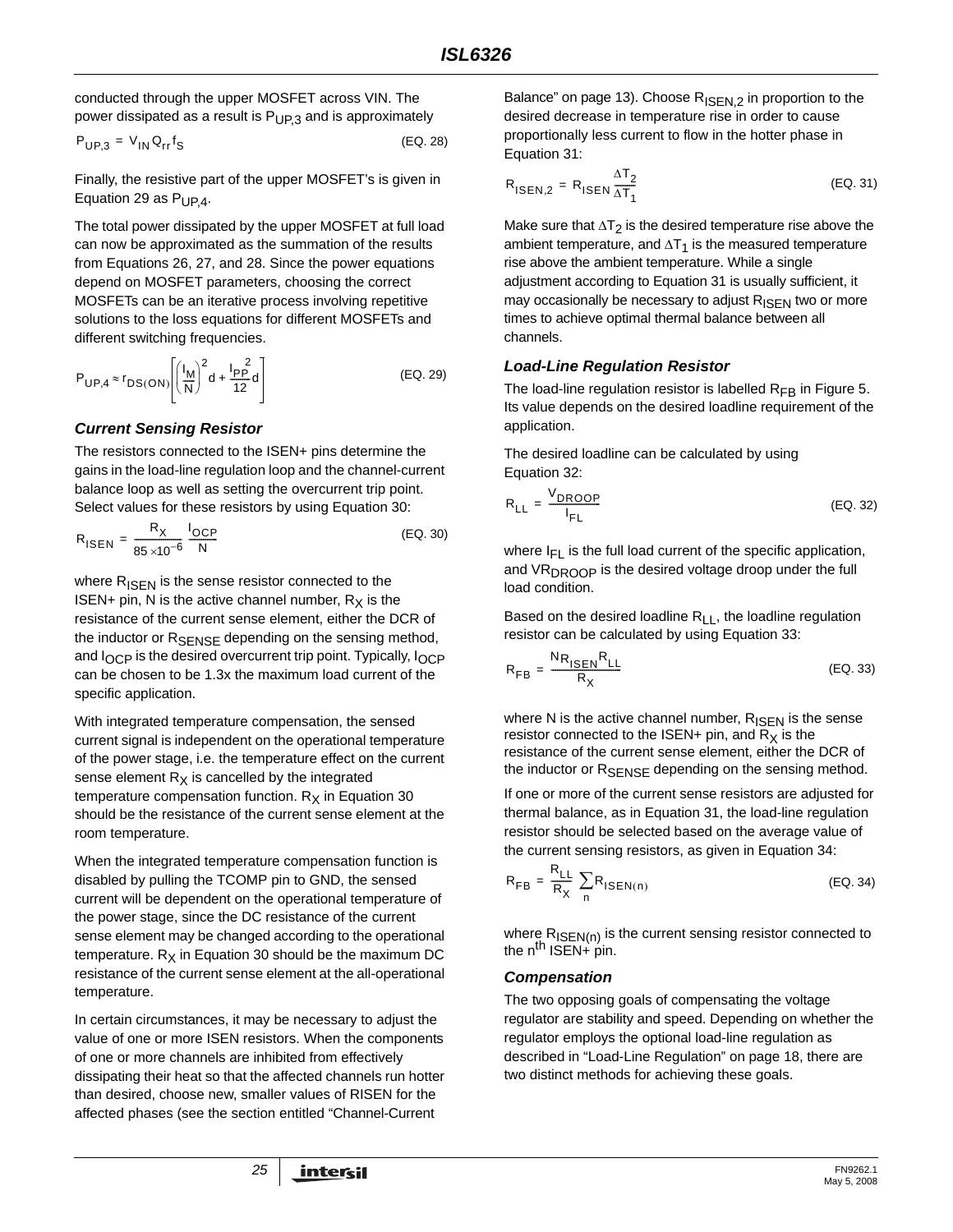#### **COMPENSATING LOAD-LINE REGULATED CONVERTER**

The load-line regulated converter behaves in a similar manner to a peak-current mode controller because the two poles at the output-filter L-C resonant frequency split with the introduction of current information into the control loop. The final location of these poles is determined by the system function, the gain of the current signal, and the value of the compensation components,  $R_C$  and  $C_C$ .

Since the system poles and zero are affected by the values of the components that are meant to compensate them, the solution to the system equation becomes fairly complicated. Fortunately, there is a simple approximation that comes very close to an optimal solution. Treating the system as though it were a voltage-mode regulator by compensating the L-C poles and the ESR zero of the voltage-mode approximation yields a solution that is always stable with very close to ideal transient performance.



# <span id="page-25-0"></span>**FIGURE 16. COMPENSATION CONFIGURATION FOR**

The feedback resistor,  $R_{FB}$ , has already been chosen as outlined in "Load-Line Regulation Resistor" on page 25. Select a target bandwidth for the compensated system,  $f_0$ . The target bandwidth must be large enough to assure adequate transient performance, but smaller than 1/3 of the per-channel switching frequency. The values of the compensation components depend on the relationships of  $f_0$ to the L-C pole frequency and the ESR zero frequency. For each of the three cases which follow, there is a separate set of equations for the compensation components.

Case 1:

$$
\frac{1}{2\pi\sqrt{LC}} > f_0
$$
  
R<sub>C</sub> = R<sub>FB</sub>
$$
\frac{2\pi f_0 V_{pp} \sqrt{LC}}{0.75 V_{IN}}
$$
  
C<sub>C</sub> = 
$$
\frac{0.75 V_{IN}}{2\pi V_{pp} R_{FB} f_0}
$$

 $\frac{1}{2\pi\sqrt{LC}} \leq f_0 < \frac{1}{2\pi C(E)}$ 

 $\leq f_0 < \frac{1}{2\pi C (ESR)}$ 

1

Case 2:

 $R_C = R_{FB} \frac{V_{PP}(2\pi)^2 f_0^2 LC}{0.75 V_{\odot}}$  $= R_{FB} \frac{P P^{(1)} \cdot 0}{0.75 V_{IN}}$  $C_C = \frac{0.75V_{IN}}{(2-1)^2t^2V_{IN}}$ =  $\frac{1}{(2\pi)^2 f_0^2 V_{PP} R_{FB} \sqrt{LC}}$ (EQ. 35)

Case 3:

$$
t_0 > \frac{1}{2\pi C(ESR)}
$$
  
\n
$$
R_C = R_{FB} \frac{2\pi f_0 V_{pp}L}{0.75 V_{IN}(ESR)}
$$
  
\n
$$
C_C = \frac{0.75 V_{IN}(ESR)\sqrt{C}}{2\pi V_{pp}R_{FB}f_0\sqrt{L}}
$$

In Equation 35, L is the per-channel filter inductance divided by the number of active channels; C is the sum total of all output capacitors; ESR is the equivalent-series resistance of the bulk output-filter capacitance; and  $V_{\text{P}-\text{P}}$  is the sawtooth amplitude described in Electrical Specifications on [page 7.](#page-6-0)

The optional capacitor  $C_2$ , is sometimes needed to bypass noise away from the PWM comparator (see Figure [16](#page-25-0)). Keep a position available for  $C_2$ , and be prepared to install a high-frequency capacitor of between 22pF and 150pF in case any leading-edge jitter problem is noted.

Once selected, the compensation values in Equation 35 assure a stable converter with reasonable transient performance. In most cases, transient performance can be improved by making adjustments to  $R<sub>C</sub>$ . Slowly increase the value of  $R<sub>C</sub>$  while observing the transient performance on an oscilloscope until no further improvement is noted. Normally,  $C_{C}$  will not need adjustment. Keep the value of  $C_{C}$  from Equation 35 unless some performance issue is noted.

#### **COMPENSATION WITHOUT LOAD-LINE REGULATION**

The non load-line regulated converter is accurately modeled as a voltage-mode regulator with two poles at the L-C resonant frequency and a zero at the ESR frequency. A type-III controller, as shown in Figure 17, provides the necessary compensation.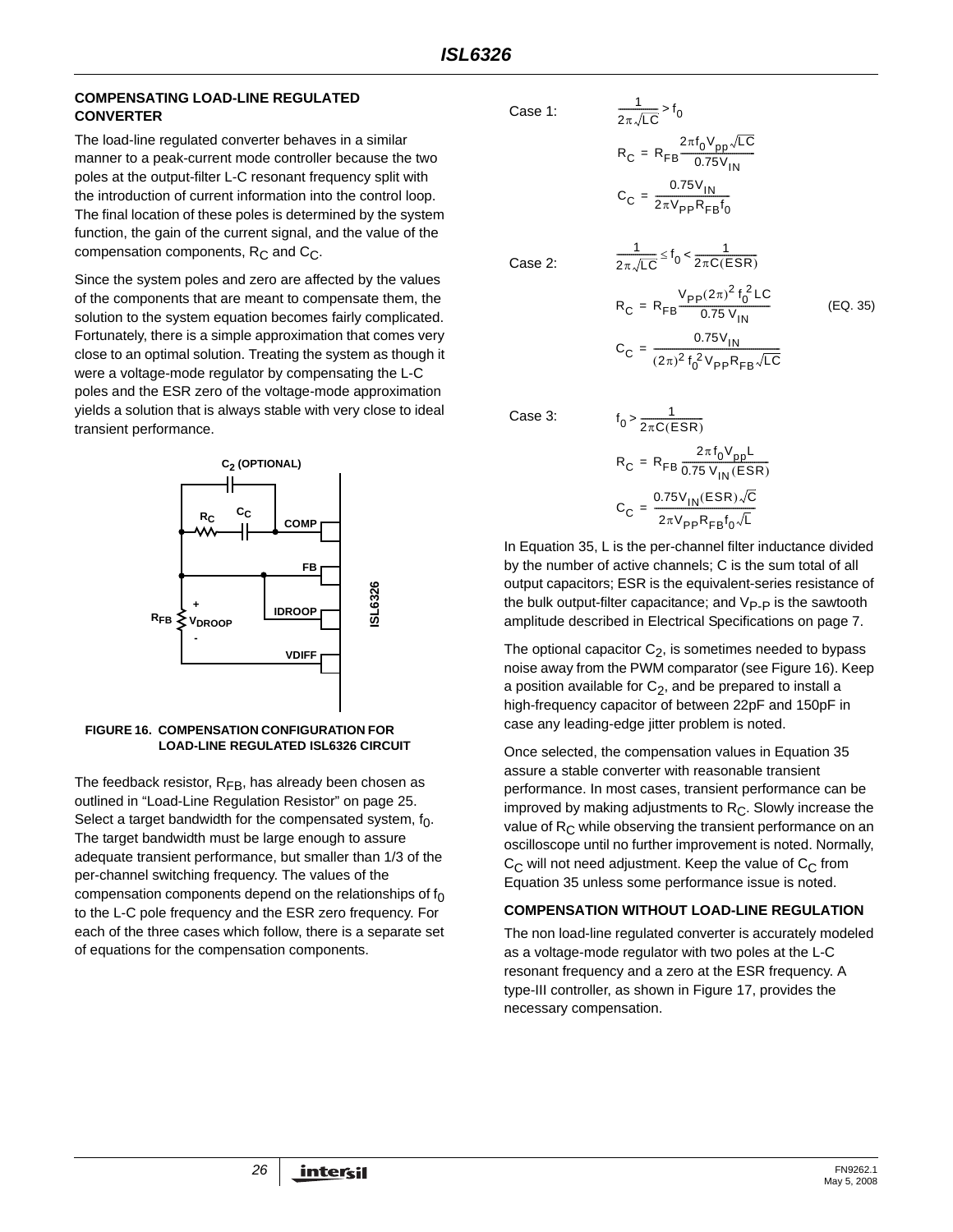

#### **FIGURE 17. COMPENSATION CIRCUIT FOR ISL6326 BASED CONVERTER WITHOUT LOAD-LINE REGULATION**

The first step is to choose the desired bandwidth,  $f_0$ , of the compensated system. Choose a frequency high enough to assure adequate transient performance but not higher than 1/3 of the switching frequency. The type-III compensator has an extra high-frequency pole,  $f_{HF}$ . This pole can be used for added noise rejection or to assure adequate attenuation at the error-amplifier high-order pole and zero frequencies. A good general rule is to choose  $f_{HF} = 10f_0$ , but it can be higher if desired. Choosing  $f_{HF}$  to be lower than 10f<sub>0</sub> can cause problems with too much phase shift below the system bandwidth.

In the solutions to the compensation equations, there is a single degree of freedom. For the solutions presented in Equation 36,  $R_{FB}$  is selected arbitrarily. The remaining compensation components are then selected.

$$
R_1 = R_{FB} \frac{C(ESR)}{\sqrt{LC} - C(ESR)}
$$

$$
C_1 = \frac{\sqrt{LC} - C(ESR)}{R_{FB}}
$$

$$
C_0 = \frac{0.75V_{IN}}{}
$$

$$
C_2 = \frac{0.75 \text{ V} \cdot N}{(2\pi)^2 f_0 f_{HF} \sqrt{LC} R_{FB} V_{P-P}}
$$
(EQ. 36)

$$
R_C = \frac{V_{PP}(2\pi)^2 f_0 f_{HF} LCR_{FB}}{0.75 V_{IN} \left[ \left( 2\pi f_{HF} \sqrt{LC} - 1 \right) \right]}
$$

$$
C_C = \frac{0.75V_{IN}\left(2\pi f_{HF}\sqrt{LC}-1\right)}{(2\pi)^2 f_0 f_{HF}\sqrt{LC}R_{FB}V_{P-P}}
$$

In Equation 36, L is the per-channel filter inductance divided by the number of active channels; C is the sum total of all output capacitors; ESR is the equivalent-series resistance of the bulk output-filter capacitance; and  $V_{\text{P-P}}$  is the sawtooth signal amplitude as described in "Electrical Specifications" on [page 7.](#page-6-0)

#### *Output Filter Design*

The output inductors and the output capacitor bank together to form a low-pass filter responsible for smoothing the pulsating voltage at the phase nodes. The output filter also must provide the transient energy until the regulator can respond. Because it has a low bandwidth compared to the switching frequency, the output filter necessarily limits the system transient response. The output capacitor must supply or sink load current while the current in the output inductors increases or decreases to meet the demand.

In high-speed converters, the output capacitor bank is usually the most costly (and often the largest) part of the circuit. Output filter design begins with minimizing the cost of this part of the circuit. The critical load parameters in choosing the output capacitors are the maximum size of the load step, ΔI; the load-current slew rate, di/dt; and the maximum allowable output voltage deviation under transient loading, ΔV<sub>MAX</sub>. Capacitors are characterized according to their capacitance, ESR, and ESL (equivalent series inductance).

At the beginning of the load transient, the output capacitors supply all of the transient current. The output voltage will initially deviate by an amount approximated by the voltage drop across the ESL. As the load current increases, the voltage drop across the ESR increases linearly until the load current reaches its final value. The capacitors selected must have sufficiently low ESL and ESR so that the total output voltage deviation is less than the allowable maximum. Neglecting the contribution of inductor current and regulator response, the output voltage initially deviates by an amount in Equation [37](#page-26-0):

<span id="page-26-0"></span>
$$
\Delta V \approx (ESL) \frac{di}{dt} + (ESR) \Delta I
$$
 (EQ. 37)

The filter capacitor must have sufficiently low ESL and ESR so that  $\Delta V < \Delta V_{MAX}$ .

Most capacitor solutions rely on a mixture of high-frequency capacitors with relatively low capacitance in combination with bulk capacitors having high capacitance but limited high-frequency performance. Minimizing the ESL of the high-frequency capacitors allows them to support the output voltage as the current increases. Minimizing the ESR of the bulk capacitors allows them to supply the increased current with less output voltage deviation.

The ESR of the bulk capacitors also creates the majority of the output voltage ripple. As the bulk capacitors sink and source the inductor AC ripple current (see "Interleaving" on page 10 and Equation 2), a voltage develops across the bulk-capacitor ESR equal to  $I_{C(P-P)}(ESR)$ . Thus, once the output capacitors are selected, the maximum allowable ripple voltage,  $V_{P-P(MAX)}$ , determines the lower limit on the inductance.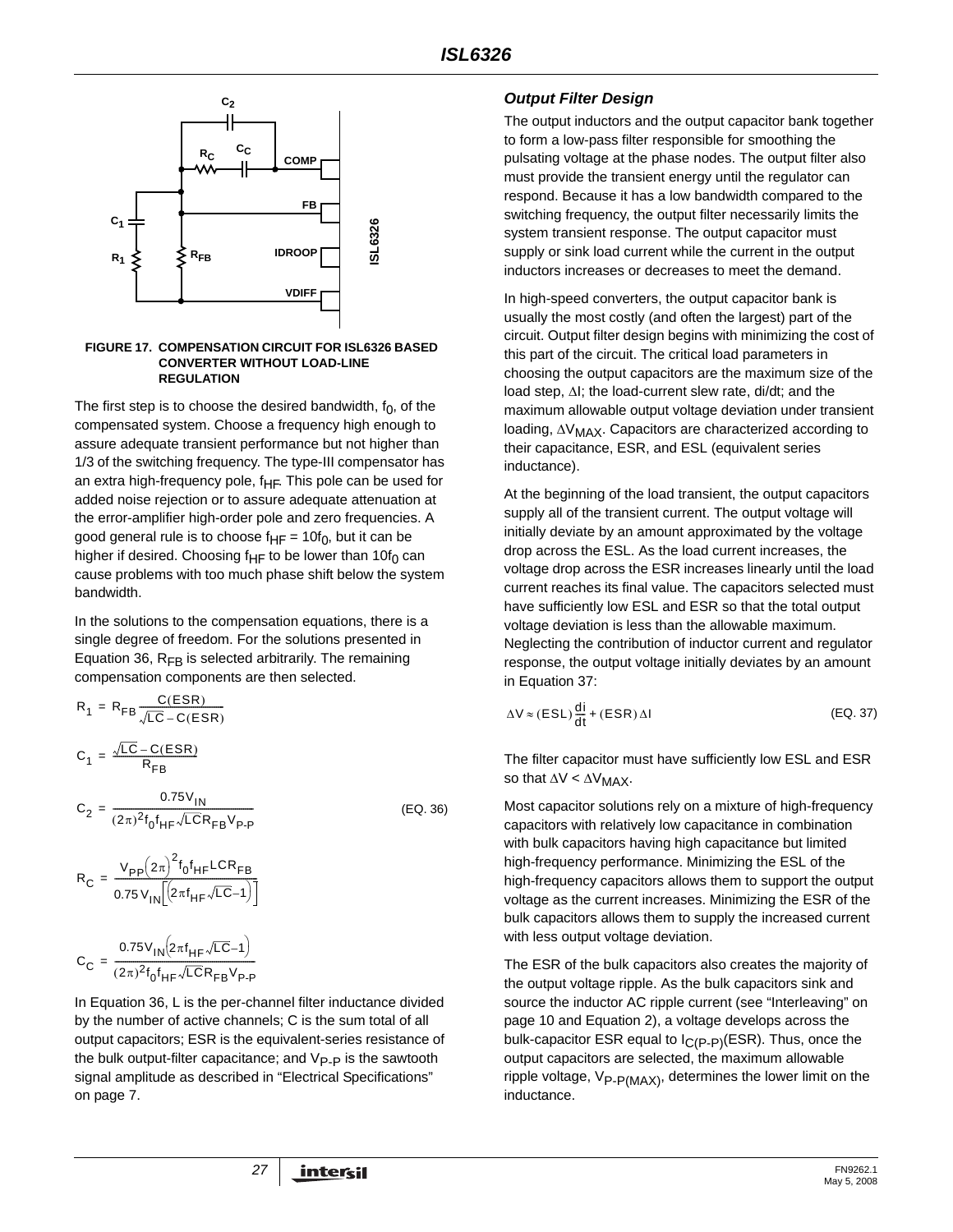$$
L \geq (ESR) \frac{\left(V_{1N} - NV_{OUT}\right)V_{OUT}}{f_S V_{1N} V_{P-P(MAX)}} \tag{EQ.38}
$$

Since the capacitors are supplying a decreasing portion of the load current while the regulator recovers from the transient, the capacitor voltage becomes slightly depleted. The output inductors must be capable of assuming the entire load current before the output voltage decreases more than ΔVMAX. This places an upper limit on inductance.

Equation 39 gives the upper limit on L for the cases when the trailing edge of the current transient causes a greater output voltage deviation than the leading edge. Equation 40 addresses the leading edge. Normally, the trailing edge dictates the selection of L because duty cycles are usually less than 50%. Nevertheless, both inequalities should be evaluated, and L should be selected based on the lower of the two results. In each equation, L is the per-channel inductance, C is the total output capacitance, and N is the number of active channels.

$$
L \leq \frac{2NCV_O}{(\Delta I)^2} \left[ \Delta V_{MAX} - \Delta I (ESR) \right]
$$
 (EQ. 39)

$$
L \leq \frac{(1.25)NC}{(\Delta I)^2} \Big[ \Delta V_{MAX} - \Delta I(ESR) \Big] \Big( V_{IN} - V_O \Big)
$$
 (EQ. 40)

#### *Switching Frequency Selection*

There are a number of variables to consider when choosing the switching frequency, as there are considerable effects on the upper-MOSFET loss calculation. These effects are outlined in "MOSFETs" on page 24 and they establish the upper limit for the switching frequency. The lower limit is established by the requirement for fast transient response and small output voltage ripple as outlined in "Output Filter Design" on page 27. Choose the lowest switching frequency that allows the regulator to meet the transient-response requirements.

#### *Input Capacitor Selection*

The input capacitors are responsible for sourcing the AC component of the input current flowing into the upper MOSFETs. Their RMS current capacity must be sufficient to handle the AC component of the current drawn by the upper MOSFETs which is related to duty cycle and the number of active phases.



**FIGURE 18. NORMALIZED INPUT-CAPACITOR RMS CURRENT vs DUTY CYCLE FOR 2-PHASE CONVERTER**



**vs DUTY CYCLE FOR 3-PHASE CONVERTER**

For a two-phase design, use Figure 18 to determine the input-capacitor RMS current requirement given the duty cycle, maximum sustained output current  $(I<sub>O</sub>)$ , and the ratio of the per-phase peak-to-peak inductor current  $(I_1(p-p_1))$  to  $I_{\Omega}$ . Select a bulk capacitor with a ripple current rating which will minimize the total number of input capacitors required to support the RMS current calculated. The voltage rating of the capacitors should also be at least 1.25x greater than the maximum input voltage.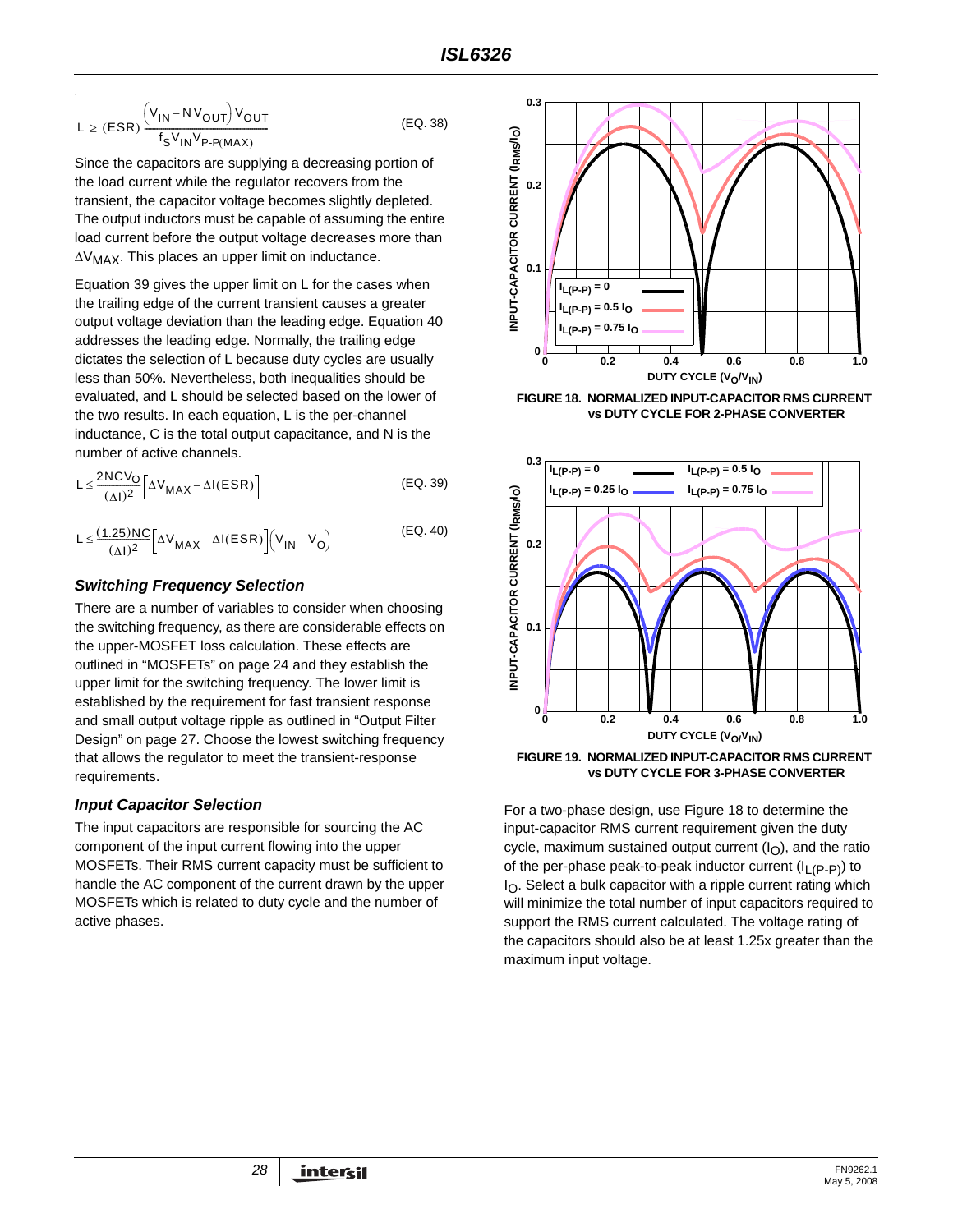

Figures 19 and 20 provide the same input RMS current **vs DUTY CYCLE FOR 4-PHASE CONVERTER**

information for three and four phase designs respectively. Use the same approach to selecting the bulk capacitor type and number as described previously.

Low capacitance, high-frequency ceramic capacitors are needed in addition to the bulk capacitors to suppress leading and falling edge voltage spikes. The result from the high current slew rates produced by the upper MOSFETs turn on and off. Select low ESL ceramic capacitors and place one as close as possible to each upper MOSFET drain to minimize board parasitic impedances and maximize suppression.

#### **MULTIPHASE RMS IMPROVEMENT**

Figure 21 is provided as a reference to demonstrate the dramatic reductions in input-capacitor RMS current upon the implementation of the multiphase topology. For example, compare the input RMS current requirements of a two-phase converter vs that of a single phase. Assume both converters have a duty cycle of 0.25, maximum sustained output current of 40A, and a ratio of  $I_{L(P-P)}$  to  $I_{O}$  of 0.5. The single phase converter would require  $17.3A<sub>RMS</sub>$  current capacity while the two-phase converter would only require 10.9ARMS. The advantages become even more pronounced when output current is increased and additional phases are added to keep the component cost down relative to the single phase approach.



**FIGURE 21. NORMALIZED INPUT-CAPACITOR RMS CURRENT vs DUTY CYCLE FOR SINGLE-PHASE CONVERTER**

#### *Layout Considerations*

The following layout strategies are intended to minimize the impact of board parasitic impedances on converter performance and to optimize the heat-dissipating capabilities of the printed-circuit board. These sections highlight some important practices which should not be overlooked during the layout process.

#### *Component Placement*

Within the allotted implementation area, orient the switching components first. The switching components are the most critical because they carry large amounts of energy and tend to generate high levels of noise. Switching component placement should take into account power dissipation. Align the output inductors and MOSFETs such that space between the components is minimized while creating the PHASE plane. Place the Intersil MOSFET driver IC as close as possible to the MOSFETs they control to reduce the parasitic impedances due to trace length between critical driver input and output signals. If possible, duplicate the same placement of these components for each phase.

Next, place the input and output capacitors. Position one highfrequency ceramic input capacitor next to each upper MOSFET drain. Place the bulk input capacitors as close to the upper MOSFET drains as dictated by the component size and dimensions. Long distances between input capacitors and MOSFET drains result in too much trace inductance and a reduction in capacitor performance. Locate the output capacitors between the inductors and the load, while keeping them in close proximity to the microprocessor socket.

All Intersil U.S. products are manufactured, assembled and tested utilizing ISO9000 quality systems. Intersil Corporation's quality certifications can be viewed at www.intersil.com/design/quality

*Intersil products are sold by description only. Intersil Corporation reserves the right to make changes in circuit design, software and/or specifications at any time without notice. Accordingly, the reader is cautioned to verify that data sheets are current before placing orders. Information furnished by Intersil is believed to be accurate and* reliable. However, no responsibility is assumed by Intersil or its subsidiaries for its use; nor for any infringements of patents or other rights of third parties which may result *from its use. No license is granted by implication or otherwise under any patent or patent rights of Intersil or its subsidiaries.*

For information regarding Intersil Corporation and its products, see www.intersil.com